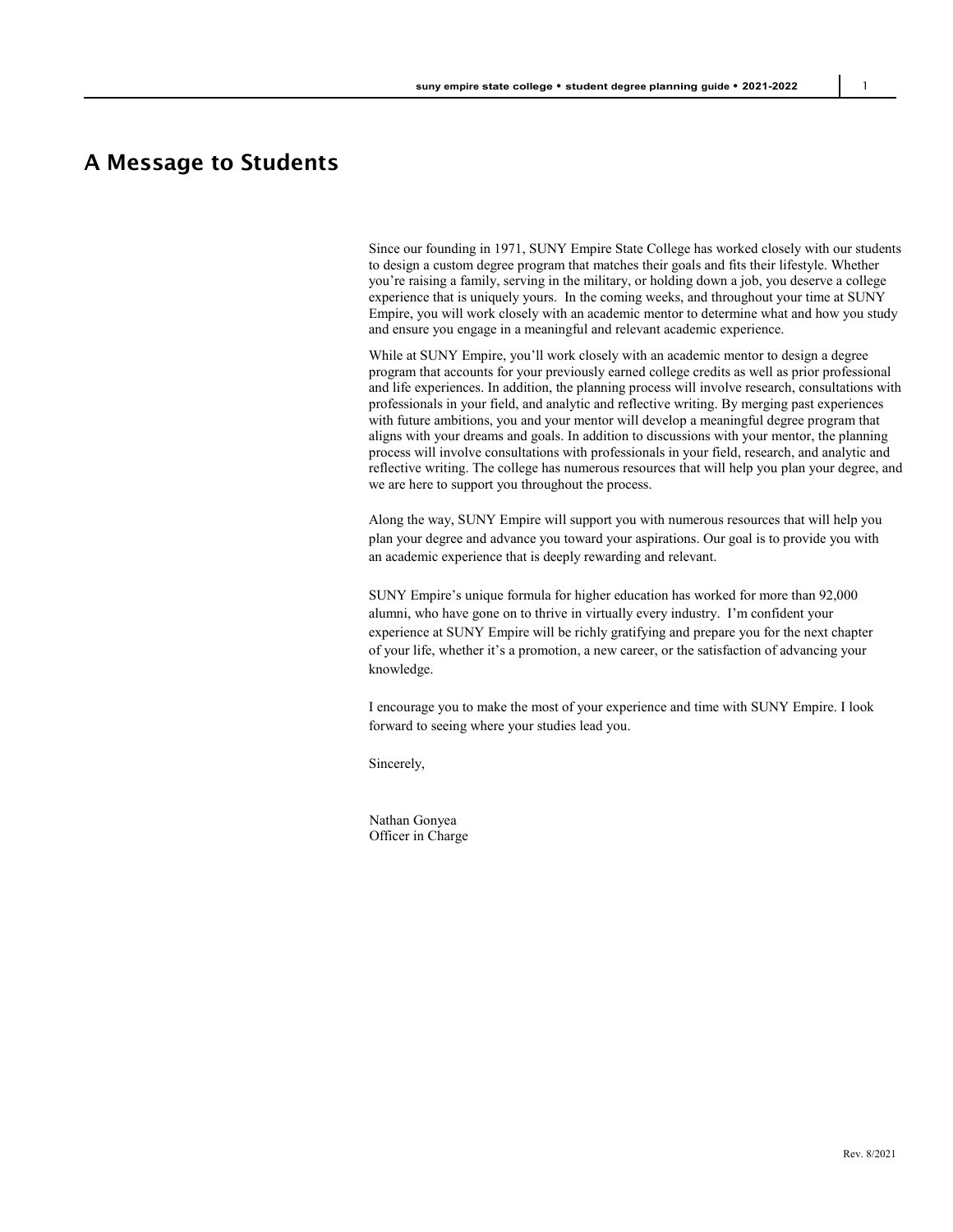## Important Information Regarding the Use of the Student Degree Planning Guide

Welcome to the Student Degree Planning Guide. The following guide will assist you through the degree-planning process.

- 1. There is a version of the Student Degree Planning Guide available a[t www.esc.edu/studentdpguide. T](http://www.esc.edu/studentdpguide)he Web version will always contain the most up-to-date information and should be consulted regularly to make sure you have the current information. In addition, the Web version will have more and more resources available over time.
- 2. The Empire State College policies and area of study (AOS) guidelines appear only on the Web. This way, there is only one version available to reduce the chance of students and mentors using outdated versions. Policies can be found at [https://www.esc.edu/policies/.](https://www.esc.edu/policies/)
- 3. The AOS guidelines can be found a[t https://www.esc.edu/degrees-programs/undergraduate-aos/](https://www.esc.edu/degrees-programs/undergraduate-aos/) or through MyESC, click on Degree Planning (Undergraduate), and the AOS guidelines are on the right-hand side, Areas of Study (AOS) Guidelines under Degree Planning Resources. Links to both policies and guidelines also are included in the web version of the guide.
- 4. The format of the Student Degree Planning Guide parallels the degree-planning process and is organized into three sections: Important Degree Planning Concepts, Advanced Standing Credits and Degree Program Portfolio and Approval Process.
- 5. There is a Web-based-only guide calle[d Individualized Prior Learning Assessment \(iPLA\): A Guide for Students.](https://www.esc.edu/media/academic-affairs/ocar/2013-14/iPLA-2013-2014.pdf)  Students, mentors and evaluators will find a wealth of information, from the logistics of developing and submitting an iPLA request to how to articulate college-level learning.

### Web Addresses

## Student Degree Planning Guide [www.esc.edu/studentdpguide](http://www.esc.edu/studentdpguide)

Area of Study Guidelines [www.esc.edu/AOS](http://www.esc.edu/AOS)

Individualized Prior Learning Assessment (iPLA): A Guide for Students [www.esc.edu/iPLAguide](http://www.esc.edu/iPLAguide)

> Empire State College Policies [www.esc.edu/Policies](http://www.esc.edu/Policies)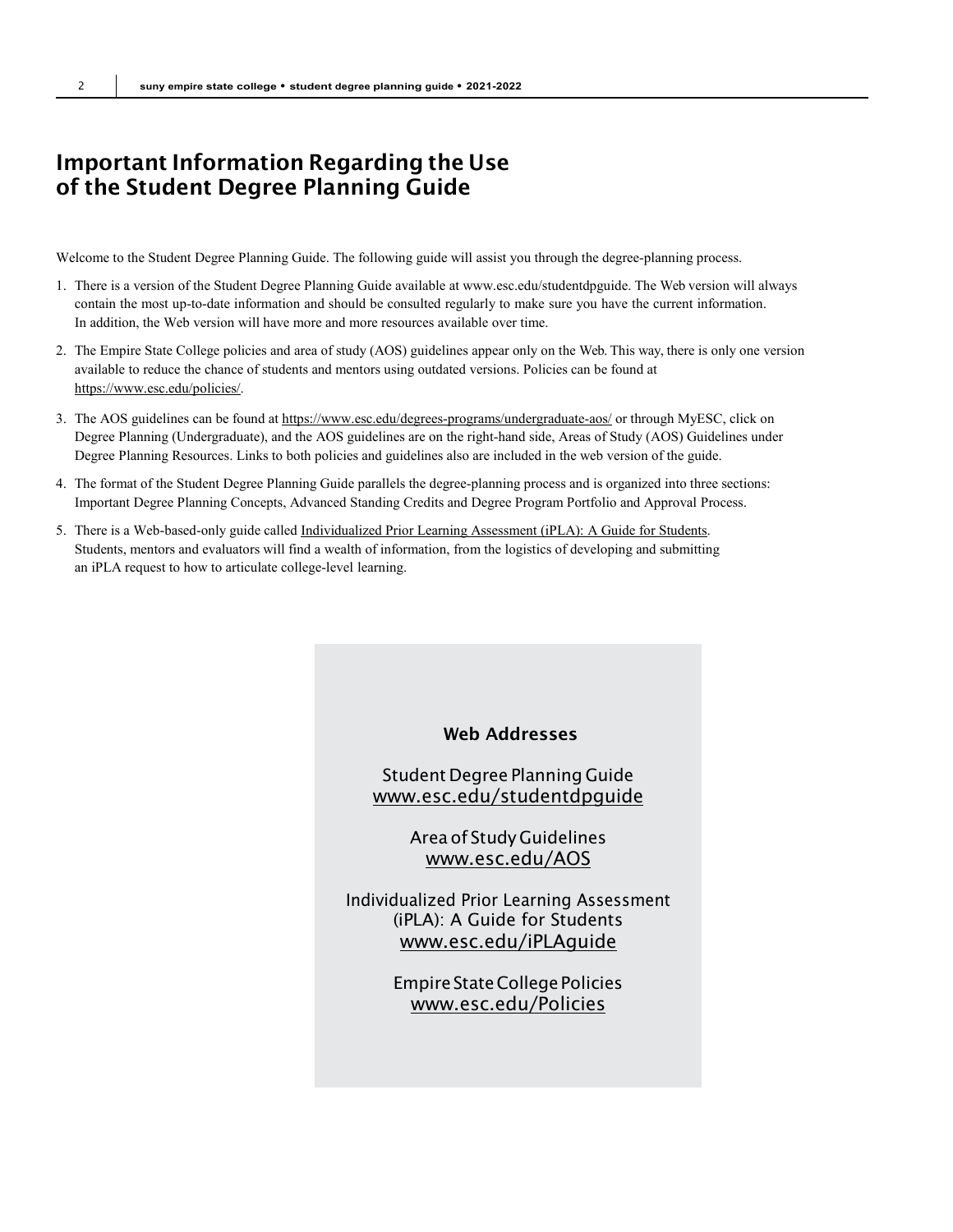# Table of Contents

| <b>Chapter 2:</b> |                                                                                                                   |  |
|-------------------|-------------------------------------------------------------------------------------------------------------------|--|
|                   |                                                                                                                   |  |
| <b>Chapter 4:</b> |                                                                                                                   |  |
| <b>Chapter 5:</b> |                                                                                                                   |  |
| <b>Chapter 6:</b> |                                                                                                                   |  |
| <b>Chapter 7:</b> |                                                                                                                   |  |
| <b>Chapter 8:</b> |                                                                                                                   |  |
|                   |                                                                                                                   |  |
|                   |                                                                                                                   |  |
|                   |                                                                                                                   |  |
|                   |                                                                                                                   |  |
|                   |                                                                                                                   |  |
|                   |                                                                                                                   |  |
|                   | Chapter 13: Prior Learning Assessment: Professional Learning Evaluation – The American Council on Education (ACE) |  |
|                   |                                                                                                                   |  |
|                   |                                                                                                                   |  |
|                   |                                                                                                                   |  |
|                   |                                                                                                                   |  |
|                   |                                                                                                                   |  |
|                   |                                                                                                                   |  |
|                   |                                                                                                                   |  |
|                   |                                                                                                                   |  |
|                   |                                                                                                                   |  |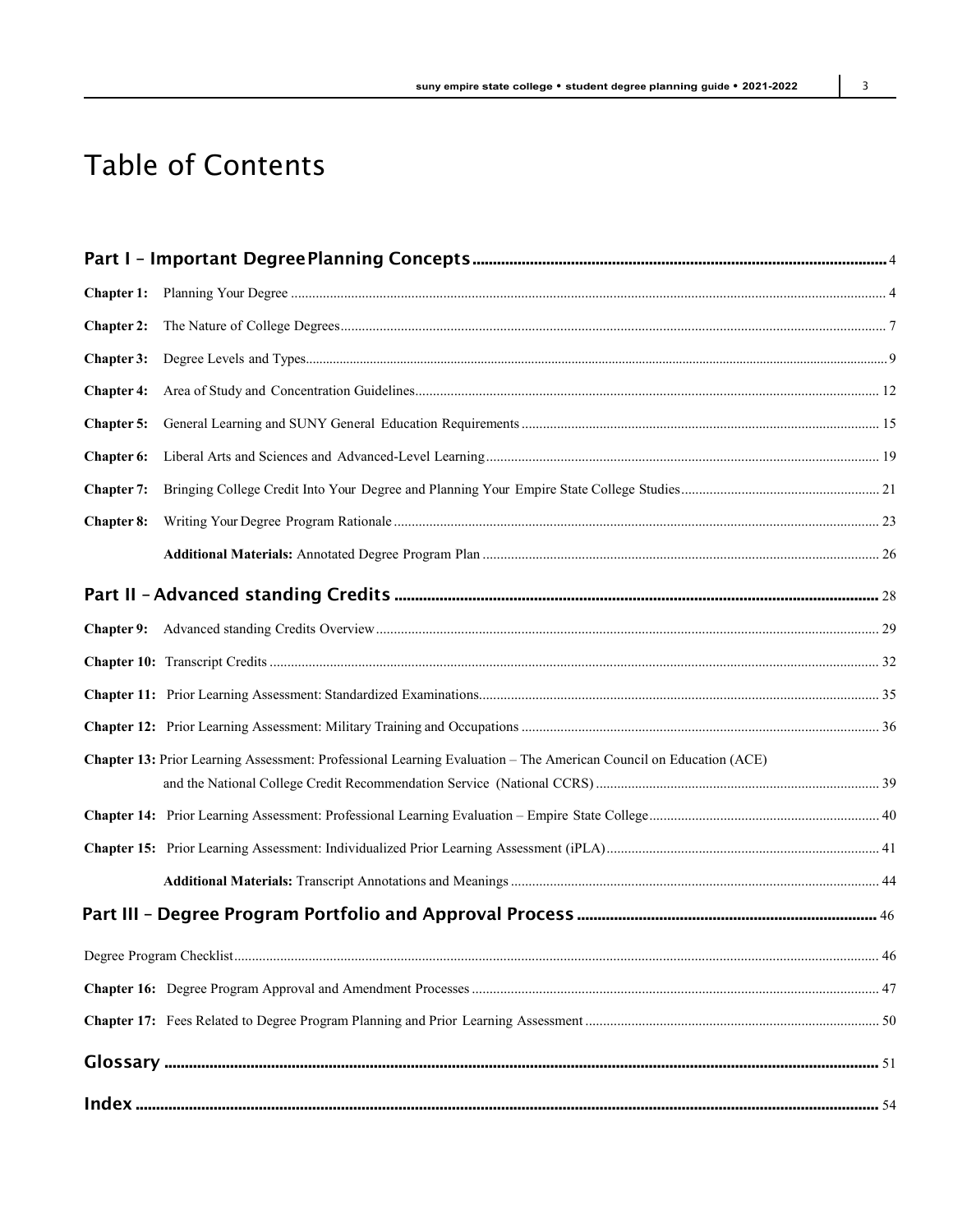# <span id="page-3-0"></span>PART I – Important Degree Planning Concepts

## INTRODUCTION

At Empire State College, you plan your own undergraduate degree. You will use guidelines developed by Empire State College and requirements established by the State University of New York to plan your degree to fit your goals. You need to complete the degree-planning process within your first 32 credits of enrollment, or prior to your final 16 credits for your degree, whichever comes first.

Empire State College is part of the State University of New York (SUNY) system. That means that your degree from Empire State College meets the same degree standards as all other SUNY institutions and is competitive with other degrees granted by a regionally accreditedinstitution.

## Chapter 1: Planning Your Degree

You work with a mentor to design your degree. You also will take a credit bearing educational planning study in which you learn how a degree is structured, determine how your prior learning will fit into your degree and plan the studies you need to complete the degree.

As you plan your degree, you and your mentor explore relevant questions. For example:

- What are my learning goals?
- What have I already learned?
- What do I still need to learn to advance toward my goals?

The degree planning process results in your degree program portfolio, which has three main components:

- 1. A degree program plan showing all of the studies you have taken and plan to take to complete your degree.
- 2. A rationale essay explaining the reasoning and research behind your choices and how you have organized your degree.
- 3. Supporting documentation (e.g., transcripts, prior learning assessment recommendations) to verify credits you have acquired outside of the college.

#### Why Plan Your Degree?

Empire State College has a student-centered philosophy that is grounded in principles and practices of adult education; students learn best when they are personally invested in the learning process.

The college believes that your degree should develop from your educational goals and chosen field of study and that you should have the opportunity to build upon your previous knowledge. By planning your own degree, you:

- Have a voice in what you study and flexibility to match your degree to your goals.
- Have an opportunity to pursue college credit through prior learning assessment and use previously earned credit from other college transcripts, advancing you more quickly toward your degree.
- Create a degree that is current in your chosen field.

You work with a faculty mentor to clarify your educational goals, decide on your learning path and create your own plan of study that matches your goals within the context of larger academic and professional expectations for your type of degree.

The degree you design might look like degrees that students pursue at other colleges, or it could be quite different. The most important concept is that your degree really becomes "yours." You may decide to pursue one of Empire's structured degree programs, in which case you will have to follow a more defined curriculum. However, there is still the opportunity to include prior learning into your degree program.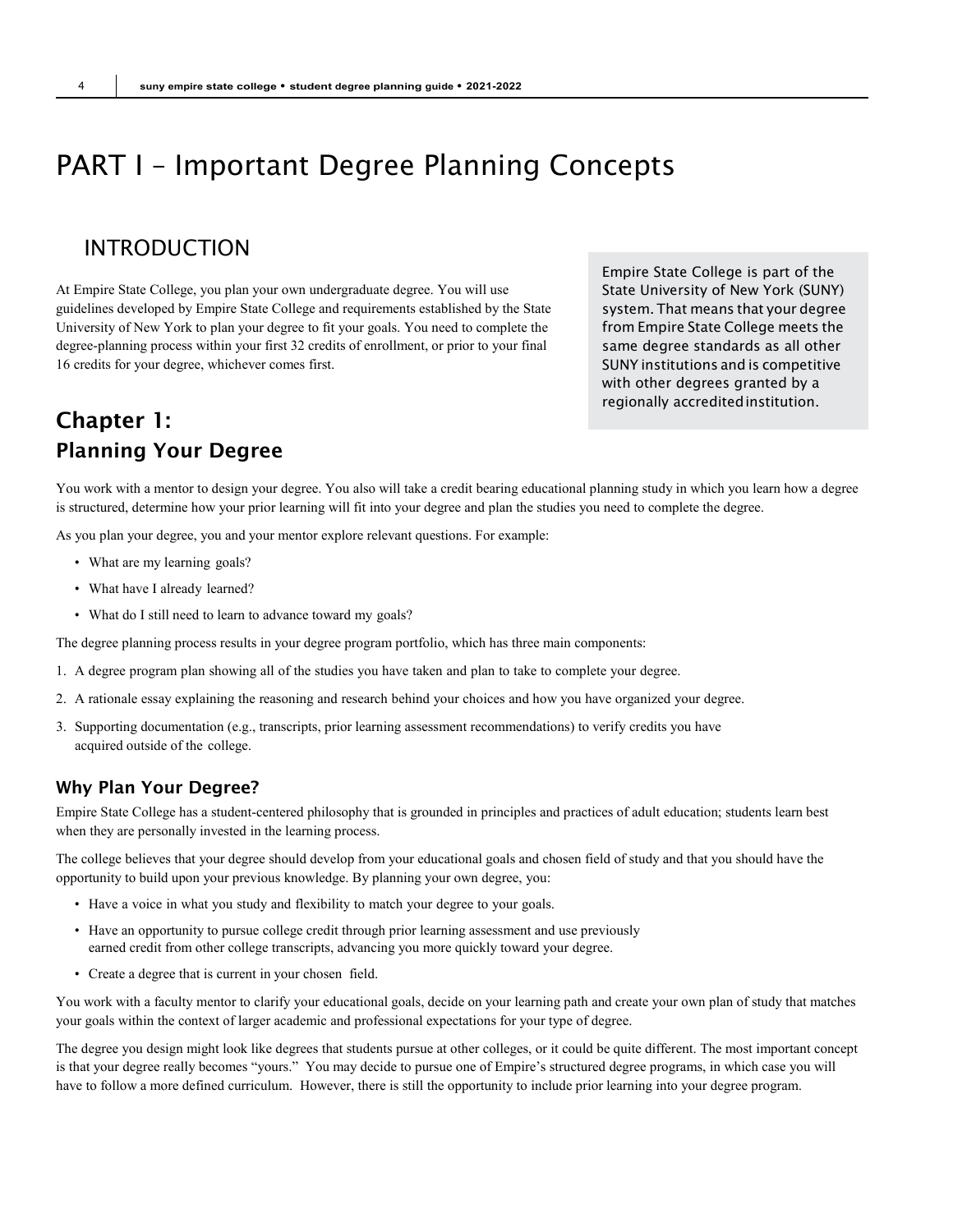## The Larger Degree Planning Process – Working with Your Mentor

Most students ask, "Do I need to plan my degree first in order to know what to study?" The answer is "not necessarily." You and your mentor will identify initial studies that make sense given your educational goals and needs, studies that will be appropriate for your degree. The process of developing your degree is as important as the final degree itself. Degree planning is a process that develops, evolves, or unfolds as you work with your mentor. Your mentor's role is to facilitate the reflection and exploration involved in planning your degree by listening, asking questions and helping you gain perspective on your academic experience.

Through the degree program planning process, you and your mentor will discuss:

- The nature and academic expectations of college degrees.
- The professional expectations for your degree.
- How to design a degree that considers your goals and degree expectations.

#### Planning for Transfer Within SUNY

If you plan to begin at Empire State College and later transfer to another SUNY campus, SUNY Transfer Paths will help you identify core course work that will prepare you for multiple SUNY campuses. Transfer Paths summarize the common lower division requirements shared by all SUNY campuses for similar majors within most disciplines. Just select the Transfer Path discipline that is closest to your area of study and work with your mentor to plan and follow the core course sequence designed to ensure a seamless transfer. This is especially important for students pursuing an associate degree who wish to transfer to another SUNY campus to complete a bachelor's degree in one of the Transfer Paths. For full details on the Transfer Paths and guaranteed transfer courses, please go to: [http://www.suny.edu/attend/get-started/transfer-students/suny-transfer-paths/.](http://www.suny.edu/attend/get-started/transfer-students/suny-transfer-paths/)

#### The Degree Planning Study

The degree-planning study is Empire State College's one requirement for all undergraduate students. The course is normally called Educational Planning, although it may also be titled Planning and Finalizing the Degree, or Academic Planning.

You discuss with your mentor the best time for you to enroll in the credit-bearing degree planning study, based on 1) the number of credits you already have toward your degree, 2) the timeline you choose to follow and 3) your own need to plan.

When pursuing an undergraduate degree, whether it's in one of our structured degree programs or a degree in one of our 12 areas of study, you will work with your mentor in an educational planning study or course, through which you will create a plan for your degree.

The degree planning course involves:

- Identifying your educational goals
- Researching the Empire State College area of study guidelines, SUNY and Empire State College degree requirements and SUNY General Education Requirements, all of which describe academic expectations for degrees.
- Researching the skills and knowledge expectations of your profession.
- Choosing which transfer credits to use in your degree.
- Deciding whether to request credit for prior learning gained through experiences such as work, training or self-study.
- Deciding upon and finalizing the specific components of your degree.
- Writing your rationale essay to explain the thinking and research behind the decisions you made for your degree. Your rationale essay is used during the degree review process by members of a faculty degree review committee to understand why you designed your degree as you did. You and your mentor will work (and rework) your rationale essay, which is an important part of the degree planning course work.

### The Degree Approval Process

Once you develop your degree program plan and rationale essay as described in Chapter 8, these documents proceed through review and approval processes, both by a faculty committee and then, at a college level. Both reviews examine the academic soundness of your degree program plan. Once the degree is concurred (approved), it is your map for completing your studies at the college.

Empire State College policy states that your degree program must be ready for review and approval within the first 32 credits of enrollment or prior to the final 16 credits for the degree, whichever comes sooner.

Doing so ensures adequate time to make revisions and incorporate suggestions of the faculty committee that reviews your degree program.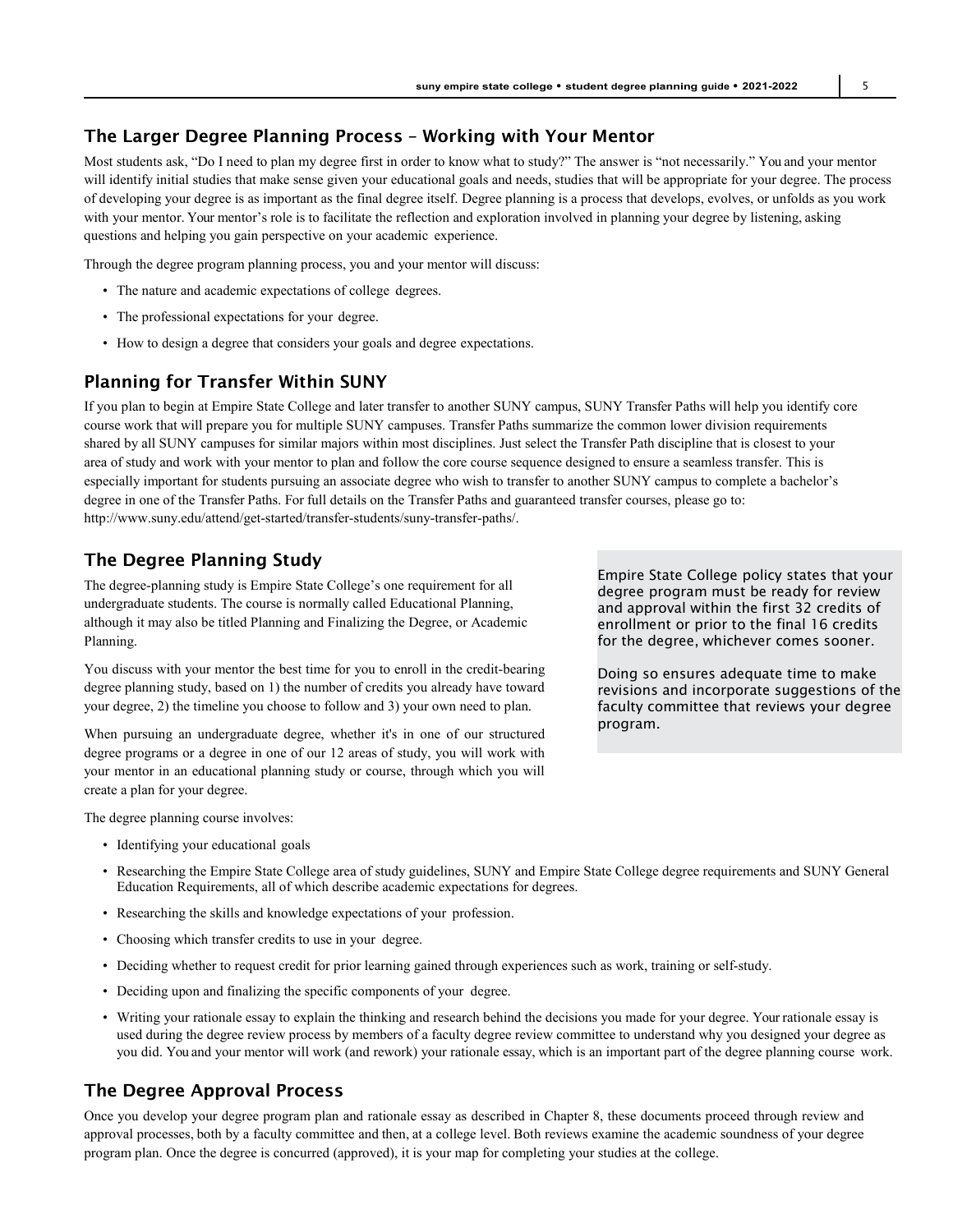## **You and Your Mentor Work Together to Design and Complete Your Degree Program**



**Chapter 8**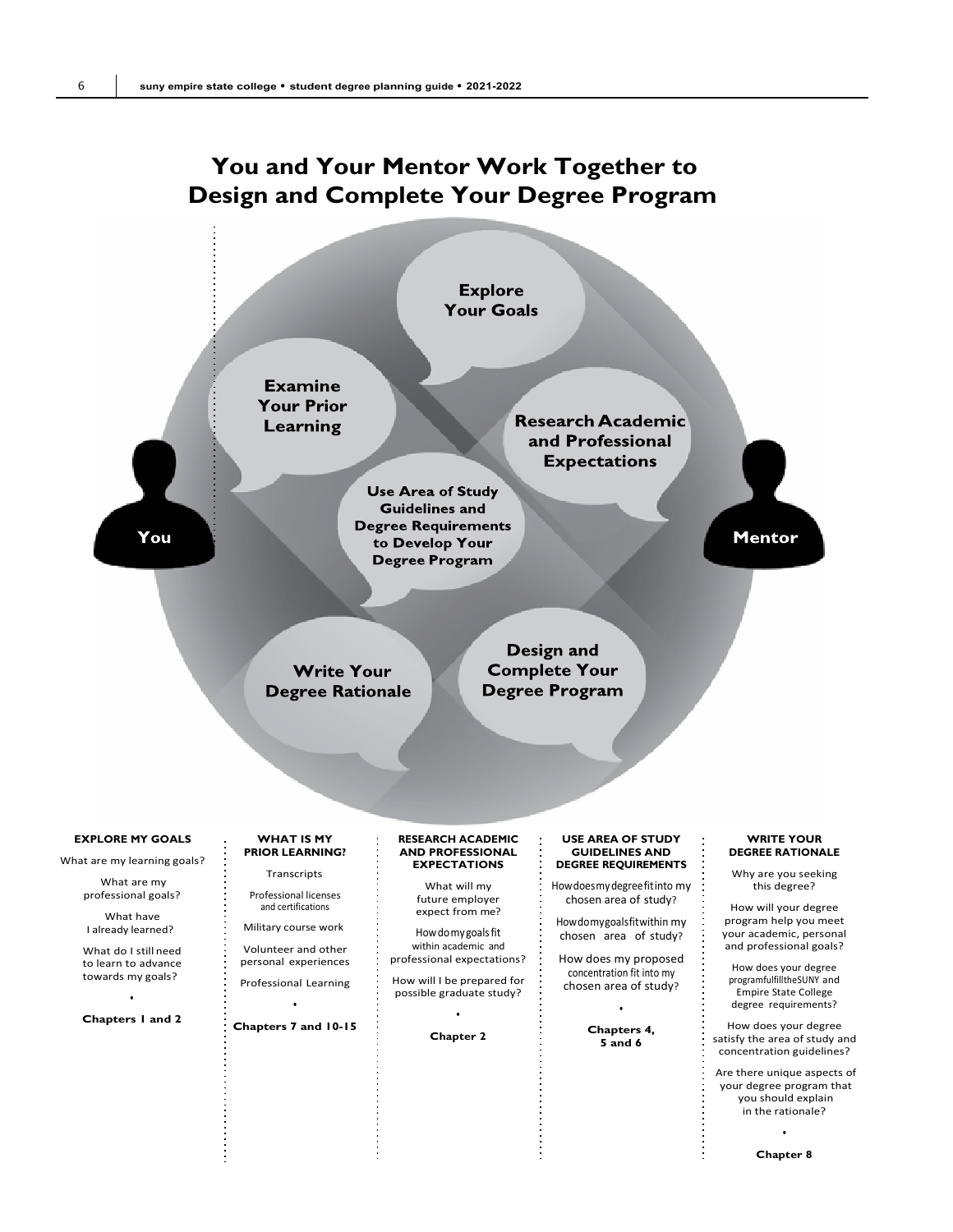## Chapter 2: The Nature of College Degrees

College degrees are awarded in specific areas within a field. At Empire State College, these areas are called your "area of study." You further define your degree by indicating a focus to your studies; this is called your "concentration." You will design your degree program within a concentration that best reflects your goals and learning.

Your degree belongs to an area of study, often related to an academic discipline and/or a professional area, which is situated within a larger field of knowledge. These have specific expectations and applications that represent a historical perspective and development within that field. In addition, fields of knowledge are constantly growing and changing. The advantage of designing your own degree is that you decide what to include in your degree and how your degree is related to a particular field of knowledge.

## Your Academic and Professional Goals

The degree-planning process provides you with the opportunity to design your degree to:

- Learn about academic and professional expectations in your field.
- Match your goals to these expectations.
- Be current in your field.

## Academic Expectations at Empire State College

Every degree from Empire State College represents how a student has demonstrated knowledge and competency in broad general areas and in more field-specific areas. The different types of expectations and requirements will overlap, and you will find that many of your studies will address more than one of these areas. Part of the degree design process is to decide how your learning addresses these academic and professional expectations along with SUNY's, and the college's, degree requirements. Empire State College's specific expectations for certain types of degrees are published in the college's area of study guidelines, which you can read more about in Chapter 4 and at [https://www.esc.edu/degrees-programs/undergraduate-aos/.](https://www.esc.edu/degrees-programs/undergraduate-aos/)

SUNY and Empire State College have developed academic expectations and requirements to guide your degree program development. These are:

- Empire State College learning goals (see next page).
- Degree types (see Chapter 3).
- Area of study and concentration guidelines (see Chapter 4).
- SUNY General Education Requirements (see Chapter 5).
- Liberal arts and sciences credit amounts by degree type (see Chapter 6).
- Introductory and advanced-level learning (see Chapter 6).
- Advanced standing (credits you transfer in) and Empire State College credits (see Chapter 7).

You will balance the academic expectations and requirements to design your degree.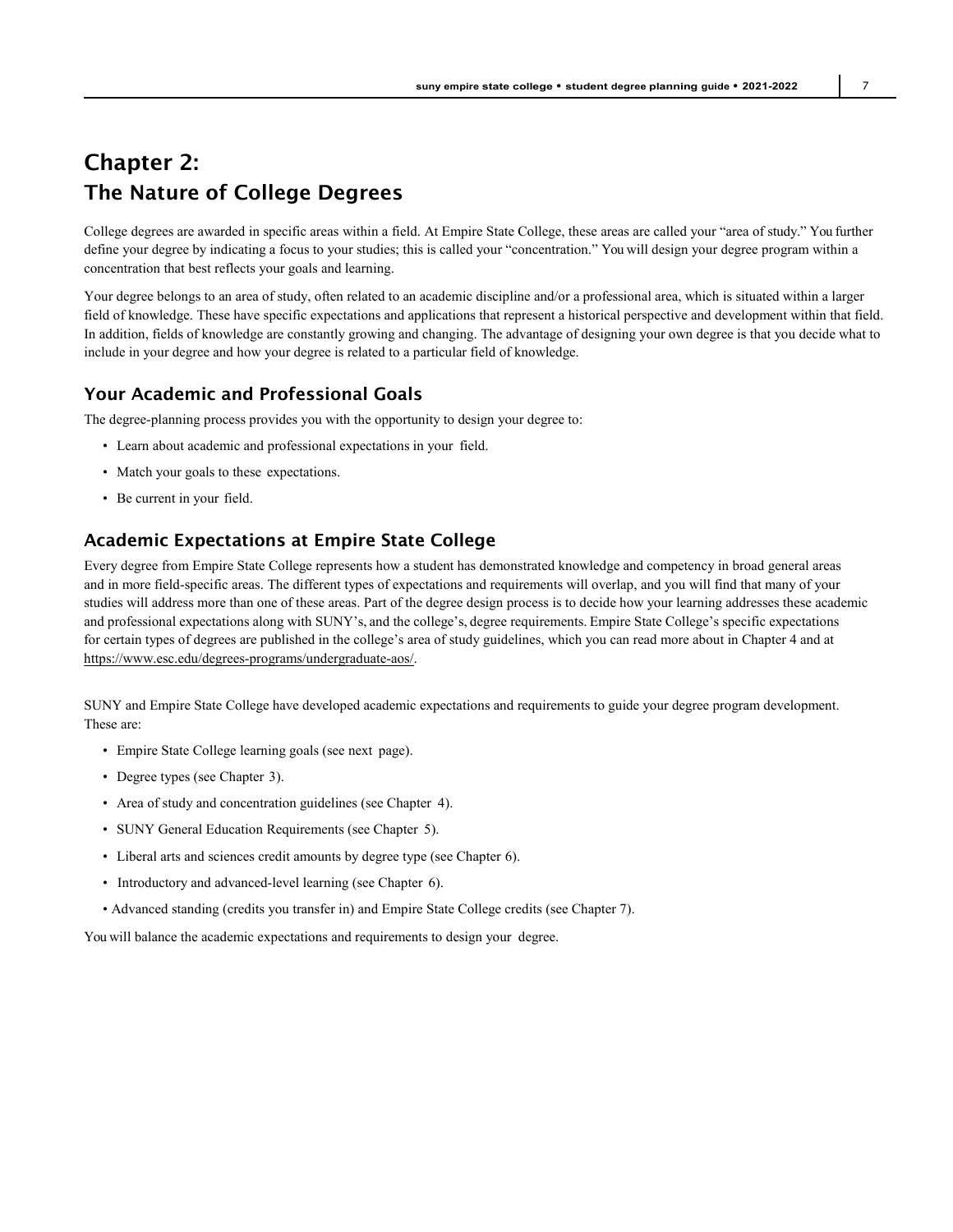## Empire State College Learning Goals

Empire State College's learning goals serve as a vital link between the college's historic mission, the current context of rapid educational change and the future of our students living and working in a global society, where knowledge and learning are urgently important. These learning goals represent the college's academic expectations for all students, regardless of your area of study. Keep these learning goals in mind as you plan your studies for your degree. The learning goals explain the skills our graduates will gain during their studies with ESC.

| <b>Empire State College</b>            | <b>Definition</b>                                                                       |
|----------------------------------------|-----------------------------------------------------------------------------------------|
| <b>Learning Goal</b>                   |                                                                                         |
| Active Learning                        | Assess and build upon previous learning and experiences to pursue new learning,         |
|                                        | independently and in collaboration with others.                                         |
| Breadth and depth of knowledge         | Cultivate a broad, interdisciplinary understanding in the liberal arts and sciences, as |
|                                        | well as expertise in a particular field.                                                |
| Social responsibility                  | Engage in ethical reasoning, and reflect on issues such as democratic citizenship,      |
|                                        | diversity, social justice and environmental sustainability, both locally and globally.  |
| Communication                          | Express and receive ideas effectively, in multiple contexts and through multiple        |
|                                        | strategies.                                                                             |
| Critical thinking and problem solving  | Evaluate, analyze, synthesize and critique key concepts and experiences and apply       |
|                                        | diverse perspectives to find creative solutions to problems concerning human            |
|                                        | behavior, society and the natural world.                                                |
| Quantitative literacy                  | Read, interpret, use and present quantitative information effectively.                  |
|                                        |                                                                                         |
| Information and digital media literacy | Critically access, evaluate, understand, create and share information using             |
|                                        | a range of collaborative technologies to advance learning, as well as personal and      |
|                                        | professional development.                                                               |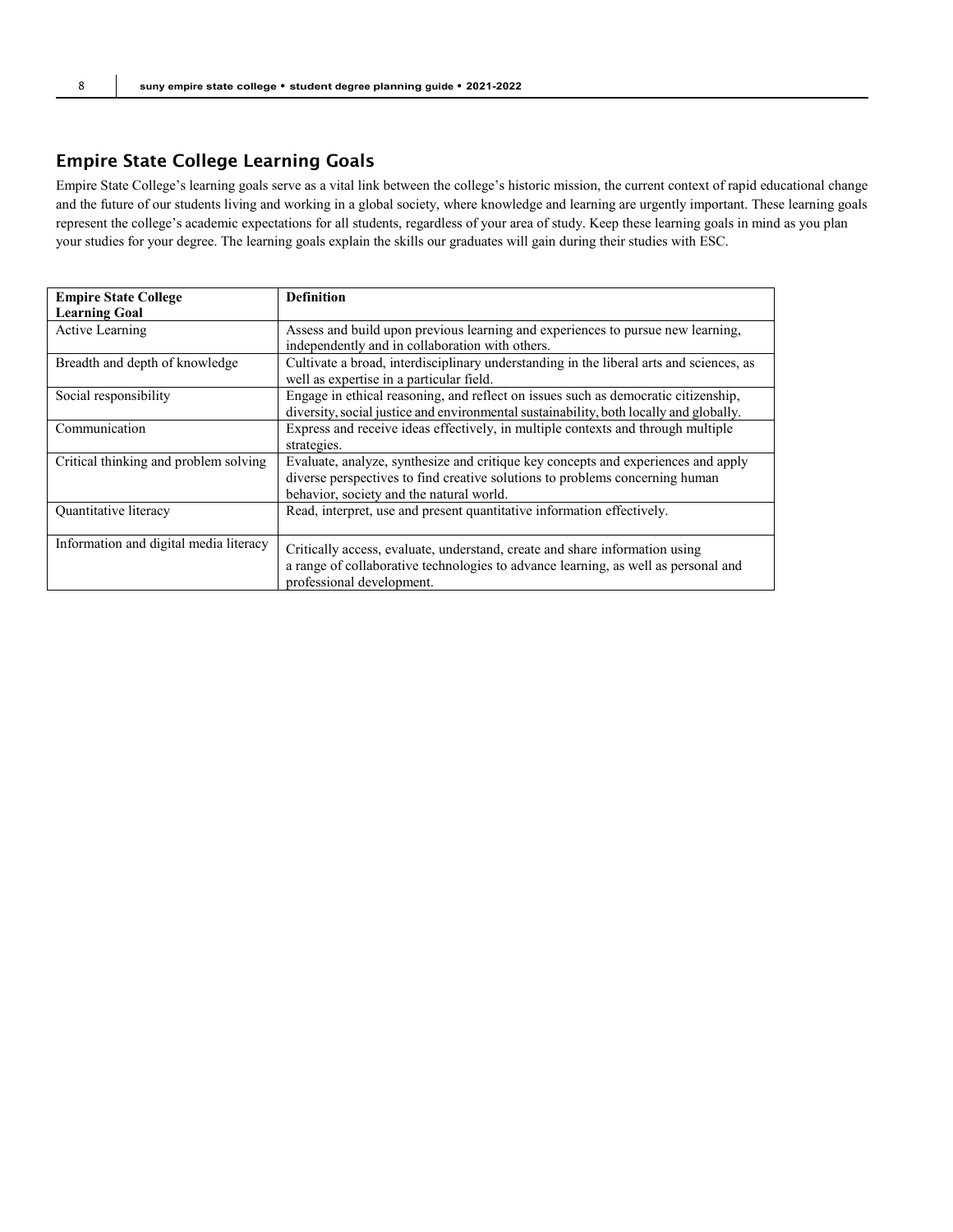## Chapter 3: Degree Levels and Types

One of your first decisions in designing your degree is to decide which type of degree you will pursue.The college offers associate, bachelor's, master's degrees, and a doctoral degree as well as certificate programs (this guide focuses on associate and bachelor's degrees).

## Associate Degrees

An associate degree is the equivalent to two years of full-time study and totals a minimum of 64 credits. Students can design an associate degree within one of the areas of study, and with one exception, at least 24 credits of an associate degree must be earned at Empire State College. The exception is the Associate in Arts and Associate in Science in General Studies. For each of these associate degrees, only 12 credits are required at Empire State College. The associate degrees offered at Empire State College are:

- Associate in Arts (A.A.)
- Associate in Science (A.S.)

Associate degree programs are generally expected to include a variety of foundational and general education studies that help develop and strengthen basic academic skills, such as college-level reading and writing, quantitative reasoning, analysis, critical thinking and independent study.

You may choose between two associate degree formats:

- With a concentration (a two-column degree program).
- Without a concentration (an AA or AS in General Studies)

Associate degrees without a concentration are expected to be broad and include a sampling of studies from the arts and sciences, although some technical and professional studies also are appropriate.

Associate degree concentrations should balance studies between the depth of the concentration and breadth of general learning.

## Bachelor's Degrees

A bachelor's degree is equivalent to four years of full-time study and totals a minimum of 124 credits, with at least 31 credits earned at Empire State College. The bachelor's degrees offered at Empire State College are:

- Bachelor of Arts (B.A.)
- Bachelor of Science (B.S.)
- Bachelor of Science in Nursing (B.S.N.)
- Bachelor of Professional Studies (B.P.S.) \*
- \* The B.P.S. is available only in these registered areas of study: The Arts; Business, Management and Economics; Community and Human Services; Interdisciplinary Studies; Labor Studies; Public Affairs; and Technology.

Bachelor's degree programs are expected to include:

- Introductory and foundational studies.
- A broad sampling of different academic topics and general education studies.
- Advanced-level studies, whose topics are examined with greater complexity, sophistication and depth. At least 45 credits ofthe bachelor's degree program must be at the advanced level with a minimum of 24 of those 45 credits in the concentration.

## Undergraduate Certificates

Undergraduate certificates provide focused study to support a specific career interest and are applicable to at least one undergraduate area of study. Associate and bachelor's degree program plans may include a certificate. Currently, Empire State College offers undergraduate certificates in Business and Environmental Sustainability, Manufacturing Management, Healthcare Management, Global Indigenous Knowledge, Entrepreneurship, and Crisis Prevention and Intervention. Go to **[www.esc.edu/degrees](http://www.esc.edu/degrees-programs/undergraduate-certificates/)[programs/undergraduate-certificates/](http://www.esc.edu/degrees-programs/undergraduate-certificates/)** for more information.

## Combined Bachelor's/Master's Degrees

Empire State College offers combined bachelor's/master's degree programs for highly qualified, current SUNY Empire State College undergraduate students who wish to continue to a master's degree. Students accepted into the combined bachelor's/master's degree program will be able to take specified master's-level courses during their bachelor's degree at the undergraduate rate and have them count towards their degree. These programs may accelerate a student's time to degree completion and reduce the cost of completing the master's degree. Details about these programs are available on the web at **ht[tps://www.esc.edu/graduate-studies/combined-pro](http://www.esc.edu/graduate-studies/combined-programs/)g[rams/.](http://www.esc.edu/graduate-studies/combined-programs/)**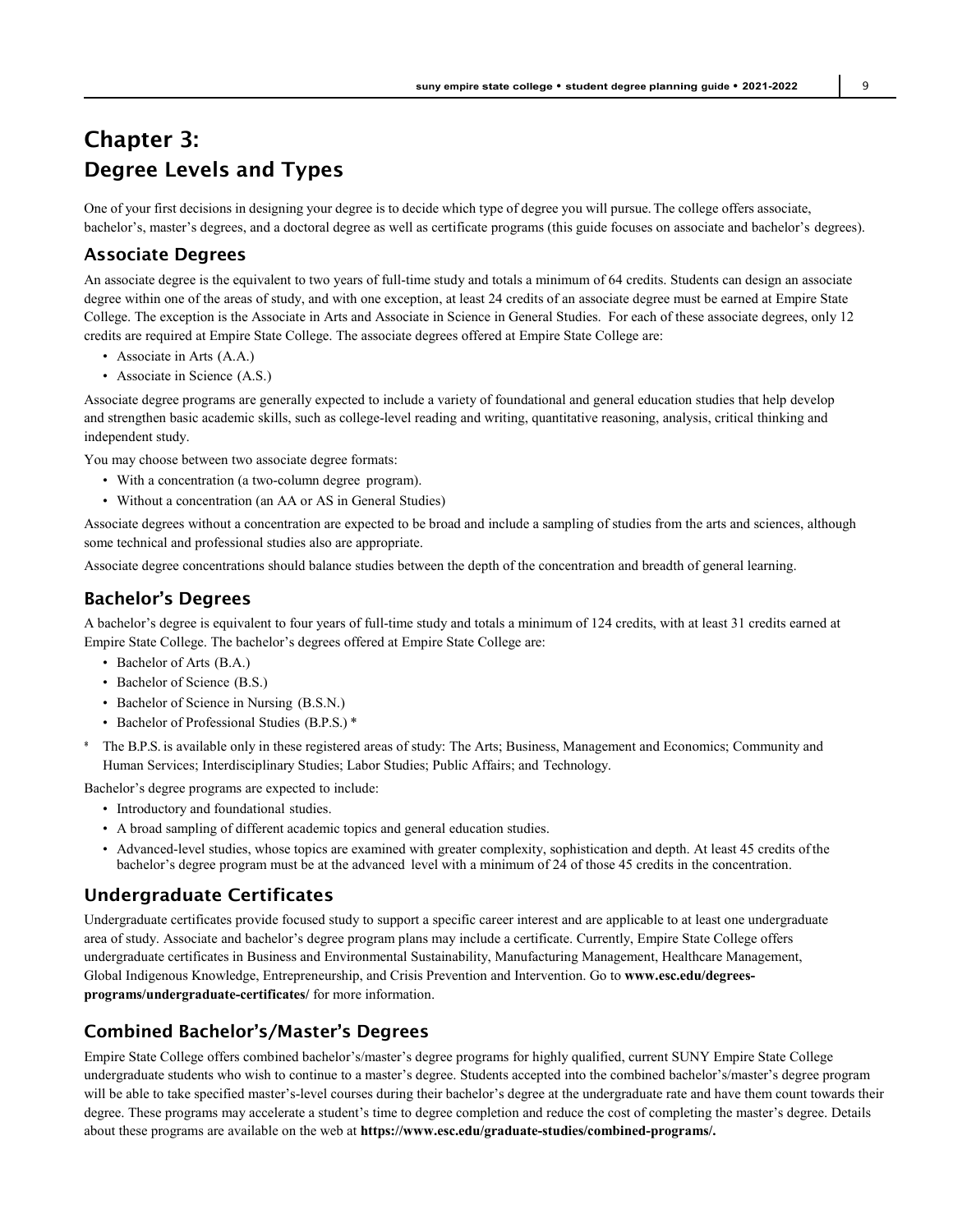## Graduate Degrees and Advanced Certificates

Empire State College also offers master's degrees and advanced certificate programs. For more information about these programs, go to [https://www.esc.edu/graduate-studies/advanced-certificates/.](https://www.esc.edu/graduate-studies/advanced-certificates/)

Some professions expect a degree or certificate beyond the bachelor's degree. The college recommends that you research the educational requirements of your chosen profession and keep them in mind as you design your undergraduate degree.

## Degree Types

As you build your degree, the proportion of liberal arts and sciences or applied studies will determine your degree type. The Associate in Arts (A.A.) and Bachelor of Arts (B.A.) degrees have more liberal arts and sciences studies. Liberal arts and sciences studies refers to courses that deal more with theory than with hands-on, professional practices, courses that provide a more general perspective of the field of study (e.g., a course in psychology deals with theory, whereas a course in management deals more with professional practice. See the chapter on Liberal Arts and Sciences Credit for a fuller explanation).

The Associate in Science (A.S.) and Bachelor of Science (B.S.) degrees have more applied studies, providing a focused perspective of the field. You also can choose a Bachelor of Professional Studies (B.P.S.), which consists of more applied studies focused toward a profession. Your educational and professional goals will help you determine which degree type you will want to design.

Credits listed on your degree program may fulfill more than one degree requirement. For example, one study could be a liberal arts and sciences study at an advanced level that also meets a SUNY General Education Requirement.

## SUNY EMPIRE STATE COLLEGE ASSOCIATE DEGREE REQUIREMENTS

| Degree | <b>Total credits</b> | Minimum credit earned at    | Minimum liberal arts | <b>Minimum SUNY</b>     | Educational      |
|--------|----------------------|-----------------------------|----------------------|-------------------------|------------------|
|        |                      | <b>Empire State College</b> | and sciences credits | general education       | planning credits |
|        |                      |                             | (see Chapter 6)      | credits (see Chapter 5) | (see Chapter 1)  |
| A.A.   | 64                   | 24*                         | 48                   |                         | 4-8              |
| A.S.   | 64                   | $74*$                       |                      | 30                      | 4-⊱              |

\*Students enrolled in the General Studies program will only need to complete 12 credits at Empire State College

## SUNY EMPIRE STATE COLLEGE BACHELOR'S DEGREE REQUIREMENTS

| <b>Degree</b> | Total<br>credits | Minimum credit earned<br>at Empire State College | <b>Minimum</b><br>liberal arts<br>and sciences<br>credits (see<br><b>Chapter 6)</b> | <b>Minimum</b><br><b>SUNY</b> general<br>education<br>credits (see<br>Chapter 5) | <b>Minimum</b><br>advanced-level<br>credits in your<br>concentration<br>(see Chapter 6) | <b>Minimum</b><br>advanced-level<br>credits in your<br>program (see<br>Chapter 6) | <b>Educational</b><br>planning<br>credits (see<br><b>Chapter 1)</b> |
|---------------|------------------|--------------------------------------------------|-------------------------------------------------------------------------------------|----------------------------------------------------------------------------------|-----------------------------------------------------------------------------------------|-----------------------------------------------------------------------------------|---------------------------------------------------------------------|
| <b>B.A.</b>   | 124              |                                                  | 94                                                                                  | 30                                                                               |                                                                                         | 45                                                                                | $4 - 8$                                                             |
| B.S.          | 124              |                                                  | 62                                                                                  | 30                                                                               | 24                                                                                      | 45                                                                                | $4 - 8$                                                             |
| B.S.N.        | 124              |                                                  | 62                                                                                  | 30                                                                               | 41                                                                                      | 45                                                                                | $4 - 8$                                                             |
| B.P.S.        | 124              |                                                  | 32                                                                                  | 30                                                                               | 24                                                                                      | 45                                                                                | $4 - 8$                                                             |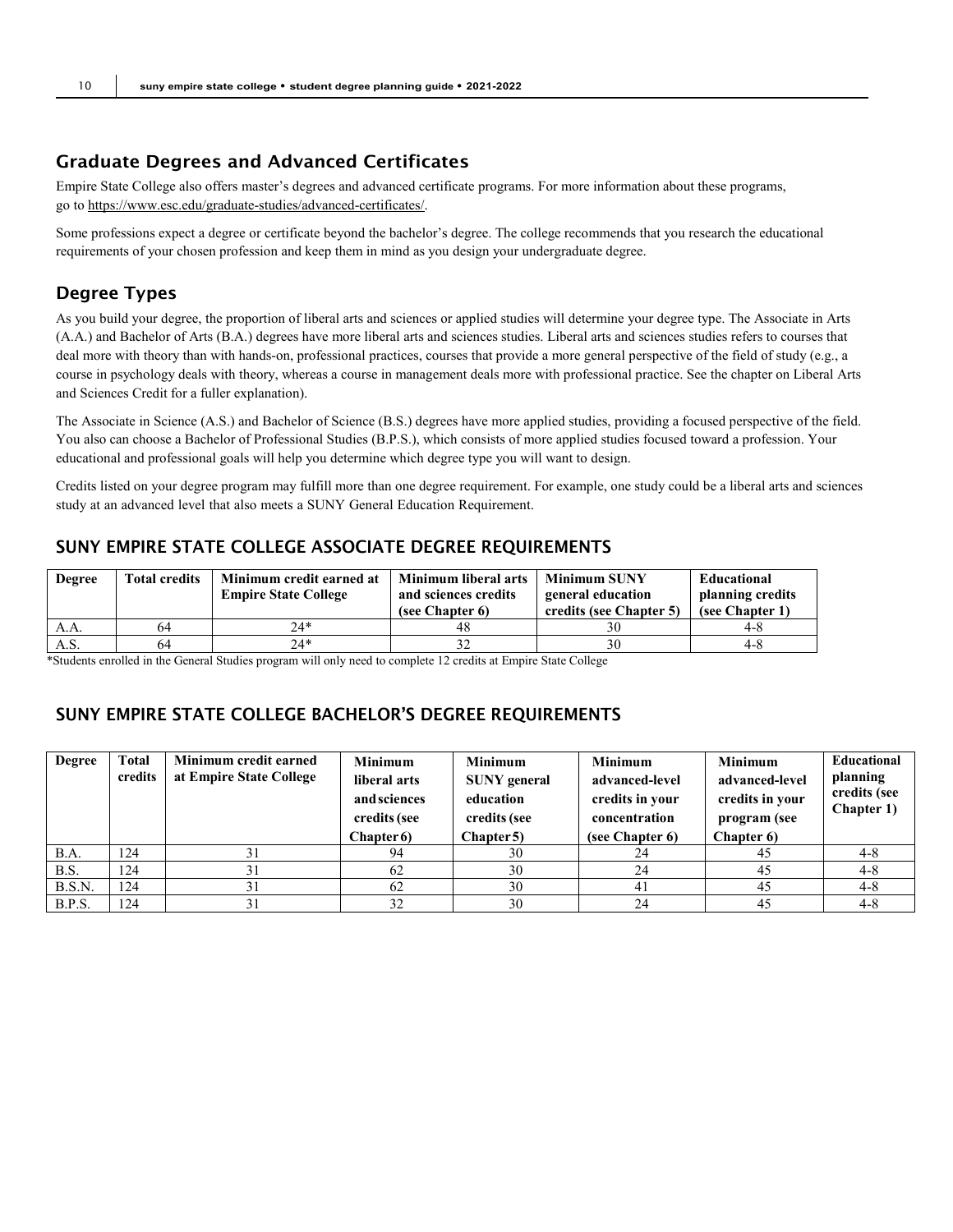## Registered Areas of Study and Structured Degree Programs

Empire State College has broad registered areas of study and several structured degree programs within which to grant degrees. You shape your degree program based on the guidelines within the area of study or the requirements of the structured program. Each AOS has guidelines that describe the college's general expectations for the academic content of concentrations within each area of study. For more information on the areas of study and concentrations see Chapter 4 or go to **[www.esc.edu/AOS.](http://www.esc.edu/AOS)**

## Restricted Concentration Titles

New York state education law regulates certain kinds of professional education, and Empire State College **cannot** offer concentration titles in certain professional areas. More information on restricted concentration titles can be found in the supporting materials section at **[www.esc.edu/studentdpguide.](http://www.esc.edu/studentdpguide)**

New York state has additional regulations for a concentration in education or a degree in accounting. Please go to the Web at **[www.esc.edu/AOS](http://www.esc.edu/AOS)** for more information on restrictions and requirements. Certification/licensure in education and accounting require additional education beyond the bachelor's degree. All students within the Educational Studies area of study or pursuing an Accounting degree, or who plan to acquire one of these certifications, must complete a certification disclaimer form indicating that you understand you will need more education to reach your goal. These forms are located on the college's website at [www.esc.edu/studentdpguide.](http://www.esc.edu/studentdpguide)

## ChangingYour Degree Program or Area of Study

During the degree planning process, you may find that the degree type and/or area of study that you originally planned no longer fits your educational goals. Or, you may find that you would like to pursue more than one degree. For example, many students who enroll for a bachelor's degree find that it makes sense to complete an associate degree along the way. If you are considering these types of decisions, you need to consult with your mentor to understand the procedures and implications.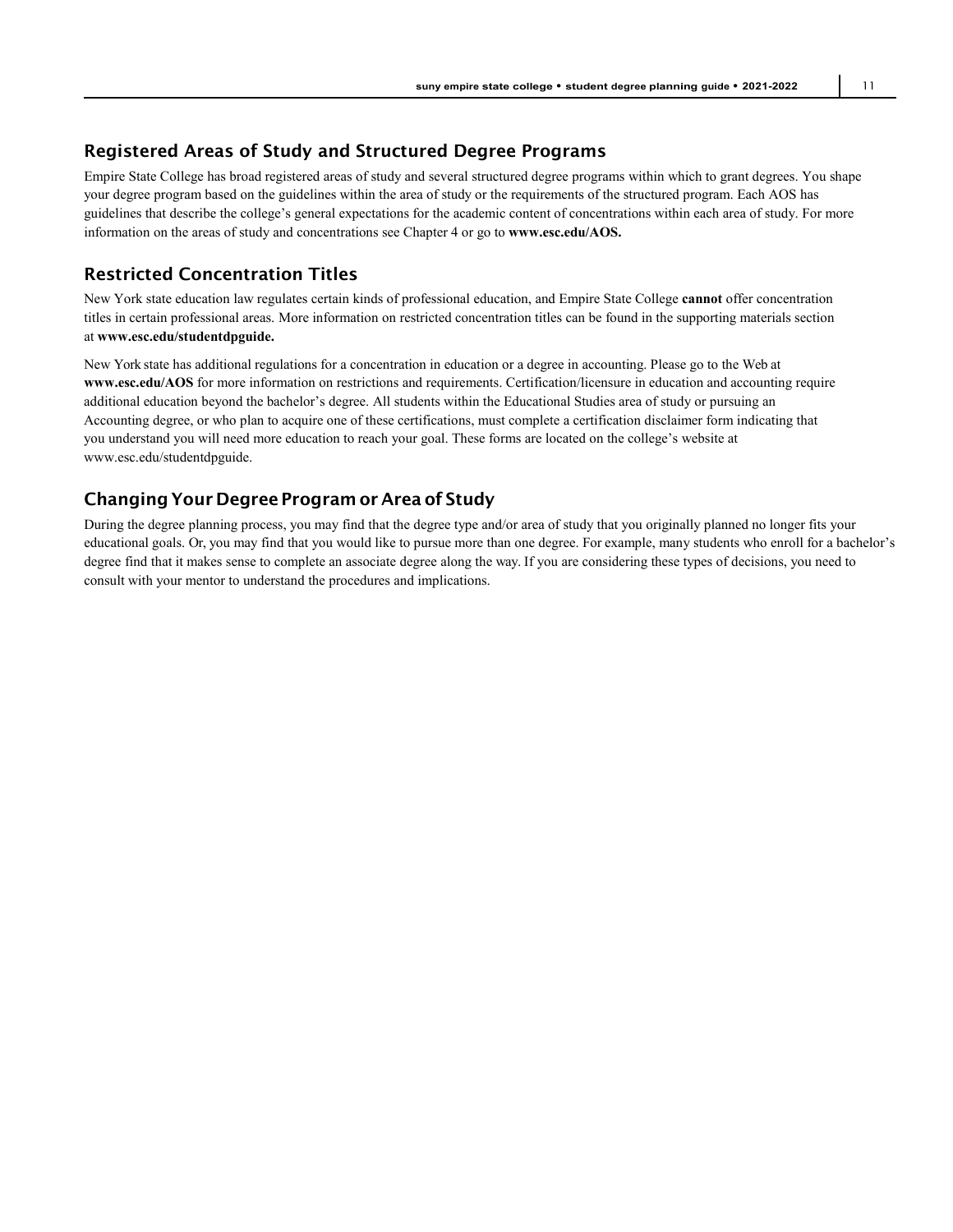## Chapter 4: Area of Study and ConcentrationGuidelines

The area of study guidelines:

- Help you structure your degree with your goals in mind.
- Offer general points to consider in designing a degree in your field.
- Identify the competencies and the knowledge expectations of your academic and/or professional fields so that your degree is current.
- Identify multiple courses and multiple ways to meet knowledge expectations.
- Allow maximum flexibility so that you can meet your educational objectives.

The AOS guidelines are not standard curriculum, however, students enrolled in a structured degree program will need to follow degree program requirements closely.

As you begin planning your degree, your mentor will help you interpret the guidelines. When your program is submitted for approval it goes through faculty and college-level review processes and the guidelines will be used as the basis for the review of your degree design and, where relevant, your concentration. When you write your degree program rationale, you explain how your studies address the area of study guidelines, as well as the college's learning goals and degree requirements.

A.A., A.S., B.A. and B.S. degrees are granted in one of the following registered areas of study:

- The Arts
- Business, Management and Economics
- Community and Human Services
- Cultural Studies
- Educational Studies
- Historical Studies
- Human Development
- Interdisciplinary/Multidisciplinary Studies
- Labor Studies\*
- Public Affairs
- Science, Mathematics and Technology
- Social Science

\* Offered only at The Harry Van Arsdale Jr. Center for Labor Studies and through distance education.

The B.P.S. is awarded only for appropriate degree programs with concentrations that fall within the following areas:

The Arts Business, Management and Economics Community and Human Services Interdisciplinary Studies Labor Studies (offered only at The Harry Van Arsdale Jr. Center for Labor Studies and through distance education) Public Affairs Technology\*\* (not in Science or Mathematics) \*\*B.P.S. degrees are not permitted in Science, Mathematics and Technology, but rather the registered area would be Technology.

Together you and your mentor design a degree after you determine which type of degree and registered area of study is the most appropriate for your individual needs and goals.

## Structured Undergraduate Degree Program Options

Students enrolled in a structured program will need to follow degree program requirements carefully. For a fuller description of structured programs, go to the Empire State College catalog at [https://catalog.esc.edu/undergraduate/areas-study-degrees-certificates/.](https://catalog.esc.edu/undergraduate/areas-study-degrees-certificates/)

Area of Study and Concentration Guidelines can be found at: [www.esc.edu/AOS.](http://www.esc.edu/AOS) Select an area of study and click Detailed Guidelines.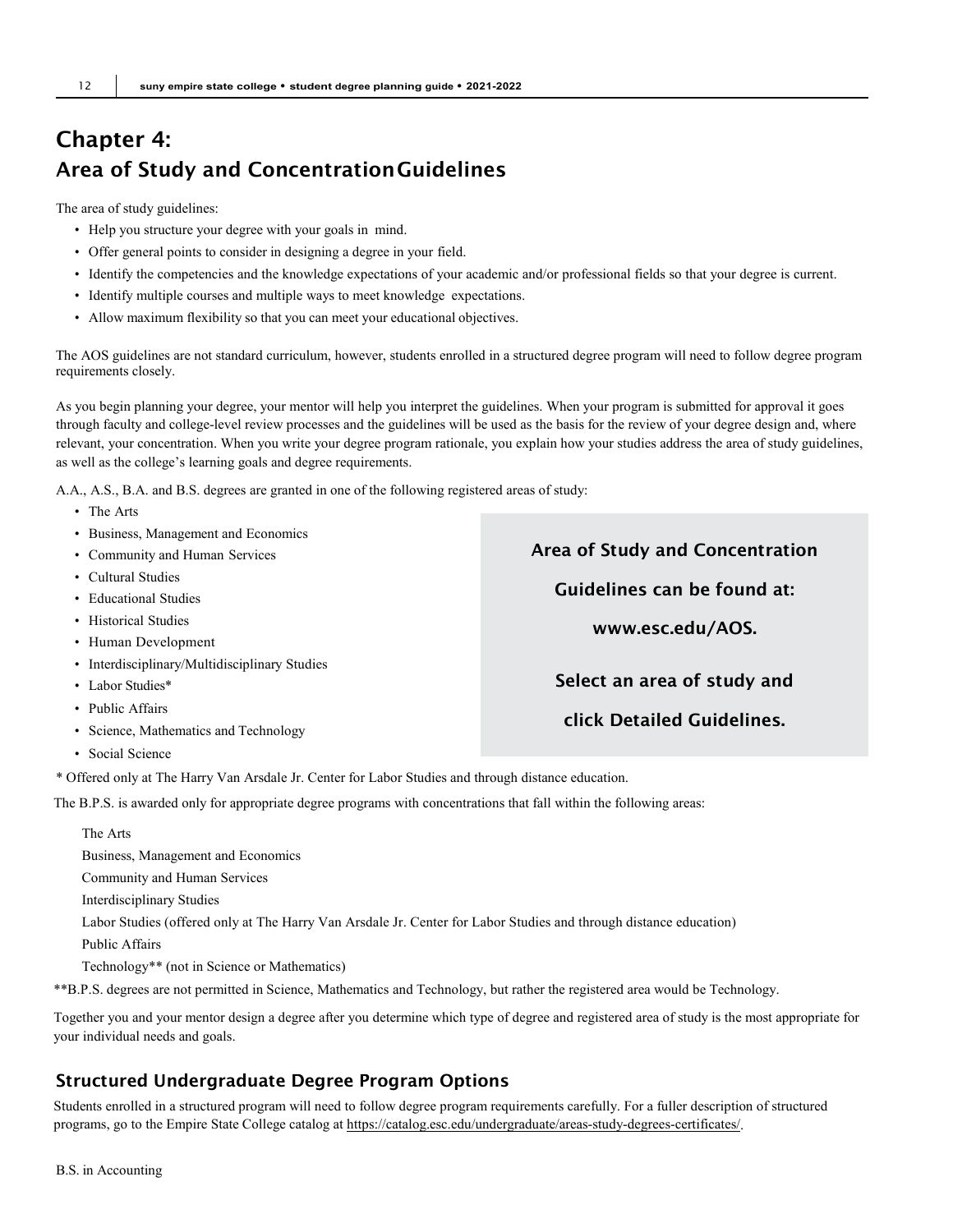- B.S. in Addiction Studies
- B.S. in Allied Health
- B.S. in Business Administration
- B.S. in Human Resource Management
- B.S. in Management
- RN to BSN
- B.A. in Psychology
- B.S. in Security Studies
- B.A. in Liberal Arts

## The Area of Study Guidelines Frameworks

Each area of study guideline is written broadly to represent a body of knowledge expected within that field. You will use the guidelines to develop your degree so that it includes both expected knowledge and currency in the field. The guidelines identify knowledge expectations that are included in multiple courses and in multiple ways and contain course maps to assist students in the selection of studies. Degrees fall into one of five general structures or frameworks:

- 1. Disciplinary: a program of study guided by the existing framework of a discipline. Degrees designed around this framework are similar in design to programs of study at other colleges, such as economics, physics or psychology.
- 2. Interdisciplinary: a program of study that simultaneously integrates two or more disciplines. Degrees designed around this framework draw upon the methods and bodies of knowledge from multiple disciplines to think across boundaries, such as women and health.
- 3. Problem-oriented: a program of study designed around a problem. Degrees designed around this framework examine a significant issue in depth from multiple perspectives, such as poverty.

A bachelor's degree concentration requires in-depth learning and a degree of competency in an academic area thus it includes evidence of progression from introductory to advanced-level learning with a minimum of 24 advanced-level credits in the concentration.

- 4. Professional/vocational: a program of study that focuses on acquiring knowledge and skills needed for specific career performance and applications. Degrees designed around this framework explore the conceptual foundations of the profession, the role of the professional in that career and the relations between the profession and society at large, such as managing in a technical environment.
- 5. Thematic: a program of study focusing on a particular theme of set of ideas. Degrees designed around this framework trace the development of theme or idea or explore various aspects of a theme to examine its cultural and intellectual influence, such as issues in American health care.

#### Concentration Guidelines

In addition to the broader, general area of study guidelines, several areas of study have developed concentration guidelines that have specific meaning in the academic and professional worlds. There are a variety of concentrations that you can design that will fit into an area of study. Some concentrations may be pre-structured, some may have clear guidelines, while others may be individualized to your own needs and interests. You will need to research what a degree with this concentration might include, and this is where you may benefit from consulting with your mentor and from the flexibility and versatility of Empire State College degrees.

Many degrees that are designed around a disciplinary or professional/vocational framework use established concentration titles. For example, in the Business, Management and Economics area of study guidelines, there are structured programs for business administration, management, and Human Resource Management. In the Science, Mathematics and Technology area of study guidelines, there are specific concentration titles for biology, mathematics, information systems, computer science and more.

In addition to the concentration titles provided in the AOS guidelines, you can create your own concentration title using a disciplinary or professional/vocational framework, as long as the title is clear about the learning represented in the degree. If you are designing your degree around an interdisciplinary, problem-oriented or thematic framework, you also will be designing your own concentration title. Many students decide to develop their own concentration titles for flexibility, especially when they have significant advanced standing credits. For example, if you choose to design a degree in business without including several of the topics listed in one of the concentration guidelines, you might select another framework and develop a title that better describes your degree program. Just remember, your title is "truth in packaging;" be sure to choose a title that describes your learning well.

#### Credits in the Concentration

The number of credits in a concentration varies with student needs and interests. Because the concentration requires serious, focused learning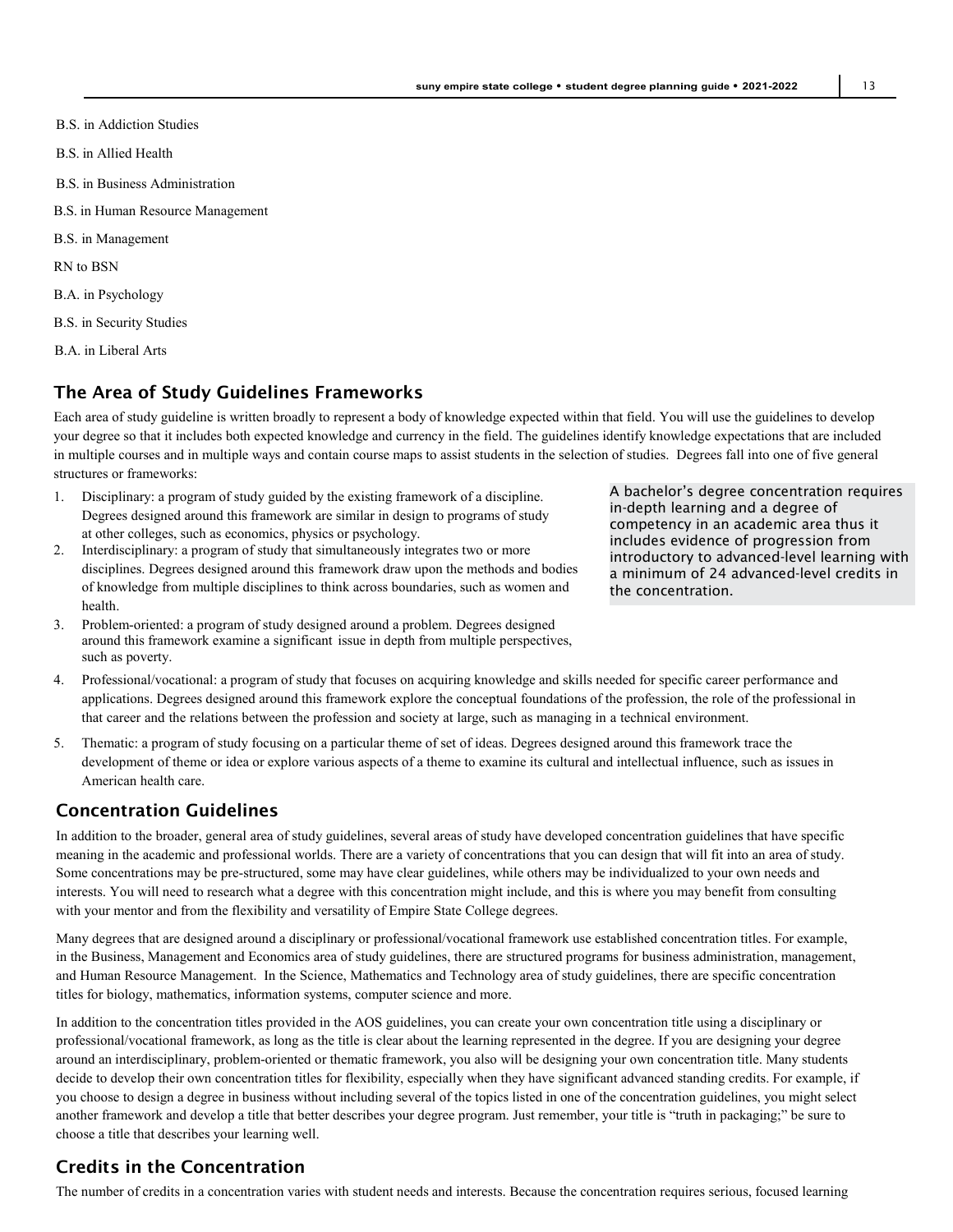and implies a degree of competency in an area, the amount of learning in a concentration should not be less than 24-36 credits of study for a bachelor's degree. Concentrations that are larger than 50 percent of the degree should be examined carefully, to be sure the learning is appropriately integrated. Large concentrations are acceptable, if the degree program satisfies the college's educational objectives for undergraduate degrees and meets SUNY expectations regarding liberal arts content.

## Double Concentrations

Double concentrations are possible in bachelor's degrees, when appropriate, but are not possible in an associate degree. When a degree program has a double concentration, each area must be represented by a set of integrated learning components that demonstrate progression to advanced levels of learning. Talk to your mentor if you are interested in a double concentration.

## Working With the Area of Study and Concentration Guidelines

As you plan your degree program, you have many options to consider. This may feel daunting at first, but as you move through the process, your plan will evolve. Here are some tips to get you started:

- 1. Write down your goals. What are your educational and professional goals?
- 2. Review the academic expectations in the area of study guidelines. Which ones fit your goals?
- 3. Research professional expectations if your goal is to plan a professionally oriented degree. What are these expectations?
- 4. Compare academic and professional expectations and the degree frameworks to your educational and professional goals. Should you use an established concentration guideline or develop your own concentration?

Once you have decided which guidelines to use, you need to decide how you will meet the degree requirements. Keep talking with your mentor as you make these decisions; your mentor will help you as you move through the degree-planning process. Some concentrations and degree programs also have restrictions. In addition to information in this chapter, go to the Web at [www.esc.edu/AOS f](http://www.esc.edu/AOS)or more details about any restrictions on your concentration and degree titles and specifics related to degrees in accounting and education.

Area of Study and Concentration

Guidelines can be found at:

[www.esc.edu/AOS.](http://www.esc.edu/AOS)

Select an area of study and

click Detailed Guidelines.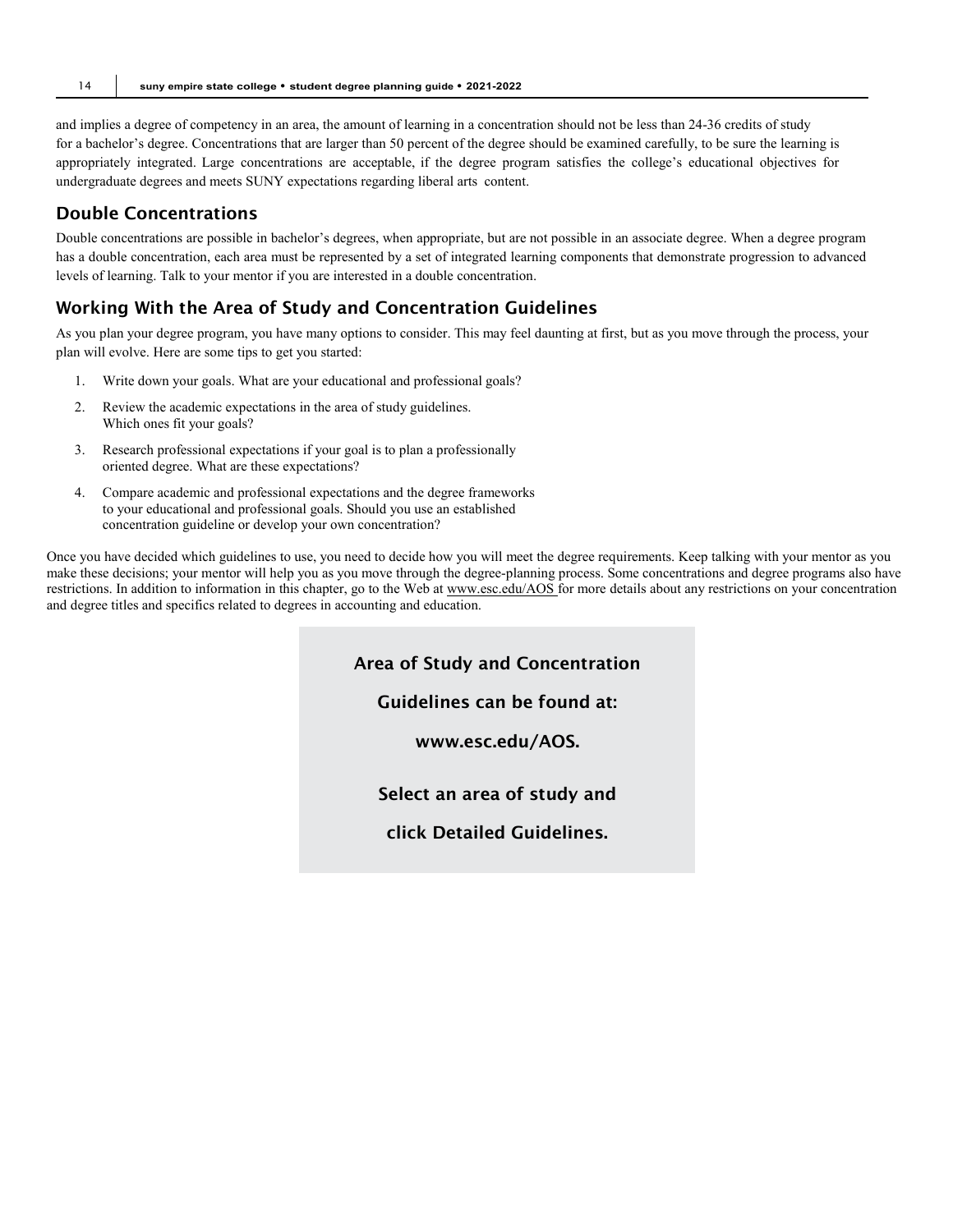## Chapter 5: General Learning and SUNY General Education Requirements

## General Learning

An Empire State College degree program must have breadth in the degree. Most degree plans have studies in the concentration and general learning. For example, a business degree will have course work in supportive areas such as sociology, history or literature, in addition to courses in business. We call these supportive courses that are not in your concentration "general learning." Studies defined as general learning may or may not relate to your concentration, but they do add breadth to your degree program.

General learning studies provide you with the opportunity to develop general analytical and critical abilities, to take ideas from one field and apply them to another and to develop a sense of how specific studies relate to the learning involved in an entire field or academic discipline. This expectation is different from the SUNY General Education Requirement, although a study can cover both.

College degrees are intended to both broaden and deepen students' knowledge and ability to understand and interact with others through skills and perspectives that broader learning fosters. Empire State College's learning goals represent the college's general learning expectations for all students, regardless of your area of study. Keep these learning goals in mind as you plan your studies for your degree.

Although each Empire State College degree program is designed to meet individual needs and goals, a strong degree program contains a reasonable balance between the concentration and general learning.

General learning creates breadth in your degree. Empire State College expects you to acquire the qualities of a broadly educated person. The purpose of a college education is both to enable you to gather information and build skills and to understand what you have learned in a broad context. You should learn to:

- Relate your learning to what you already know
- Consider and judge what you are told
- Apply what you learn in a practical and thoughtful way.

In other words, breadth means that you can:

- Demonstrate an understanding of several diverse perspectives, such as historical, literary, scientific, technological, aesthetic, ethical, international, multicultural and gender-based
- Develop an ability to apply diverse perspectives to issues concerning human behavior, society and the naturalworld
- Acquire the habit of critical examination, careful analysis and broad acceptance of the complexities of today's world
- Understand other points of view and consider alternatives.

## SUNY General Education Requirements

As an Empire State College student, you have to fulfill SUNY General Education Requirements, which are designed to help you develop breadth in your degree. The SUNY General Education Requirements you need to meet are based on your matriculation date (see below for details). Currently, there are 10 general education knowledge and skills areas and two competency areas that need to be demonstrated through the studies in your degree. According to SUNY policy, 3 credits are needed to meet a general education area fully.

## SUNY GENERAL EDUCATION REQUIREMENTS FOR STUDENTS MATRICULATING SEPT. 8, 2014, OR AFTER

| Degree type                       | Number of general        | Minimum number of | Specific general education                          |
|-----------------------------------|--------------------------|-------------------|-----------------------------------------------------|
|                                   | education areas required | credits required  | areas required                                      |
| Associate or<br>Bachelor's degree | $7$ out of $10$          | 30                | mathematics<br>basic communication<br>Plus 5 others |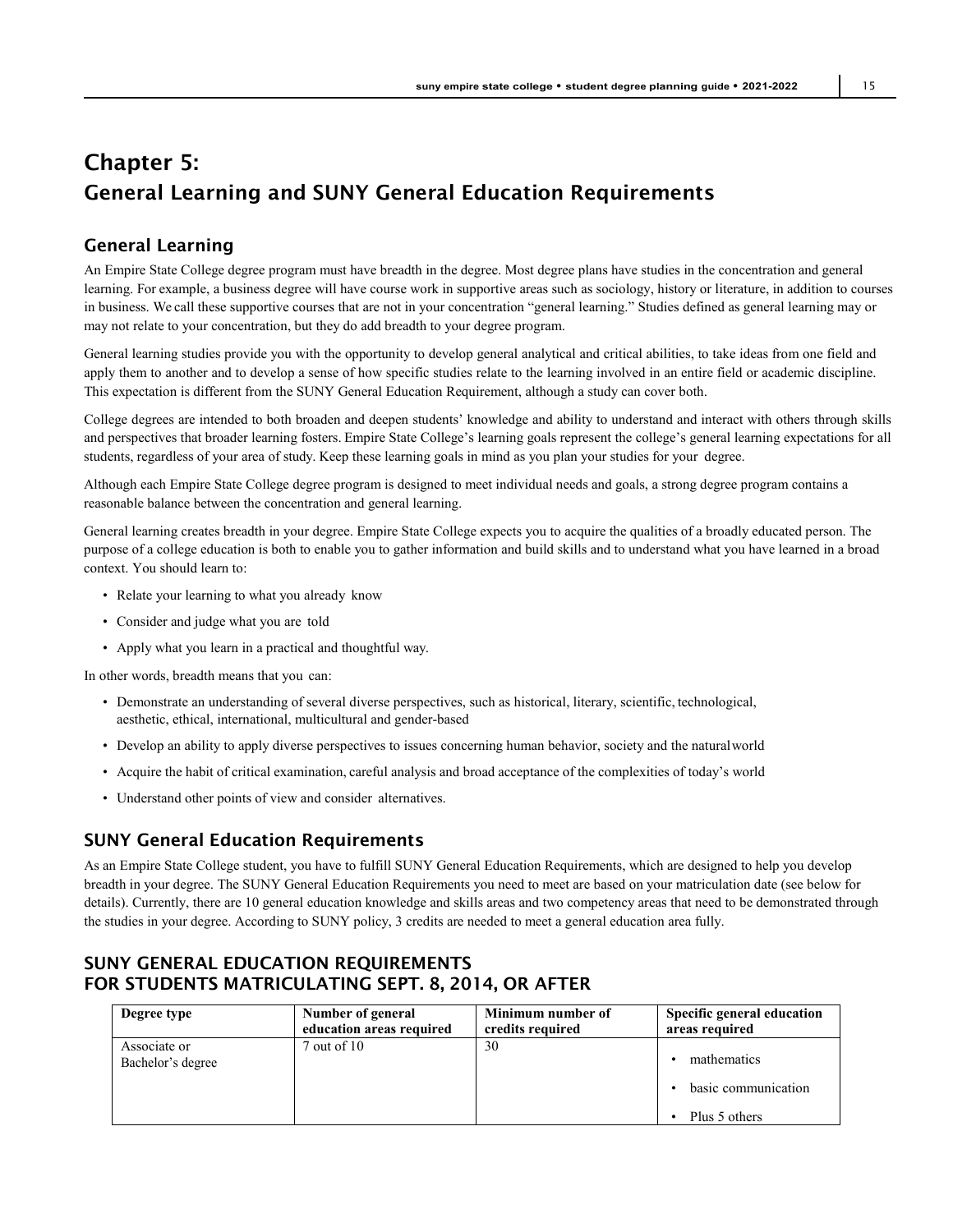## SUNY GENERAL EDUCATION REQUIREMENTS FOR STUDENTS MATRICULATING BEFORE SEPT. 8, 2014 Go to [https://www.esc.edu/degree-planning-academic-review/degree-program/student-degree](https://www.esc.edu/degree-planning-academic-review/degree-program/student-degree-planning-guide/gen-ed-phase-in-period/)[planning-guide/gen-ed-phase-in-period/](https://www.esc.edu/degree-planning-academic-review/degree-program/student-degree-planning-guide/gen-ed-phase-in-period/) for more information.

For sample general education grids, please go to the Web at **[www.esc.edu/studentdpguide.](http://www.esc.edu/studentdpguide)**

## SUNY General Education Knowledge and Skill Areas

#### **1. Mathematics (required)**

#### **Students will demonstrate the ability to:**

- Interpret and draw inferences from mathematical models, such as formulas, graphs, tables and schematics.
- Represent mathematical information symbolically, visually, numerically and verbally.
- Employ quantitative methods such as arithmetic, algebra, geometry or statistics to solve problems.
- Estimate and check mathematical results for reasonableness.
- Recognize the limits of mathematical and statistical methods.

#### **2. Natural Sciences**

#### **Students will demonstrate:**

- Understanding of the methods scientists use to explore natural phenomena, including observation, hypothesis development, measurement and data collection, experimentation, evaluation of evidence and employment of mathematical analysis.
- Application of scientific data, concepts and models in one of the natural sciences.

#### **3. Social Sciences**

#### **Students will demonstrate:**

- Understanding of the methods social scientists use to explore social phenomena, including observation, hypothesis development, measurement and data collection, experimentation, evaluation of evidence and employment of mathematical and interpretive analysis.
- Knowledge of major concepts, models and issues of at least one discipline in the social sciences.

#### **4. American History**

#### **Students willdemonstrate:**

- Knowledge of a basic narrative of American history political, economic, social and cultural, including knowledge of unity and diversity in American society.
- Knowledge of common institutions in American society and how they have affected different groups.
- Understanding of America's evolving relationship with the rest of the world.

#### **5. Western Civilization**

#### **Students will:**

- Demonstrate knowledge of the development of the distinctive features of the history, institutions, economy, society, culture, etc., of Western civilization.
- Relate the development of Western civilization to that of other regions of the world.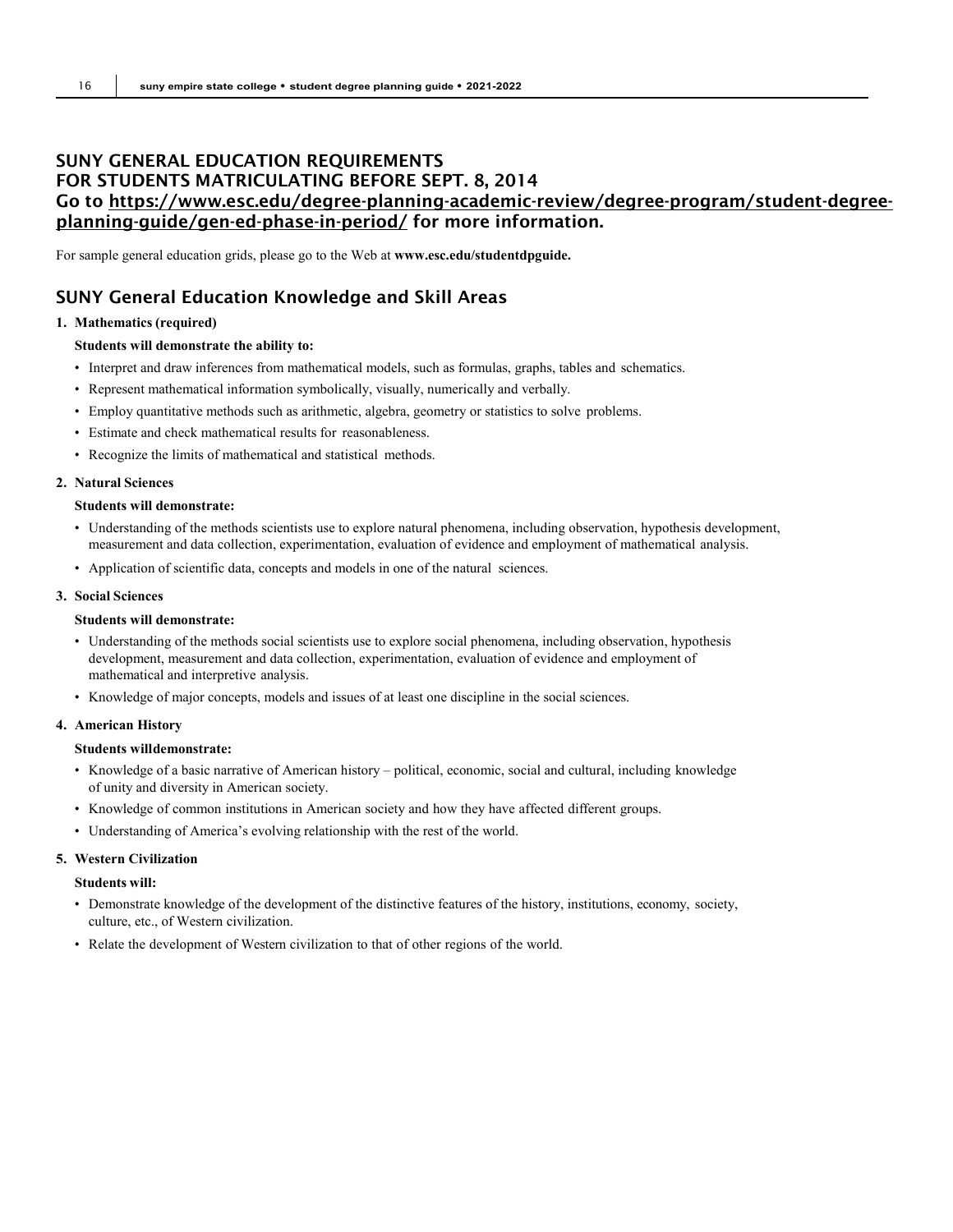#### **6. Other World Civilizations**

#### **Students willdemonstrate:**

- Knowledge of either a broad outline of world history or
- Knowledge of the distinctive features of the history, institutions, economy, society, culture, etc., of one non-Western civilization.

#### **7. Humanities**

#### **Students will demonstrate:**

• Knowledge of the conventions and methods of at least one of the humanities in addition to those encompassed by other knowledge areas required by the SUNY General Education Requirements.

#### **8. The Arts**

#### **Students will demonstrate:**

• Understanding of at least one principal form of artistic expression and the creative process inherent therein.

#### **9. Foreign Language**

#### **Students willdemonstrate:**

- Basic proficiency in the understanding and use of a foreign language.
- Knowledge of the distinctive features of culture(s) associated with the language they are studying.

#### **10.Basic Communication(required)**

#### **Students will:**

- Produce coherent texts within common college-level written forms.
- Demonstrate the ability to revise and improve such texts.
- Research a topic, develop an argument and organize supporting details.
- Develop proficiency in oral discourse.
- Evaluate an oral presentation according to established criteria.

## Competencies

The following two competencies should be infused throughout the SUNY General Education Requirements:

#### **1. Critical Thinking(reasoning)**

#### **Students will:**

- Identify, analyze and evaluate arguments as they occur in their own or others' work.
- Develop well-reasoned arguments.

#### **2. Information Management**

#### **Students will:**

- Perform the basic operations of personal computer use.
- Understand and use basic research techniques.
- Locate, evaluate and synthesize information from a variety of sources.

#### Who Must Meet the SUNY General Education Requirements?

All students who matriculated on or after Sept. 1, 2004, are subject to the SUNY General Education Requirements.

#### How to Meet SUNY General Education Requirements

Students can meet the SUNY General Education Requirements in many ways. You should discuss your options and how to incorporate the SUNY General Education Requirements into your degree program with your mentor at an early stage to become familiar with and understand how you can meet these requirements.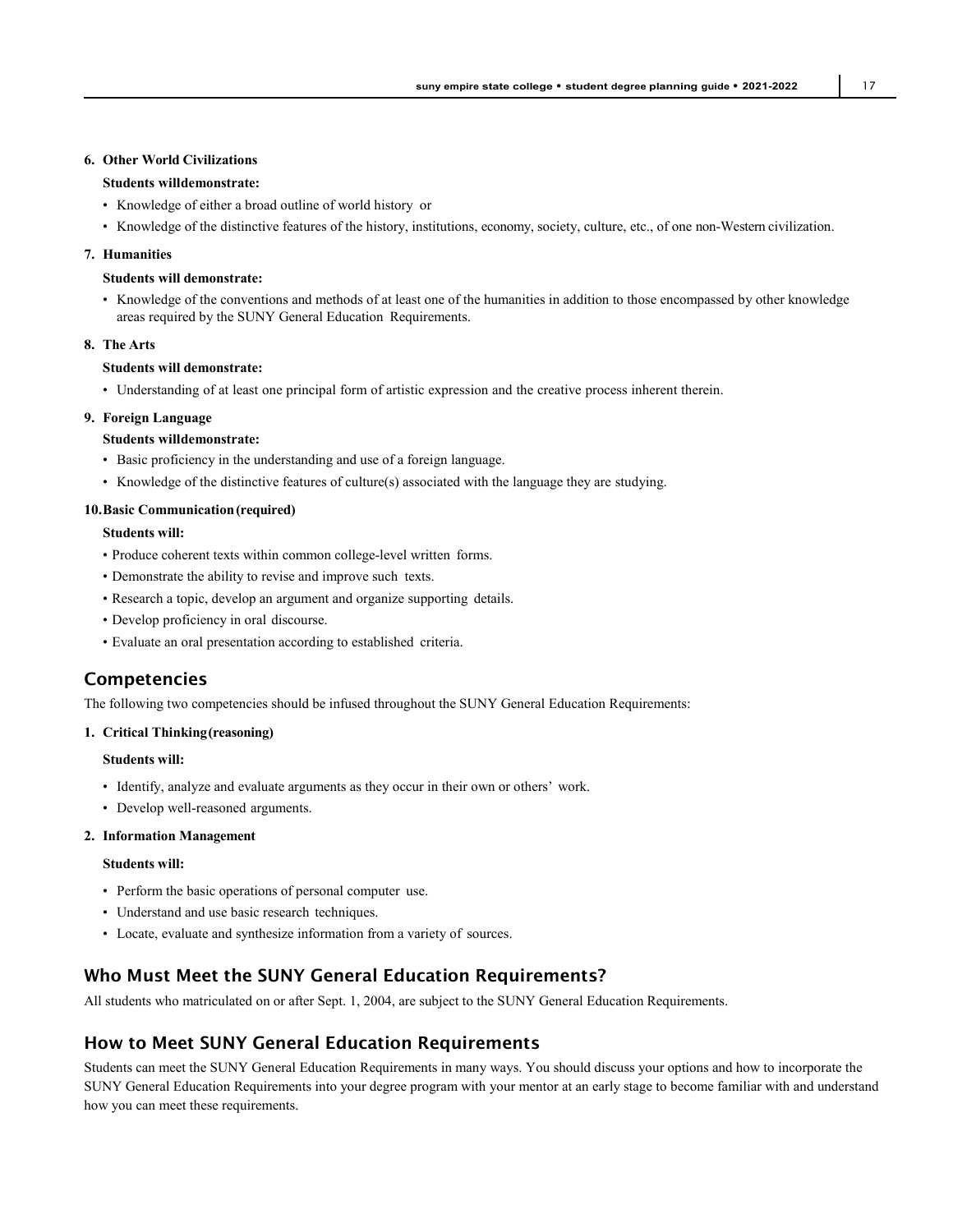You may meet the requirements through:

- Empire State College studies.
- Transcript credit from other colleges (note that transcript credit from other SUNY colleges that meet the SUNY General Education Requirements are recorded on the General Education Transfer Addendum [GETA]).
- Credit received via prior learning assessment.
- Credit evaluated by Academic Evaluation Services, Inc. (AES), Educational Credential Evaluators, Inc. (ECE), Educational Perspectives (EP) or World Education Services (WES).
- Some standardized examinations (such as CLEP, DSST, TECEP, UExcel, Advanced Placement).
- Some New York State Regents exams, with official high-school transcript documentation and a score of 85 or above on the Regents exam (mathematics – course III or mathematics B Regents, American history – partially met through United States history and government Regents, foreign language Regents).
- For foreign language, you can use New York University or other approved language-proficiency examinations or original high-school diplomas, school-leaving certificates or college transcripts from countries where the language(s) of instruction is/are other than English (maximum of 16 credits in the language(s) of instruction).

One study may be used to meet more than one general education area, except in the case of humanities. No study used to either partially or fully meet the humanities criteria can be used to meet a second requirement. Credits count only once when applying a study to more than one general education area.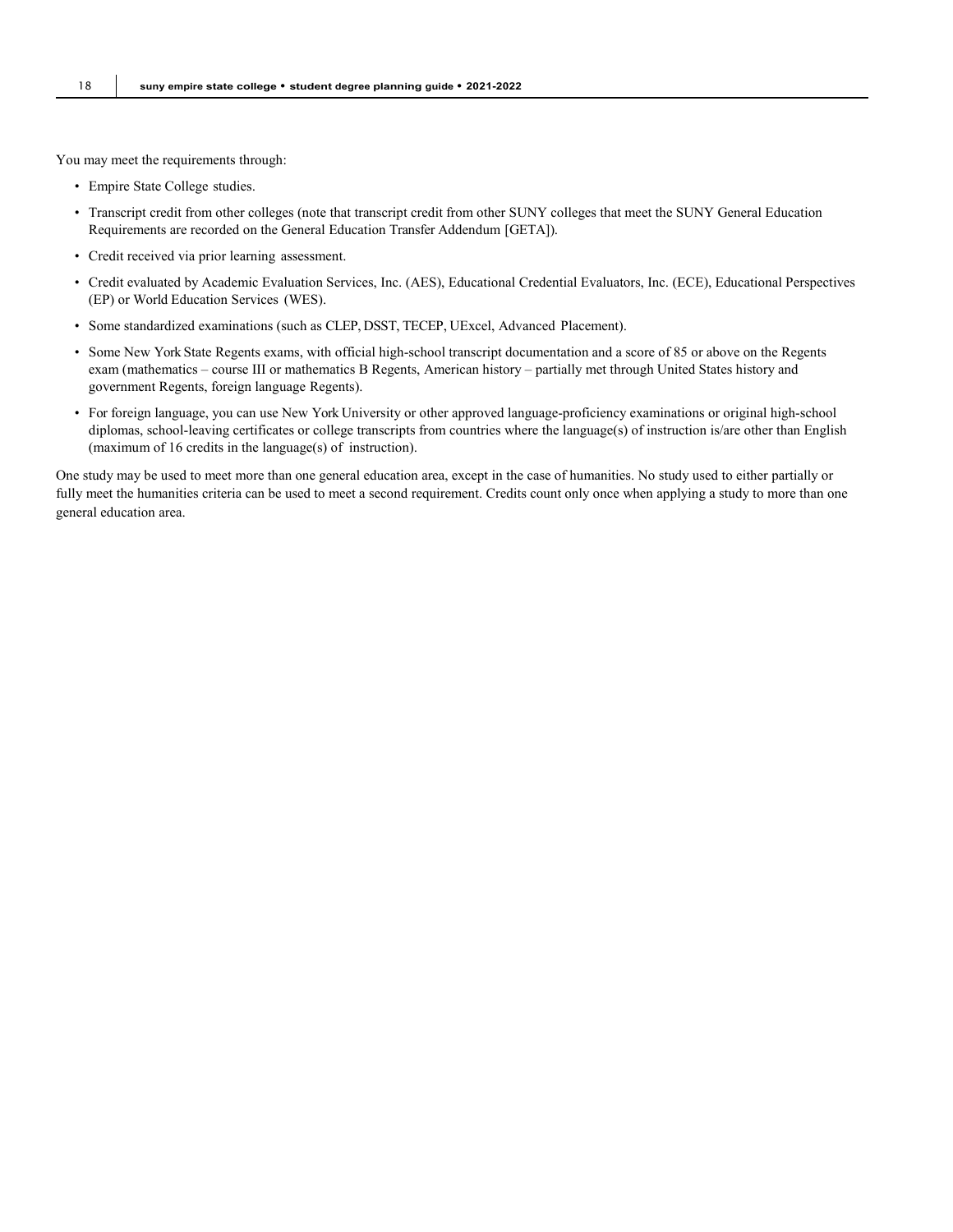## Chapter 6: Liberal Arts and Sciences and Advanced-Level Learning

For each study in your degree, you need to identify the type of learning that took place. Each study in your degree is designated as:

- Liberal arts and sciences **or** applied learning.
- **And**
- Introductory **or** advanced-level learning.

Your degree must have a certain number of credits in each designation, as shown in the charts on page 10-11.

## Liberal Arts and Sciences Credits

The number of liberal arts and sciences studies that you will include in your degree is dependent on the type of degree you choose. (See the charts in Chapter 3 on pages 10-11.)

The State University of New York defines liberal arts and sciences courses as those "of a general or theoretical nature that are designed to develop judgment and understanding about human beings' relationship to the social, cultural and natural facets of their total environment." SUNY provides the following working definitions to determine if a study meets the liberal arts and sciences designation:

- Independent of specific application.
- Theoretical understandings as opposed to practical application.
- Breadth and scope in principle covered.
- Not specifically directed toward particular career or professional objectives.
- Not chiefly "how to" in manipulative skills or techniques.
- Not "applied" aspects of a field.

Empire State College defines liberal arts and sciences similarly:

"Liberal arts and sciences enhance the abilities of men and women to understand, to judge, to communicate and to take action with each other about the nature, quality and conditions of their lives. Learning that meets this definition generally tends to have strong theoretical and conceptual content. Fields of study traditionally included within the liberal arts and sciences – humanities, mathematics, natural and physical sciences, social sciences and the creative arts – fall within the present definition. Other subjects when studied with appropriate theoretical and conceptual content meet this definition" (SUNY Empire State College Policies, Procedures and Guidelines, https://www.esc.edu/policies/).

Another way to think about liberal arts and sciences is that they emphasize "why" rather than "how to." They are theoretical, rather than applied or professional. Learning that grows out of a job or community experience most often results in applied, rather than theoretical knowledge.

## Examples of Liberal Arts and Sciences versus Applied Studies

| <b>Study</b>                        | <b>Designation</b>        | Why                                                           |
|-------------------------------------|---------------------------|---------------------------------------------------------------|
| Theories of Personality Development | Liberal Arts and Sciences | Answers questions about why personalities develop as they do. |
| World Literature                    | Liberal Arts and Sciences | Explores different perspectives across cultures.              |
| Internship in Counseling            | Applied                   | Emphasizes how to practice counseling techniques.             |
| Computer Applications               | Applied                   | Skills-based and focused on how to use computer applications. |

Your learning may have been acquired through a specific application, career or professional objective, but it still could be designated as liberal arts and sciences. Think about the following points to help you decide about the designation:

- In what ways have you broadened your learning beyond the original application?
- What are the theories and principles behind the concepts that you have learned?
- How does your learning extend beyond the basic concepts and connect to other situations, context or theories and principles?
- What is the breadth and depth of your learning?
- What are the interrelationships among the concepts that you have learned?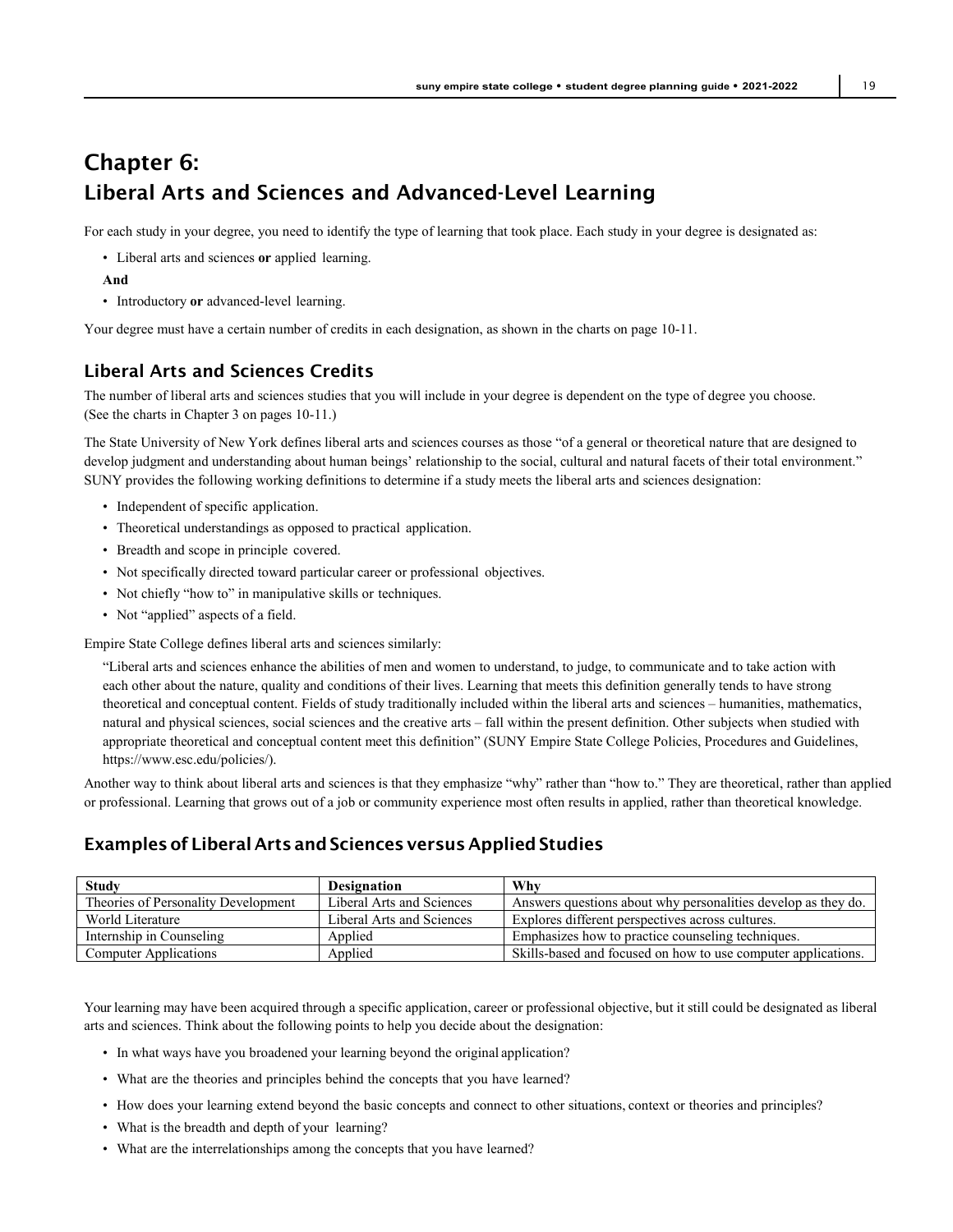- Does your knowledge of the topic extend to other careers or to other aspects of a profession?
- Is your knowledge transferable to multiple applications?

The American Association of Colleges and Universities provides resources to help institutions define liberal arts and sciences. You may find its information helpful – **[www.aacu.org/leap/what-is-a-liberal-education.](http://www.aacu.org/leap/what-is-a-liberal-education)**

**On the degree program, liberal arts and science studies are designated with a star (\*).**

#### Introductory and Advanced-Level Learning

Introductory and advanced level refer to the depth and breadth of the learning that takes place in a study.

Advanced-level study involves higher and more complex levels of knowledge and understanding than introductory or foundational learning. Advanced level means that you have a level of knowledge and understanding of a particular area or topic that goes beyond basic terminology and definitions, and includes analysis, synthesis and evaluation of information related to a specific topic or area of learning.

For example, Microeconomics and Macroeconomics would be considered introductorylevel studies as they are the first studies in this area and provide a foundation for more complex learning. Human Biology is an introductory-level study but provides a basis for Genetics, which is typically considered advanced-level learning.

The following chart should help you think about the differences between introductory and

Be careful not to confuse the term "advanced standing" with "advancedlevel" studies.

"Advanced standing" refers to all of the learning in your degree program that was acquired outside of Empire State College.

"Advanced level" refers to studies that delve into a topic in depth, such as those one may expect to take in the third and fourth years of a bachelor's degree.

| <b>Characteristics</b>                                       | <b>Introductory Level</b>                                                                                                                                                                                       | <b>Advanced Level</b>                                                                                                                                                                                                          |
|--------------------------------------------------------------|-----------------------------------------------------------------------------------------------------------------------------------------------------------------------------------------------------------------|--------------------------------------------------------------------------------------------------------------------------------------------------------------------------------------------------------------------------------|
| The level of theoretical and application<br>skills required: | This learning usually covers the basic<br>concepts, theories and principles of a<br>topic.                                                                                                                      | Requires analysis, synthesis and evaluation<br>that involve higher levels of abstraction,<br>increasing extensive knowledge, complex<br>content and greater methodological<br>sophistication.                                  |
| The presumption of prior study:                              | Usually prerequisite learning is not<br>required beyond reading, writing and<br>mathematical skills expected of a high<br>school graduate.                                                                      | Usually builds upon prerequisite<br>knowledge, expanding upon fundamental<br>concepts, theories and principles.                                                                                                                |
| The nature of the studies themselves:                        | Introductory studies, surveys, or technical<br>foundations studies.                                                                                                                                             | More focused or specialized topics.                                                                                                                                                                                            |
| When the studies usually are taken:                          | Typically found in associate degree<br>curricula or during the first (freshman)<br>and second (sophomore) years of a<br>bachelor's degree.<br>Sometimes this is classified as lower<br>division or lower level. | Typically found in the last two years of the<br>bachelor's degree, during the third (junior)<br>and fourth (senior) years of a bachelor's<br>degree.<br>Sometimes this also is classified as upper<br>division or upper level. |

Courses taken at community or junior colleges are considered introductory level. If a college uses a traditional numbering system, you can usually tell the course level from its number:

- 100 or 1000 range freshman introductory level
- 200 or 2000 range sophomore introductory level
- 300 or 3000 range junior advanced level
- 400 or 4000 range senior advanced level

#### **Note: when course numbers fall below 100 (e.g., 098) the course is usually pre-college.**

You should consult with your mentor or the Office of Academic Review if you have questions about the level of learning that a course represents.

All bachelor's degree programs at Empire State College (B.A., B.S., B.S.N., B.P.S.) require at least 45 credits of advanced-level study, with at least 24 of those in the concentration. (See the chart in Chapter 3 on page 10.)

#### **On the degree program, advanced-level studies are designated with a plus sign (+).**

advanced-level studies.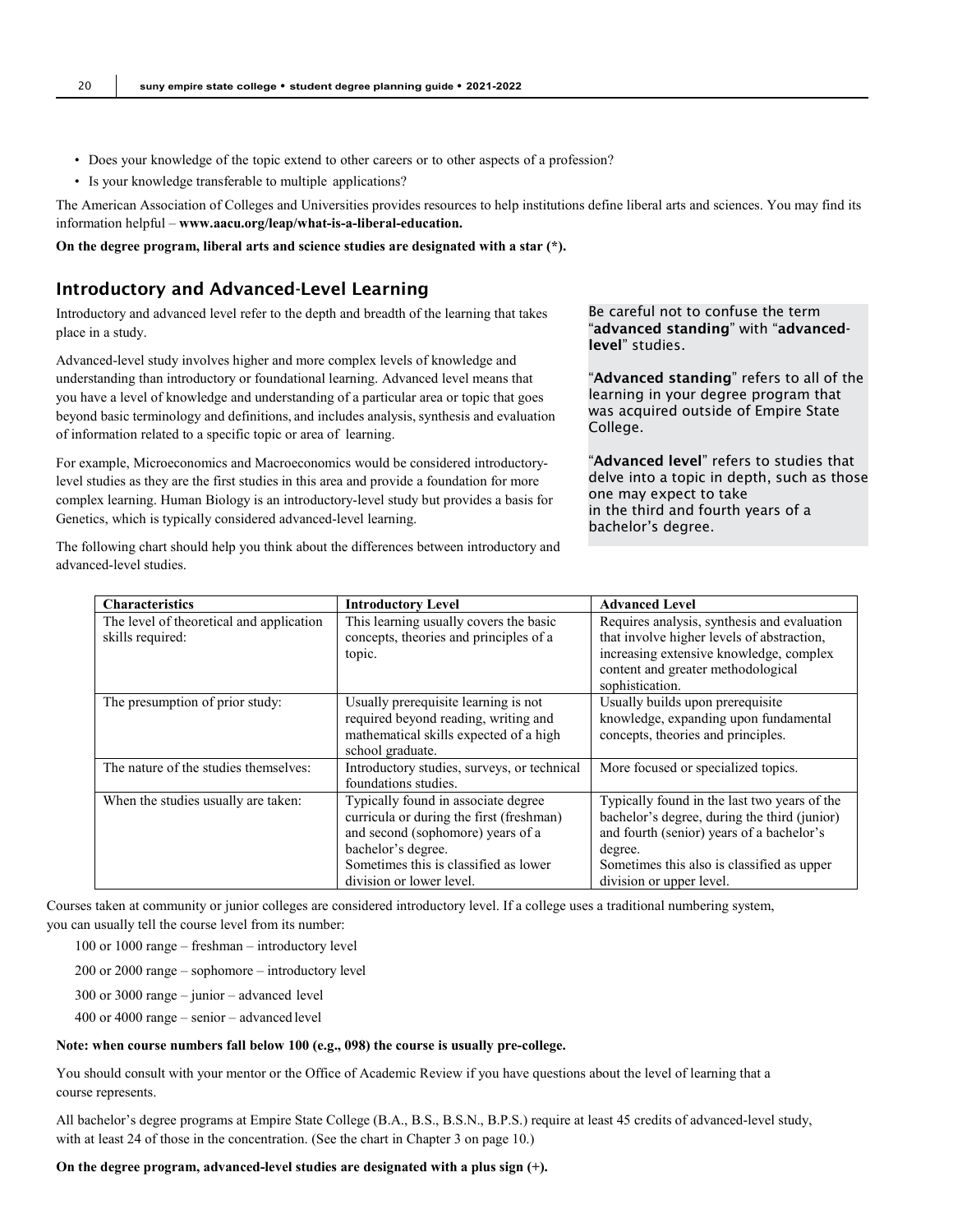## Chapter 7: Bringing College Credit IntoYourDegree and Planning Your Empire State College Studies

When students arrive at Empire State College, they often assume that they must complete the work of the degree planning process alone. Because this process involves many steps, the college assigns you a mentor who will guide and support you throughout the process of planning your Empire State College degree. Your mentor will work with you to identify transcript credits and other prior learning that will make up the advanced standing credits in your degree, which will then shape and influence your selection of Empire State College studies.

## Bringing College Credit into Your Degree = Advanced Standing

Empire State College recognizes that its students acquire college-level learning from many sources. The college calls these credits "advancedstanding" credits. Part II of the Student Degree Planning Guide provides details about the different types of advanced standing credits that can be used toward your degree.

You may have acquired advanced standing credits through formal study at other accredited colleges or other types of college-level learning that you acquired in a variety of settings. These credits can be identified and assessed in a number of ways to determine what college credit should be awarded.

## Sources of Advanced Standing Credits (for moredetails, see Part II)

You will work with your mentor to develop an understanding of the college-level learning you have already acquired. The usual sources of advanced standing credit are:

- Transcript credit earned at other regionally accredited colleges or institutions recognized by ESC and validated by an official transcript.
- Credit from pre-evaluated professional learning or military training, assessed by an approved organization or Empire State College and validated by appropriate documentation.
- Credit gained through individualized Prior Learning Assessment at ESC.
- Standardized examinations.

Be careful not to confuse the term "advanced standing" with "advancedlevel" studies.

"Advanced standing" refers to all of the learning in your degree program that was acquired outside of Empire State College.

"Advanced level" refers to studies that delve into a topic in depth, such as those one may expect to take in the third and fourth years of a bachelor's degree.

## Relationship of Available Advanced Standing to the Degree Program

Your degree program needs to include a minimum of 24 credits of Empire State College studies for an associate degree\* and a minimum of 31 credits for a bachelor's degree. The balance of your credits can be brought in through advanced standing. However,to bring advanced standing credits into your degree, the credits need to make sense in terms of how you are structuring your degree. Not all your advanced standing credits may fit into your degree. For example, you may have gained 20 credits of learning related to different aspects of studio art, but you may not have room to use it all if you're planning a degree in marketing and need to fulfill additional SUNY General Education Requirements. On the other hand, if you were planning a degree in art, all your advanced standing credits might apply toward your degree. \*If you are planning on developing an AA or AS in General Studies, you will only need to complete 12 credits at Empire State College.

## Planning Your Empire State College Studies

While you are identifying the advanced standing credits appropriate to bring into your degree, you and your mentor also plan your Empire State College studies.

Consider studies that:

- Satisfy the knowledge expectations for your area of study and concentration.
- Fulfill the requirements of Empire State College, such as liberal arts and sciences, advanced-level credits and the SUNY General Education Requirements.
- Meet your personal, academic and professional goals and interests.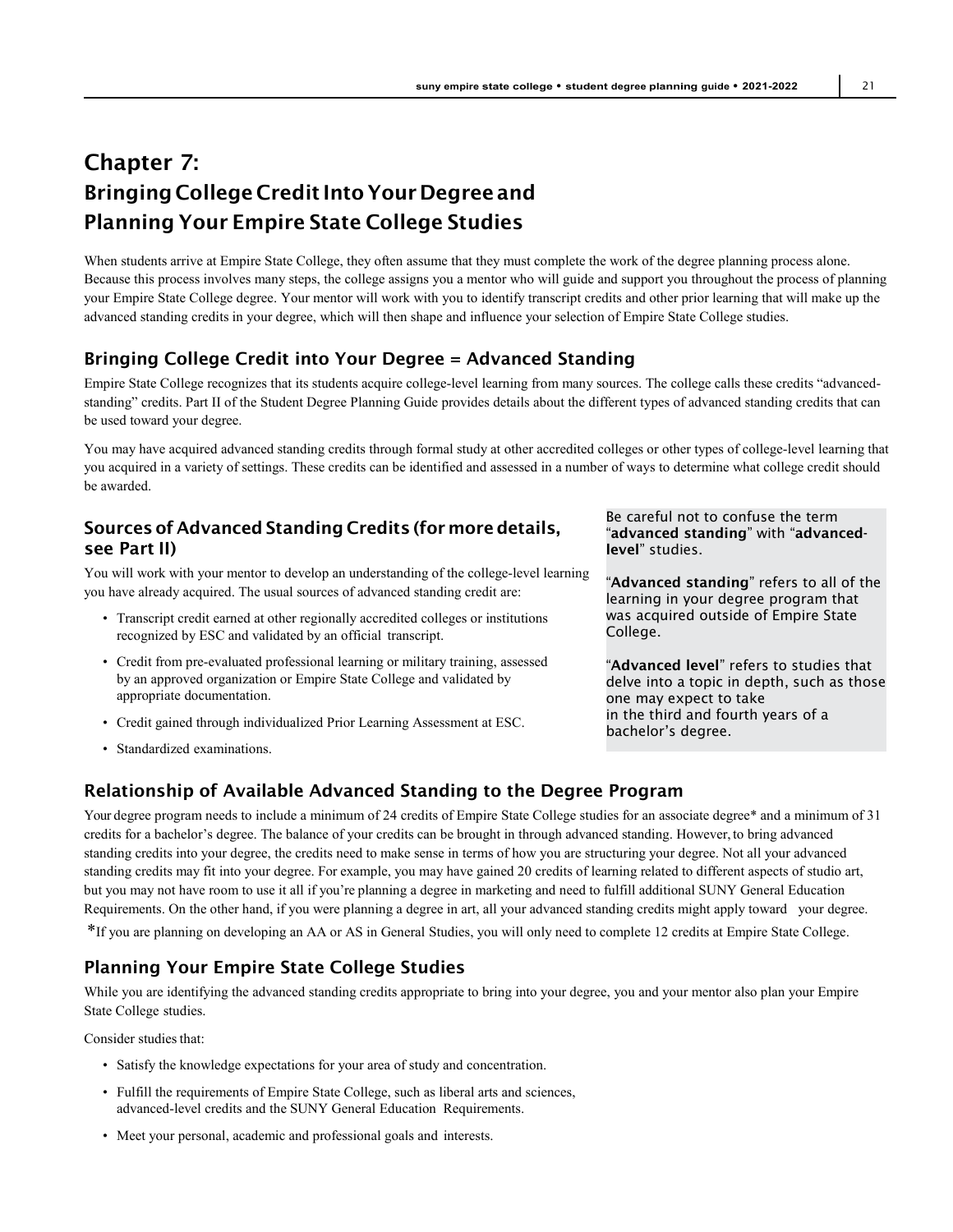- Add breadth to your learning.
- Are unique from learning you have acquired from other sources.

Please refer to Chapters 3-7 for a full explanation of degree requirements. You and your mentor determine the appropriate sequence for completing the design of your degree program, within the framework of college policy as stated in the box on this page.

## Types of Empire State College Studies

You may learn at Empire State College in multiple ways. In determining the studies you wish to take at Empire State College, you consider not only what you want to learn, but how you want to learn. Your mentor can help you decide which formats are best for you and help you meet your goals. There are numerous ways to study, including:

- Guided independent study: work one to one with a mentor; you have input into designing your learning contract.
- Study groups: seminars that meet (in person or virtually) on a regular schedule.
- Online courses: all course work and discussions occur online.
- Residency-based studies: site-based, one-to-three-day meetings with intensive group interaction at the residency and continuation of work individually through the rest of the term.
- Cross registration with regionally accredited institutions: you can cross register for no more than half of the credits for which you enroll at Empire State College. The policy on cross registration can be found at https://www.esc.edu/policies/.
- Internships, field experiences and practicums.

### Using DP Planner to Build Your Degree Program

DP Planner is a Web-based tool used by students and mentors for the planning and submission of undergraduate degree programs at SUNY Empire State College. This tool and instructions for its use can be found at my.esc.edu and click on the Degree Planning button/link or **[www.esc.edu/dpplanner.](http://www.esc.edu/dpplanner)**

Empire State College policy states that your degree program must be ready for review and approval within the first 32 credits of enrollment or prior to the final 16 credits for the degree, whichever comes sooner.

This means that if you expect to use many advanced standing credits in your degree, you need to enroll in Educational Planning and complete your plan very early in your work with the college.

Even if you are not planning to transfer in many credits, completing degree planning very early on is wise. Having a completed plan enables you to know what you need to study going forward.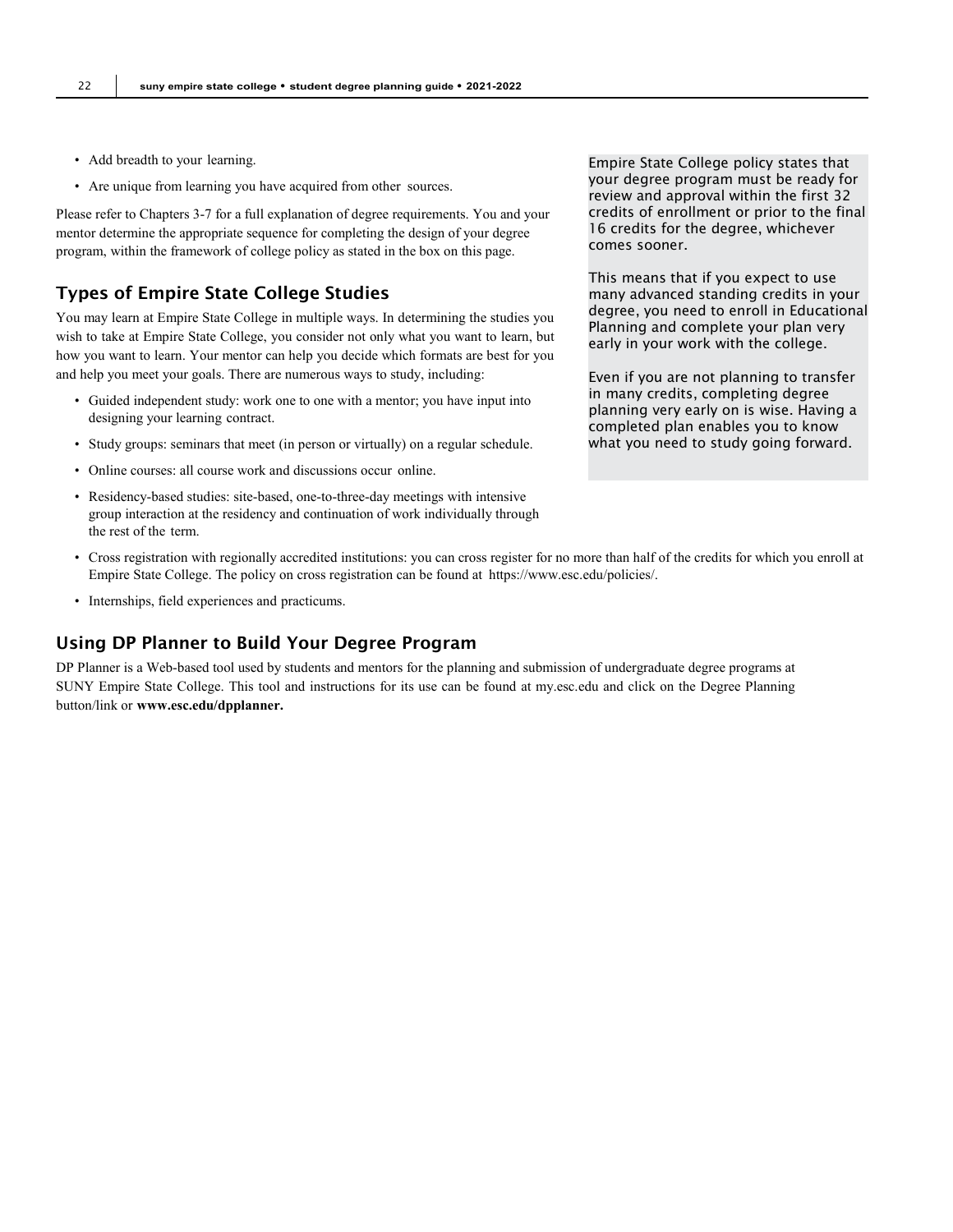## Chapter 8: Writing Your Degree Program Rationale

## What is a Rationale Essay?

**Rationale** refers to **reasons why.** And that's the purpose of the rationale essay, to explain your degree program and the reasons behind it. You have different reasons why you have designed and structured your degree program plan in the way that you have – personal, academic and professional. As you have planned your degree program, you will have:

- Considered how your degree will help you meet your personal, academic and/or professional goals
- Researched the academic and professional expectations in your field and have reasons why you have chosen particular studies for your degree
- Explored and made decisions as to how to address the area of study and concentration guidelines
- Explored and made decisions as to how to meet the SUNY and college degree requirements.

A degree has academic integrity and must be designed according to acceptable guidelines and specifications in each field. Since designing your degree is a process, your rationale should capture that process and the decisions that you made along the way. In the rationale essay, you explain the approaches that you took and the reasons why you have designed your degree in the way that you have. Think of the rationale essay as a logical argument for the design of your degree.

The degree program rationale essay should:

- Provide information about you and why you're seeking this college degree.
- Explain how you think your degree program will help you to meet your goals.
- Describe the process you have followed to develop your degree program, including how you conducted your research; the types of questions that you asked in order to learn more about a degree in your academic area; what you learned from this research; and how this information guided your individual choices in your degree design.
- Explain the approaches that you took and decisions that you made to design your degree.
- Explain how the individual studies in your degree program work together to meet your personal, professional and academic goals and how your degree program meets Empire State College's academic expectations.

#### Who will read it?

Your degree program and rationale essay are reviewed by:

- Your mentor.
- A faculty review committee (consisting of Empire State College faculty and professional staff).
- The Office of the Registrar (the office responsible for the final approval and concurrence of your degree).

Those listed use your rationale essay to understand your degree design as they review and approve it. Their responsibility is to ensure that your degree is academically valid and follows policy.

During the degree-planning process, you have made many decisions that resulted in your degree program. The faculty and staff who review your degree program plan donot know the steps that you took and the decisions that you made. The rationale helps them understand how your degree is designed and how it meets all the requirements.

ESC policy states the following: "The rationale essay is the student's explanation of the purposes, design and significance of her/his individual degree plan. Most students will develop their rationale early in their degree studies. Therefore, the rationale should be perceived as a planning (or prospective) document.

In the rationale, each student:

- outlines her/his own educational and professional experience, goals and learning needs
- discusses how the proposed degree program reflects her/his own background and purposes
- discusses how the degree program reflects the educational expectations of the college (i.e., SUNY General Education Requirements, level and breadth of learning, and integration and progression of learning)
- discusses how the student's learning reflects, or may depart from, the Empire State College area of study and concentration guidelines for the degree
- reflects the student's awareness of external professional expectations, where applicable.

The rationale essay accompanies and explains the student's individual degree program and is a key result of the required study in educational planning"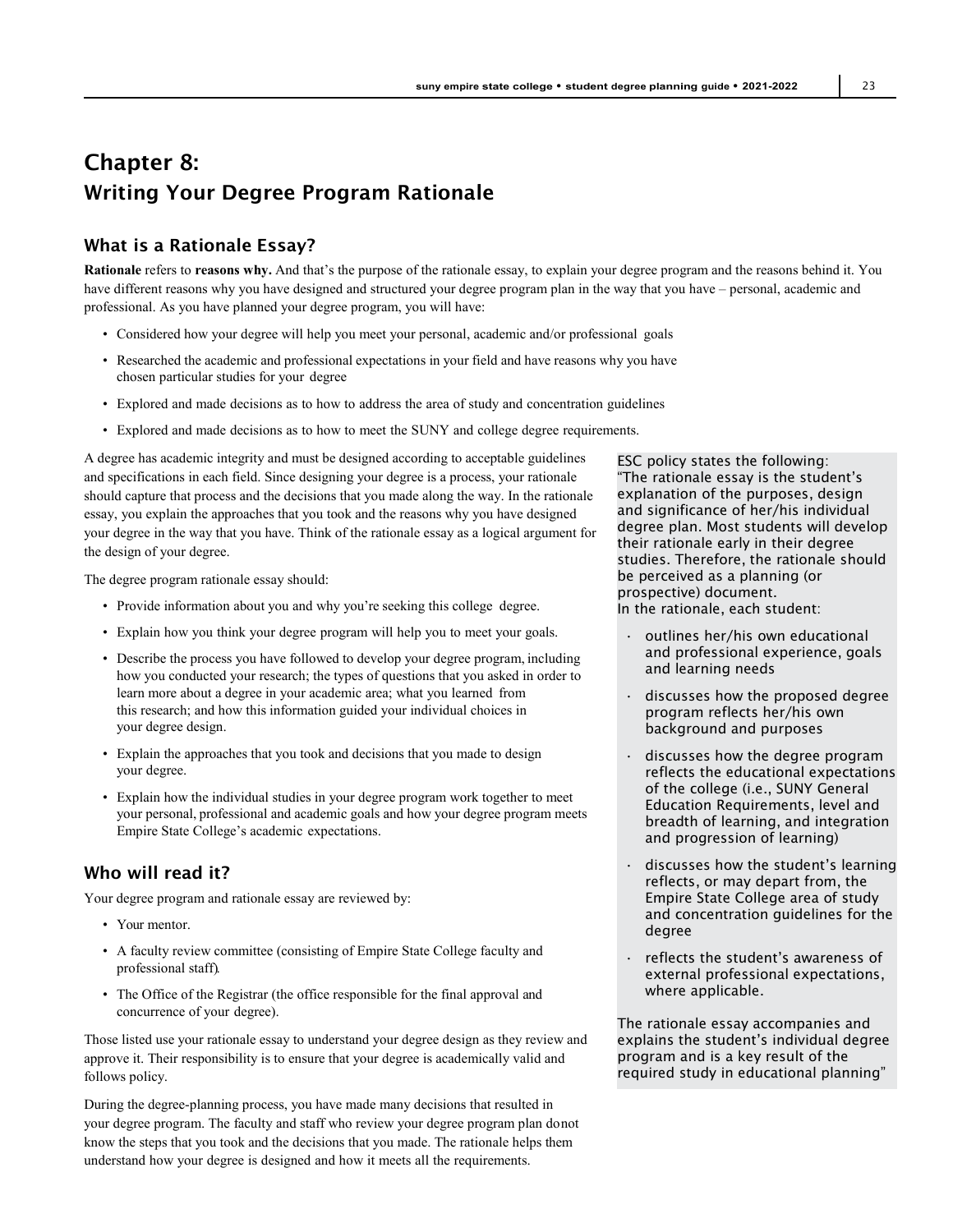In order to approve your degree, the reviewers need to understand:

- The context in which you're pursuing your degree (your background, goals and plans).
- How your degree program satisfies the area of study, applicable concentration guidelines or other degree program requirements.
- How you address the SUNY and Empire State College degree requirements (e.g., general education, liberal arts and sciences, advanced level).
- The relevant research you have explored on external academic and professional expectations for your degree.
- How the studies in your degree all fit together.

Your mentor can help you with the organization of your essay. Additional information on writing your rationale, including a rationale essay worksheet, a rationale essay checklist and some annotated samples can be found in the supporting materials at **[www.esc.edu/studentdpguide.](http://www.esc.edu/studentdpguide)** These resources provide many points for you to consider as you think about how to write and organize your essay. Additional information is available at my.esc.edu – Degree Planning (Undergraduate) Button/Link.

### When do I need to write it?

The degree program is reviewed and approved at both school and college levels. At Empire State College, we have policy to guide your degree planning process. Stated within policy, a degree program plan and its accompanying rationale essay are two required products of the degree-planning process. Students are expected to accomplish both through the required educational planning study.

You should consider writing your first drafts at the very beginning of designing your degree and revise as you continue through the process. This way you can capture your thinking as you go along. In addition, you will have less to do at the end, and you can get feedback on your essay throughout the planning process.

#### Writing the Rationale Essay

The essay is an important piece of writing. Although it is not included in official transcripts from the college, the rationale is a part of your permanent academic record. This means that your final essay that accompanies your degree program should meet college-level writing expectations in terms of substance, presentation and academic integrity. You should take pride in the writing of your essay.

Devote most of the rationale to explaining your goals, your research and the design of your degree program. It shouldn't read primarily as a narrative of your personal life or as a listing of jobs and other professional experiences. Some personal and professional information is important, especially if it explains your goals and describes how your experiential knowledge fits within your degree but shouldn't dominate the rationale.

Here are some points to keep in mind:

- 1. Think of the essay as your logical argument for the validity of your degree choices. Provide enough specific evidence so that your readers will be convinced that you've: a) done and understood your research, b) understood your degree and concentration, and c) addressed Empire State College and academic and professional expectations thoughtfully and thoroughly.
- 2. The rationale is not an autobiography, nor is it a listing of degree components or courses. It should reflect the work you did to meet the learning objectives in the educational planning study and in designing your degree.
- 3. Your rationale should be consistent with your degree program plan and should explain your process and decisions, notjust list the studies you have in the plan.
- 4. The discussion of how you are satisfying area of study guidelines, degree program requirements, SUNY General Education Requirements and other educational expectations is one of the most important parts of the rationale essay. It presents your evidence, backed up by research, to show that your individually designed degree is academically valid.
- 5. Be sure to explain how your degree plan meets both the area of study and concentration expectations and, if there are specific areas identified in the guidelines, how your degree program fulfills these specific expectations.
- 6. The areas of study guidelines explain the types of learning expected for broad areas of study and specific concentrations within those areas. They help you decide what to include in your degree. For individualized programs, guidelines are intentionally broad and do not specify specific courses. The guidelines provide flexibility to meet degree requirements in different ways. The rationale essay explains how your knowledge addresses the guidelines. Explain how you have gained, or intend to gain, the knowledge through the multiple sources of learning indicated in your plan.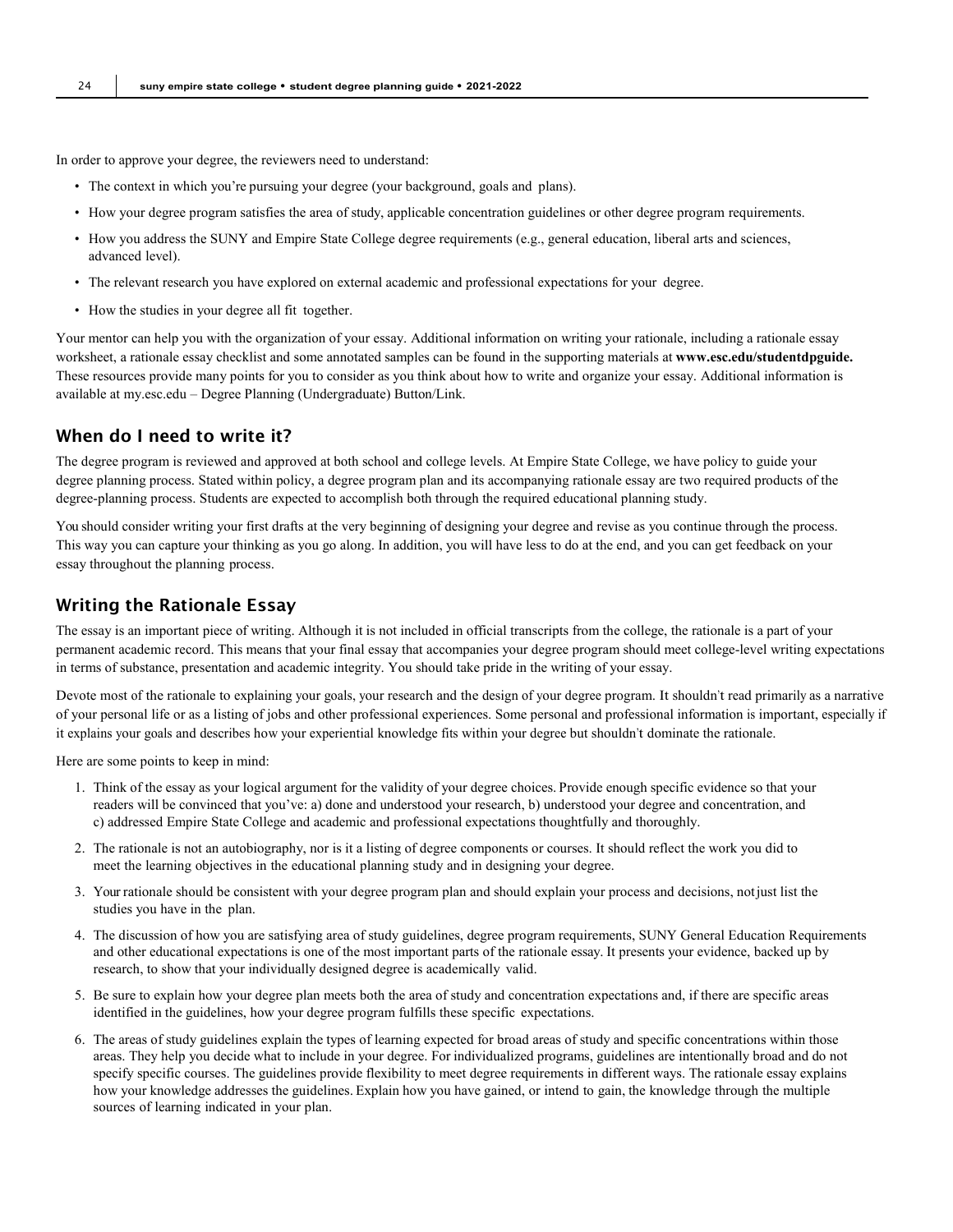- 7. Your discussion of professional expectations for your field is important. If one of your goals is to use your degree to enter into or advance in a profession, make sure to include the following information in your discussion of professional expectations:
	- The external sources you consulted for information on professional expectations.
	- The most important skills, perspectives and knowledge areas for your profession, according to the sources you consulted.
	- The proposed future direction for your profession, based on the sources you consulted (e.g., the trends and practices for which professionals in this area need to think about and prepare).
	- The particular college courses that you've chosen to address current andfuture professional expectations.

A few technical notes about the rationale essay:

To find the guidelines: Go to my.esc.edu – Academics tab. In the box labeled "Your Degree Plan," you will find a link titled "Area of Study: Guidelines and websites" [\(www.esc.edu/AOS\).](http://(www.esc.edu/AOS).)

Click the link and choose the area of study that you want to review from the left-hand column. You will find the area of study guidelines under "Detailed Guidelines."

- There is no set length or set format for the rationale essay. Your discussion of your degree depends on the work you did to plan your degree and complexity of your degree program.
- You may submit one rationale for an associate and a bachelor's degree program designed at the same time, as long as the essay discusses both degrees.
- If you are submitting two associate degrees or two bachelor's degrees simultaneously, each will need a separate rationale.
- If at any point you make significant revisions to your degree program, you may be asked to submit a revised rationale to explain your changes.
- Don't forget to include your name, area of study and, if applicable, concentration title. Numbering the pages also is helpful.

## Special Considerations: Accounting, K-12 teaching and other considerations

If there are any special considerations regarding your degree, you should include them in your rationale essay. For example, if you plan to teach or go into accounting, you need to state that this is your goal and sign a disclaimer form indicating that you know you will not fulfill all the state requirements through your degree. Or, if you deviated from any guidelines, you need to explain why. Use this as an opportunity to explain anything about which you think a reader might have a question.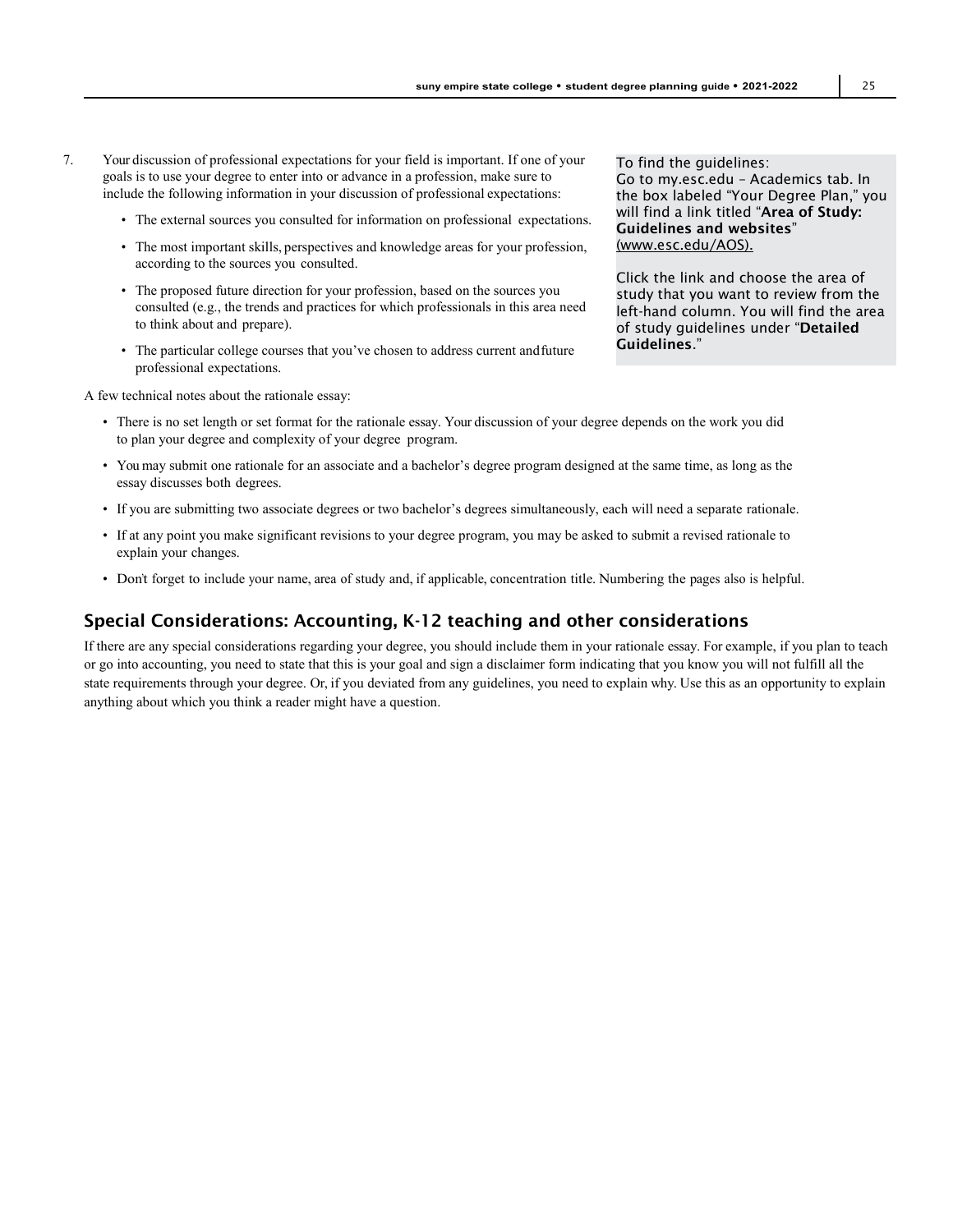## Additional Materials: Annotated Degree Program Plan

## ANNOTATED BACHELOR OF SCIENCE DEGREE PROGRAM

| Last updated:<br>$1C \rightarrow$ Status:<br>$1A \rightarrow$ Version name: | 06/19/2019 12:17 PM<br>5a - Sent For concurrence<br>Mentor - Dr. Smith - Business                  | 1 B                           |        | Mentor name:<br>Banner Degree/AOS: | Joe Smith<br><b>BS BMEC</b><br>Banner Matriculation Term: 201980 |                                  |
|-----------------------------------------------------------------------------|----------------------------------------------------------------------------------------------------|-------------------------------|--------|------------------------------------|------------------------------------------------------------------|----------------------------------|
|                                                                             |                                                                                                    |                               |        |                                    |                                                                  |                                  |
| $1 \rightarrow \text{NAME}$<br>$3 \rightarrow$ DEGREE:                      | Bachelor of Science                                                                                | $2 \rightarrow$ ID NO:<br>4 – |        |                                    |                                                                  | School for Undergraduate Studies |
|                                                                             | 5 -> REGISTERED AREA: Business, Management and Economics<br>6 - CONCENTRATION: Business Management |                               |        | SCHOOL/PROGRAM:                    |                                                                  |                                  |
| $7 \rightarrow$ Source                                                      | Concentration $\leftarrow$ 8                                                                       | <b>Credits</b>                |        | 9                                  | <b>General Learning</b>                                          | <b>Credits</b><br>10             |
| $11 \rightarrow$ TRANSCRIPT CREDIT                                          |                                                                                                    |                               |        |                                    |                                                                  |                                  |
|                                                                             | <b>SUNY/Niagara County Community College</b>                                                       |                               |        |                                    |                                                                  |                                  |
| Principles of Management                                                    |                                                                                                    | 3                             | ∗      | Introduction to Sociology          |                                                                  | 3                                |
| Economics<br>*                                                              |                                                                                                    | 3                             | $\ast$ | College Algebra                    |                                                                  | 3                                |
| Marketing                                                                   |                                                                                                    | 3                             | $\ast$ | English Composition                |                                                                  | 3                                |
| *<br>Organizational Behavior                                                |                                                                                                    | 3                             | $\ast$ | English Literature                 |                                                                  | 3                                |
|                                                                             |                                                                                                    |                               |        | <b>Environmental Science</b>       |                                                                  | 3                                |
|                                                                             |                                                                                                    |                               |        | Computer Science                   |                                                                  | 3                                |
|                                                                             |                                                                                                    |                               |        |                                    | <b>TOTAL TRANSCRIPT CREDIT</b>                                   | 30                               |
| $12 \rightarrow$ CREDIT BY EVALUATION                                       |                                                                                                    |                               |        |                                    |                                                                  |                                  |
|                                                                             | <b>NYS Real Estate License (ESC PLE)</b>                                                           |                               |        |                                    |                                                                  |                                  |
|                                                                             |                                                                                                    |                               |        |                                    | Principles of Real Estate Sales                                  | 3                                |
|                                                                             | <b>College Level Examination Program (ACE)</b>                                                     |                               |        |                                    |                                                                  |                                  |
|                                                                             |                                                                                                    |                               |        | American History                   |                                                                  | 3                                |
|                                                                             |                                                                                                    |                               | *      | Western Civilization               |                                                                  | 3                                |
| <b>Independent Study</b>                                                    |                                                                                                    |                               |        |                                    |                                                                  |                                  |
|                                                                             | + Employee Assistance Programs                                                                     | 4                             |        | Public Speaking                    |                                                                  | 3                                |
| + Recruitment and Selection                                                 |                                                                                                    | 4                             | *      | Spanish                            |                                                                  | $\overline{4}$                   |
| <b>Technical Writing</b>                                                    |                                                                                                    | 3                             |        |                                    |                                                                  |                                  |
|                                                                             |                                                                                                    |                               |        |                                    | <b>TOTAL CREDIT BY EVALUATION</b>                                | 27                               |
|                                                                             | 14 -> EMPIRE STATE COLLEGE STUDIES                                                                 |                               |        |                                    | <b>TOTAL ADVANCED STANDING</b>                                   | $13 \rightarrow 57$              |
|                                                                             |                                                                                                    |                               |        |                                    |                                                                  |                                  |
|                                                                             | + Human Resource Management                                                                        | 4                             |        | <b>Educational Planning</b>        |                                                                  | 4                                |
|                                                                             | + Organizational Communication                                                                     | 4                             |        |                                    | Introduction to Indian Culture                                   |                                  |
| + Collective Bargaining                                                     |                                                                                                    | 4                             |        | Art Appreciation                   |                                                                  | 4                                |
| 15 $\rightarrow$ $\rightarrow$ Organizational Culture                       |                                                                                                    | Δ                             |        |                                    | Introduction to Drug/Alcohol Addictions                          |                                  |
| + Employment and Labor Law                                                  |                                                                                                    | 4                             |        | *+ Social Psychology               |                                                                  | 4                                |
|                                                                             | 16  ightharpoonup and Benefits Administration                                                      | 4                             |        | * Philosophy                       |                                                                  | 4                                |
| + Training and Development                                                  |                                                                                                    |                               |        |                                    |                                                                  |                                  |
| <b>Business Mathematics</b>                                                 |                                                                                                    | 4                             |        |                                    |                                                                  |                                  |
|                                                                             | *+ Cultural Diversity in the Workplace                                                             | Δ                             |        |                                    |                                                                  |                                  |
| + Total Quality Management                                                  |                                                                                                    | 4                             |        |                                    |                                                                  |                                  |
| *+ Business Ethics                                                          |                                                                                                    | 4                             |        |                                    |                                                                  |                                  |
|                                                                             |                                                                                                    |                               |        |                                    | <b>TOTAL EMPIRE STATE COLLEGE</b>                                | 67                               |
|                                                                             |                                                                                                    |                               |        |                                    |                                                                  |                                  |

#### **DEGREE PROGRAM TOTAL 124**

|                  |                                     | <b>Degree Program</b> | Conc. | <b>Requirements</b> |
|------------------|-------------------------------------|-----------------------|-------|---------------------|
|                  | <b>Total Credits</b>                | 124                   | 67    | ΟK                  |
|                  | <b>Empire State College Studies</b> | 67                    |       | ΟK                  |
| $17 \rightarrow$ | <b>Advanced Level (+)</b>           | 52                    | 48    | OK                  |
|                  | Liberal Studies (*)                 | 66                    |       | OK                  |
|                  | <b>Advanced Standing</b>            | 57                    |       | OK                  |
|                  | <b>Educational Planning</b>         |                       |       | OK                  |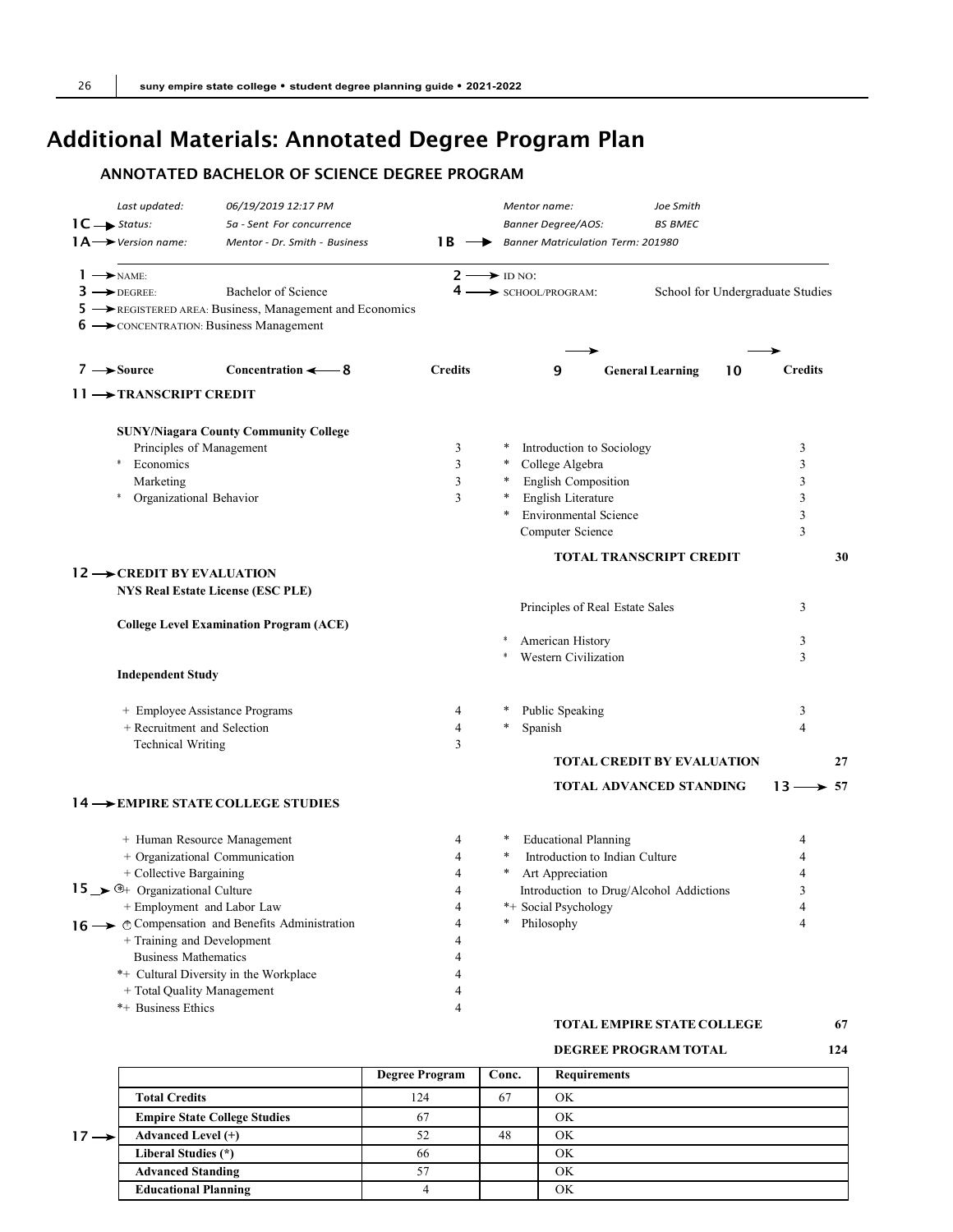## LEGEND

All of the degree program elements are more thoroughly explained in the degree planning guide.

## Header Information

**1A. Mentor Name** – The name of your primary mentor

- **1B. Banner Matriculation Term** Date of first term of enrollment after admission to the college.
	- 80 Fall term
	- 10 Spring term
	- 50 Summer term
- **1C. Status** This indicates where your degree program is in the review and approval process.
- **1. Name** your name
- **2. ESC-ID** The number the college assigns to you.
- **3. Degree** One of the Empire State College degree types: Associate in Arts, Associate in Science, Bachelor of Arts, Bachelor of Science, or Bachelor of Professional Studies.
- **4. School/Program** The Empire State College school with which you are affiliated.
- **5. Registered Area** One of the Empire State College areas of study that are registered with the New York State Education Department.
- **6. Concentration** The title should accurately reflect the emphasis of the studies that are included in the concentration.

## Degree Program

The main portion of the degree program lists the components selected for the degree program. In this main portion, there are:

- two columns concentration and general learning
- three main sections transcript credit, credit by evaluation and Empire State College studies.

## Two Columns: Concentrationand General Learning

- **7. Source** The source indicates where the learning took place. If the student acquired learning on his/her own, it is labeled as independent study.
- **8. The Concentration** This column lists the studies in the student's primary field of study. The concentration column can include studies in all three sections – transcript credit, credit by evaluation and Empire State College studies.
- **9. General Learning** This column lists studies that provide breadth to a student's academic work. The general learning column can include studies in all three sections – transcript credit, credit by evaluation and Empire State College studies.
- **10. Credits** Credit amounts for each study on the degree

program are listed next to the study title.

## Three Sections: Transcript Credit, Credit by Evaluation and Empire State College Studies

- 11. **Transcript Credit** Credits that are transferred from regionally accredited institutions that were attended prior to Empire State College. The name of each institution, course titles and credit amounts are listed.
- **12. Credit by Evaluation** College-level credits that are brought in from sources of prior learning other than regionally accredited colleges. Sources of learning (standardized examinations, the military, training that has been pre-evaluated for credit), titles of learning and credit amounts are listed. The phrase "independent study" means that you acquired the learning on your own.
- **13. Total Advanced Standing** The total of all transcript credit and credit by evaluation is the total number of advancedstanding credits on a degree program. Advanced standing represents all learning on a degree program that was acquired outside of Empire State College.
- **14. Empire State College Studies** Credits that are earned at Empire State College. Titles of studies and credit amounts are listed. You must complete a minimum of 24 Empire State College credits for an associate degree and a minimum of 31 Empire State College credits for a bachelor's degree.

## Credit Designations

- **15. Liberal Arts and Sciences** Asterisks (\*) indicate studies that are considered liberal arts and sciences.
- **16. Advanced Level** Plus signs **(+)** indicate studies thatare considered advanced (junior/senior) level.
- **17. Summary** The summary lists the total number of credits for various categories in the degree program.

Once concurred, your degree program is included with your official college transcript.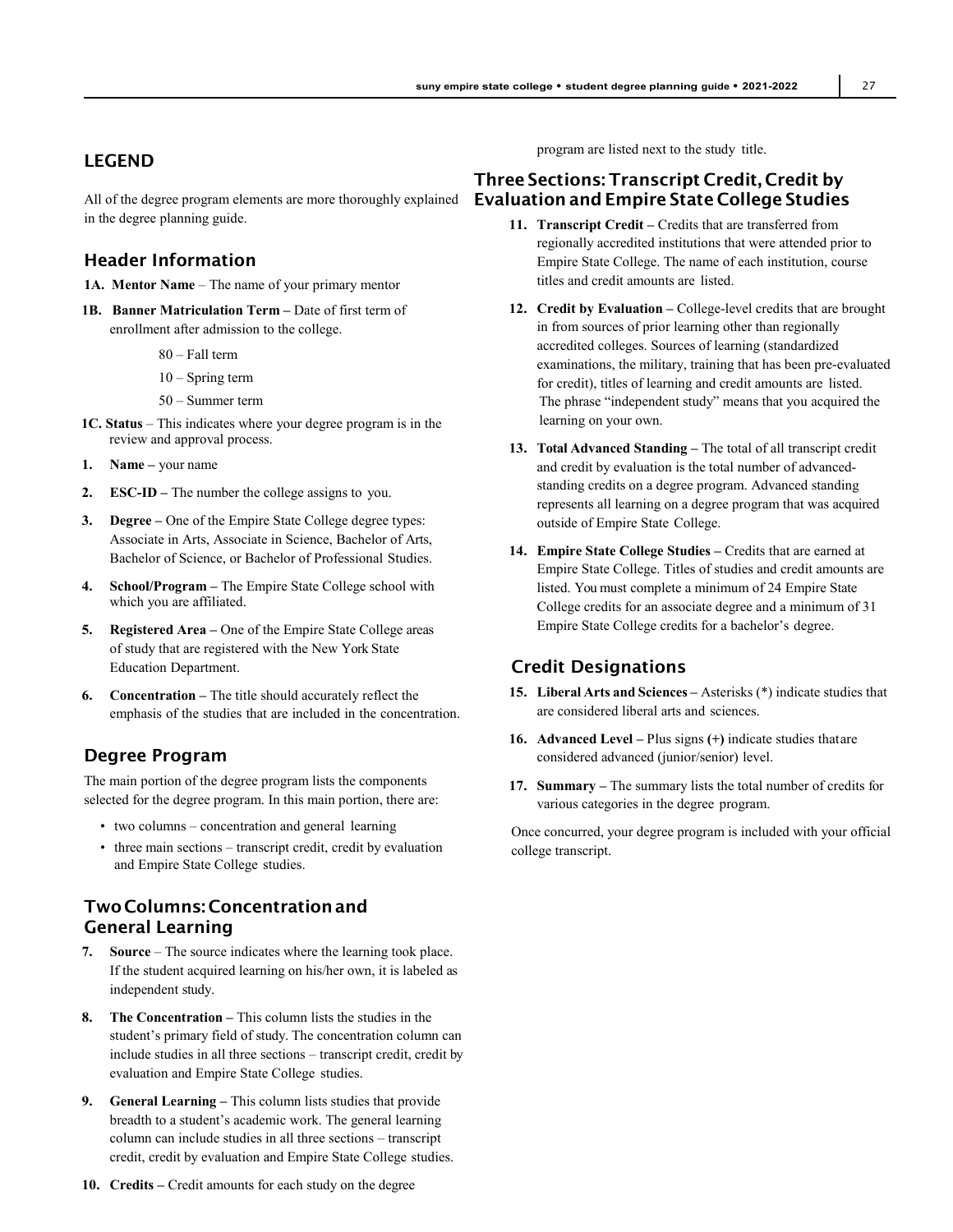# <span id="page-27-0"></span>Part II – Advanced Standing Credits INTRODUCTION

**Advanced Standing** refers to those credits that you earned from learning acquired outside of Empire State College and will transfer into your degree. The sources of these credits may be from other regionally accredited institutions that you attended or through other evaluated sources of prior learning. Part II of this guide details all the ways you can acquire advanced standing credits and apply them to your degree. You will work with your mentor to decide which of your advanced standing credits are best to use in your degree program.

At Empire State College, you can use advanced standing credits in your degree if:

- The learning makes sense within the context of your approved degree program.
- The learning does not duplicate other credits in your degree program.
- You completed the learning at the same location and during the specific time covered by the evaluation and credit recommendation, if applicable.
- Official documentation is received by Empire State College Admissions directly from the issuing agency or organization.

Be careful not to confuse the term "advanced standing" with "advancedlevel" studies.

"Advanced standing" refers to all of the learning in your degree program that was acquired outside of Empire State College.

"Advanced level" refers to studies that delve into a topic in depth, such as those one may expect to take in the third and fourth years of a bachelor's degree.

| Part II         | <b>Type of Advanced</b>   | Name of Type of Institution/Organization or Type of Assessment                                                                                                                                                                                                                                                                                                                                                                                                            |  |  |
|-----------------|---------------------------|---------------------------------------------------------------------------------------------------------------------------------------------------------------------------------------------------------------------------------------------------------------------------------------------------------------------------------------------------------------------------------------------------------------------------------------------------------------------------|--|--|
| <b>Chapters</b> | <b>Standing Credits</b>   |                                                                                                                                                                                                                                                                                                                                                                                                                                                                           |  |  |
| 9               | Overview                  |                                                                                                                                                                                                                                                                                                                                                                                                                                                                           |  |  |
| 10              | Transcript credits        | Regionally accredited institutions                                                                                                                                                                                                                                                                                                                                                                                                                                        |  |  |
| 10              | Transcript credits        | New York State Education Department approved, or other acceptable<br>accrediting body                                                                                                                                                                                                                                                                                                                                                                                     |  |  |
| 10              | Transcript credits        | International: evaluated by an approved foreign credential evaluation services or<br>a regional accrediting body                                                                                                                                                                                                                                                                                                                                                          |  |  |
| 11              | Prior learning assessment | <b>Standardized Exams:</b><br>Advanced Placement examinations (AP)<br>Association of Language Testers in Europe (ALTE)<br>British A-level examinations<br>College Level Examination Program (CLEP)<br>DANTES Subject Standardized Test (DSST)<br>Excelsior College examinations (UExcel)<br>Graduate Record Examination (GRE) advanced subject tests<br>New York University foreign language proficiency examinations<br>Thomas Edison Credit Examination Program (TECEP) |  |  |
| 12              | Prior learning assessment | American Council on Education (ACE) Military Training and Occupations                                                                                                                                                                                                                                                                                                                                                                                                     |  |  |
| 13              | Prior learning assessment | <b>Professional Learning Evaluation:</b><br>American Council on Education (ACE)<br>National College Credit Recommendation Service (National CCRS)                                                                                                                                                                                                                                                                                                                         |  |  |
| 14              | Prior learning assessment | Empire State College's professional learning evaluation (ESC PLE)                                                                                                                                                                                                                                                                                                                                                                                                         |  |  |
| 14              | Prior learning assessment | Other regionally accredited institution's professional learning evaluations                                                                                                                                                                                                                                                                                                                                                                                               |  |  |
| 15              | Prior learning assessment | Individualized Prior Learning Assessment                                                                                                                                                                                                                                                                                                                                                                                                                                  |  |  |

## TYPES OF ADVANCED STANDING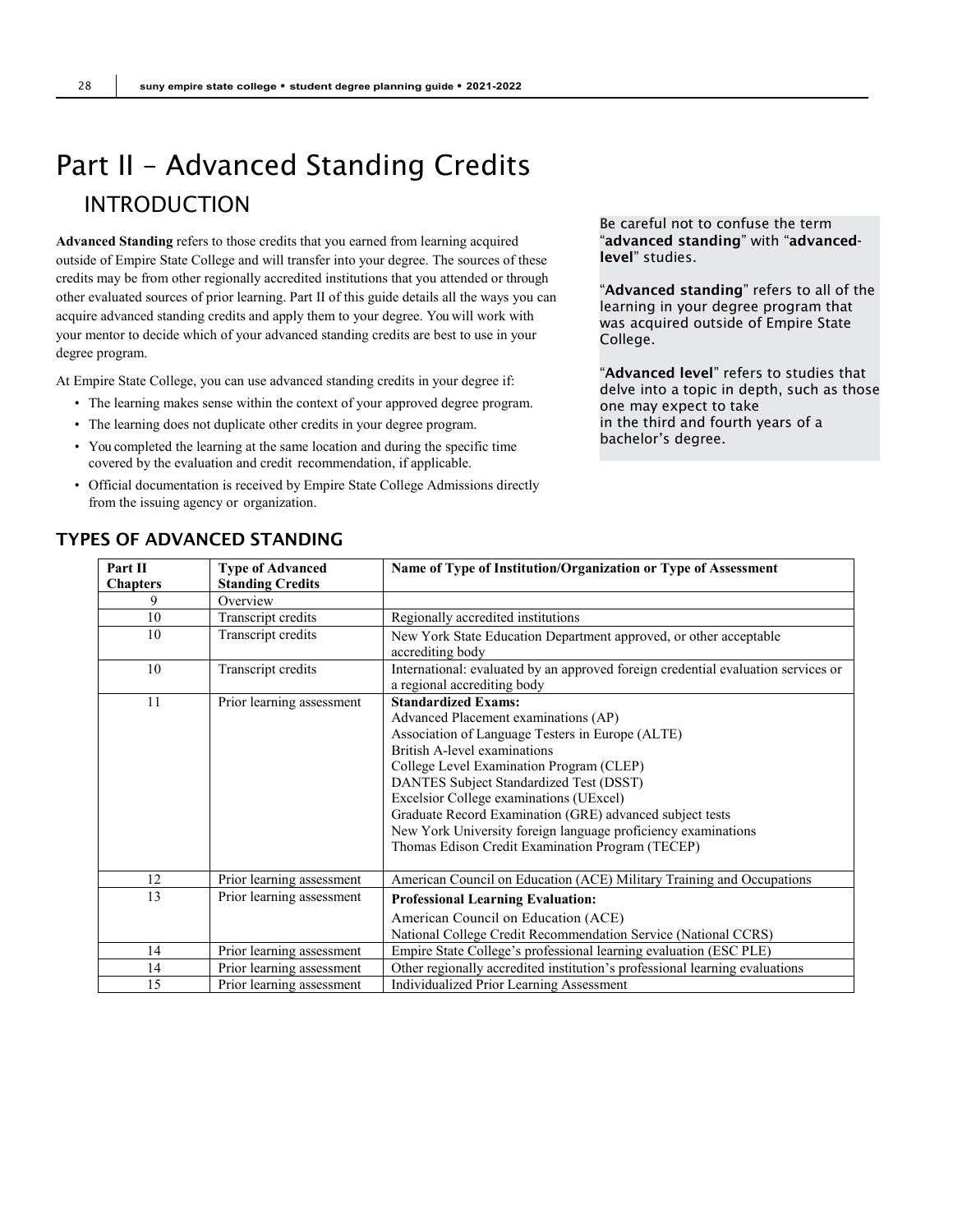## Chapter 9: Advanced Standing Credits Overview

Empire State College recognizes that students acquire college-level learning from many sources. Your mentor will help you identify different types of college-level learning that you have acquired and how some of this learning can be used within your degree program.

Advanced standing credits allow you to advance toward completing the credits for your degree. Your degree program needs to include a minimum of 24 credits of Empire State College studies for an associate degree\* and a minimum of 31 credits for a bachelor's degree. The remainder of required credits may be brought in through advanced standing. This means that if you already have college-level learning that fits within your degree, you can complete your degree more quickly.

Advanced standing is a term used to describe incoming credits previously earned through acceptable sources, e.g., college transcripts, standardized exams, professional learning evaluations, and military transcripts.

\*If you are planning on developing an AA or AS in general studies, you will only need to complete a minimum of 12 credits at Empire State College.

## Considerations for Incorporating Advanced Standing Credits into Your Degree Program

You will work with your mentor to determine how your prior college-level learning applies to your Empire State College degree program, and the best way to demonstrate that knowledge.

In considering whether advanced standing credits are appropriate to your degree program, ask yourself whether the credits are relevant to your goals, address the area of study guidelines and/or will help you meet degree requirements. Your first priority is to develop a strong and coherent concentration and array of studies in general learning. Advanced standing credit that is not related to your concentration may still play a valuable role by adding breadth or diversity to your degree program.

Advanced- standing credits can be used toward addressing your area of study and concentrations guidelines and meeting all other degree requirements.

Empire State College accepts the credit recommendations and awards advanced standing credit in the context of your degree program when:

- This learning makes sense within the context of your degree program.
- The learning does not duplicate other credits in your degree program plan.
- You completed the learning at the same location and during the specific period covered by the evaluation and credit recommendation, when applicable.
- Official documentation is received by Empire State College directly from the issuing agency or organization.

You will need to explain how your prior learning fits into your degree program within the degree rationale. Advanced standing credits are not officially transferred into your degree until your degree program plan is approved (concurred) (see Part III, Chapter 16).

## Credit Hours: Semester-Based or Quarter-Based Credit

College credit represents the number of hours you have spent studying a particular topic. These hours are converted into credits based on the length of the course (semester, term), the number of hours the course met during the designated time and the number of hours expected for work outside of the course meetings. Typically, credits are measured in semester or quarter credits. One Empire State College credit is equal to one semester hour at most colleges and universities.

- If you attended an institution that awards credits based on semester hours, you would list the same number of credits awarded by that institution on your Empire State College degree program.
- If you attended an institution that awards credit based on quarter hours, the total transcript credit for that institution should be multiplied by .67. DP Planner does these calculations for you automatically when you indicate in your DP Planner Profile that the credits are quarter credits. Effective June 2020, DP Planner does not round credits, so if DP Planner indicates 123.5 credits, you will be short .5 credits toward degree completion.
- Students will need 124 credits in order to be concurred. The college will honor previously concurred programs. If a student was previously concurred during the period of rounding credits and has successfully completed their ESC coursework on their concurred DP, they will be able to graduate.
- For institutions that do not use either the semester or quarter-semester system, you need to ask your mentor or the Office of Academic Review for assistance. Many times, these institutions list contact hours; Empire State College uses a conversion based on the Carnegie Unit to calculate credits.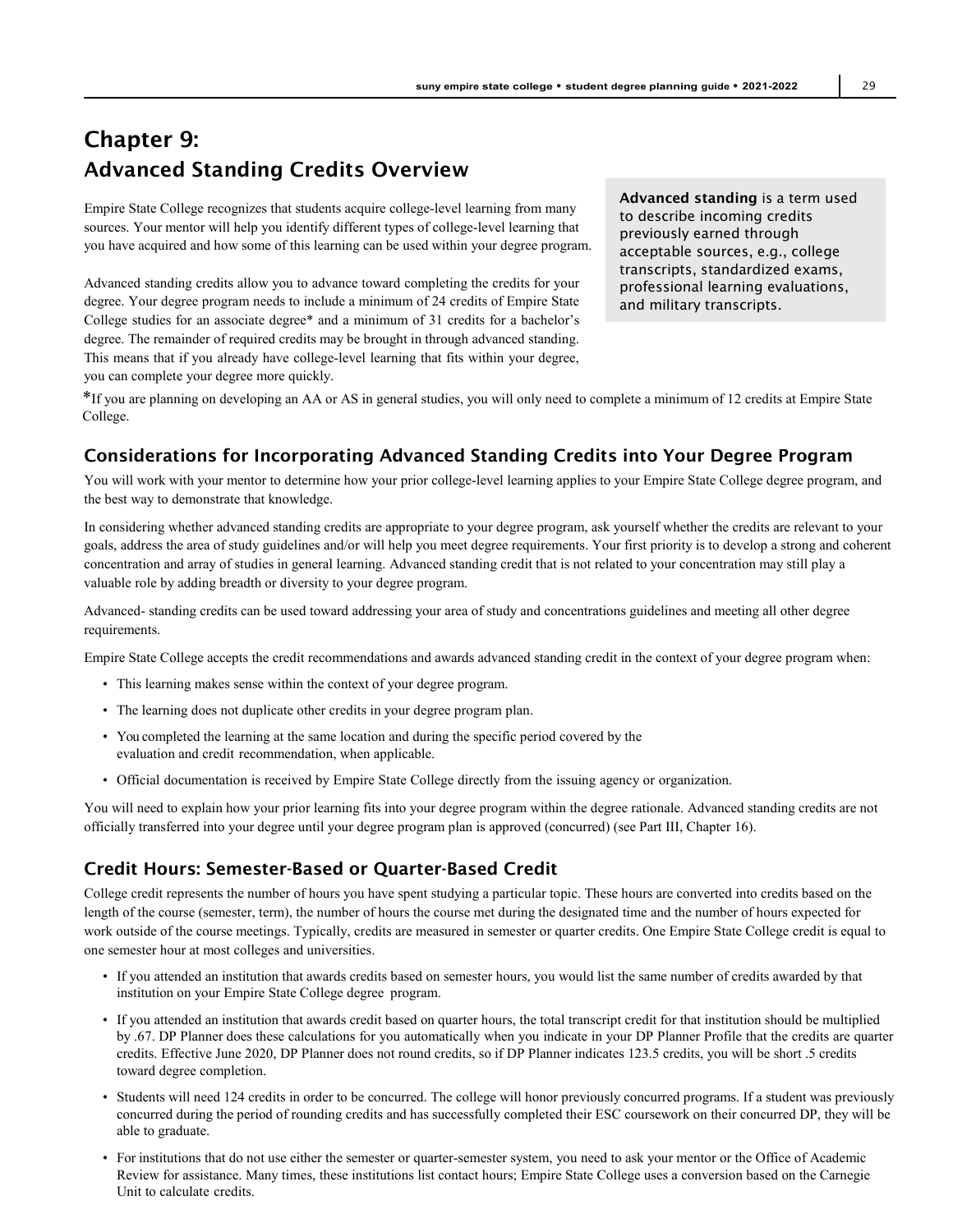## Age of Credits

Empire State College accepts credits no matter how long ago you earned them, except when the learning is in an area that has changed significantly over time, such as computer technology. In such cases, credits should be reviewed for currency. Talk to your mentor about the appropriateness of your credits. Credits for learning that lack currency should not be in your degree program.

## Redundancy

Empire State College awards credit for specific learning only once. Learning from all sources is scrutinized carefully to be certain that your degree program contains no duplicate learning. Similar courses in the same subject at the same level taken at different institutions are considered potentially redundant unless the college has determined that there is no significant overlap. For example, management principles learned in a training program or on the job may involve the same learning as that in a Principles of Management course taken in college.

Consult your mentor if you think there is potential redundancy in studies you are considering for your degree program. If you have courses with similar titles, but have different learning, you may need to provide documentation to show that the learning is not redundant. You also should address this in your rationale essay to explain why the courses are not redundant. When you have transcript credit in an area in which credit also is granted by individualized Prior Learning Assessment, the evaluator's recommendation report must address any possible overlap of topics listed on your degree program plan. Be sure to address this in your interview with the evaluator. **Credits for learning that are determined to be redundant should not be in your degree program.**

#### Introductory-Level Writing and Mathematics

Your degree program cannot include more than 8 credits in expository writing at the introductory level and/or 8 credits in algebra and trigonometry. More credits in these areas would be considered redundant with each other, as many of the topics would overlap.

## D Grades

Grades of D generally indicate less than satisfactory performance. Students who were awarded an Associate in the Arts (AA), Associate in Science (AS), or Associate in Applied Science (AAS) degree can bring in all or part of the credit earned, including courses with D grades. Students without a completed associate degree can bring in credits for which the student received a C- or above. In the case of an Associate in Occupational Studies (AOS) degree, division assessment committees evaluate a submitted degree on a course-by-course basis. D grades earned as part of an AOS degree are not transferable, even if the student completed the AOS. Courses with D grades listed on a SUNY general education transfer addendum may be used to meet SUNY General Education Requirements.

## Large Blocks of Advanced Standing Credits

Empire State College discourages listing large, undifferentiated advanced standing credits on your degree program. Advanced standing credits should be listed by recommended topics and associated credits. For example, if you had training through the New York City Police Department in Civilian Training for Police Administrative Aide (evaluated by National CCRS) you would not list that as the title of your learning, because the title doesn't describe your learning. Rather, you list the titles and credit recommendations as Criminal Justice for 3 credits and Office Technology for 4 credits. Your mentor will be able to help you determine the best way to list your learning.

Also, including large blocks of advanced standing credits that are unrelated to your concentration might prevent you from including other learning that might contribute to the quality of your degree program significantly. For example, if you earned an A.A.S. degree in electronic technology and your educational goal now is to complete a degree in historical studies, the need for substantial academic work in history and supporting studies may mean that some of the courses on AC/DC circuits may not fit into your Empire State College degree program.

Advanced standing credits that you choose not to use for your degree program are still available to you on the transcript from the institution that issued it. Your decision not to include that credit in a degree program means only that it does not appropriately fit in the context of your degree program at Empire State College.

## Transferring PLA Credit From Another Institution

Prior learning assessment credit or credit for individually evaluated learning that comes to the college on a transcript from a regionally accredited institution or from an institution on the NYSED approved list when you attended may be accepted when it is part of a completed A.A., A.S. or A.A.S. degree.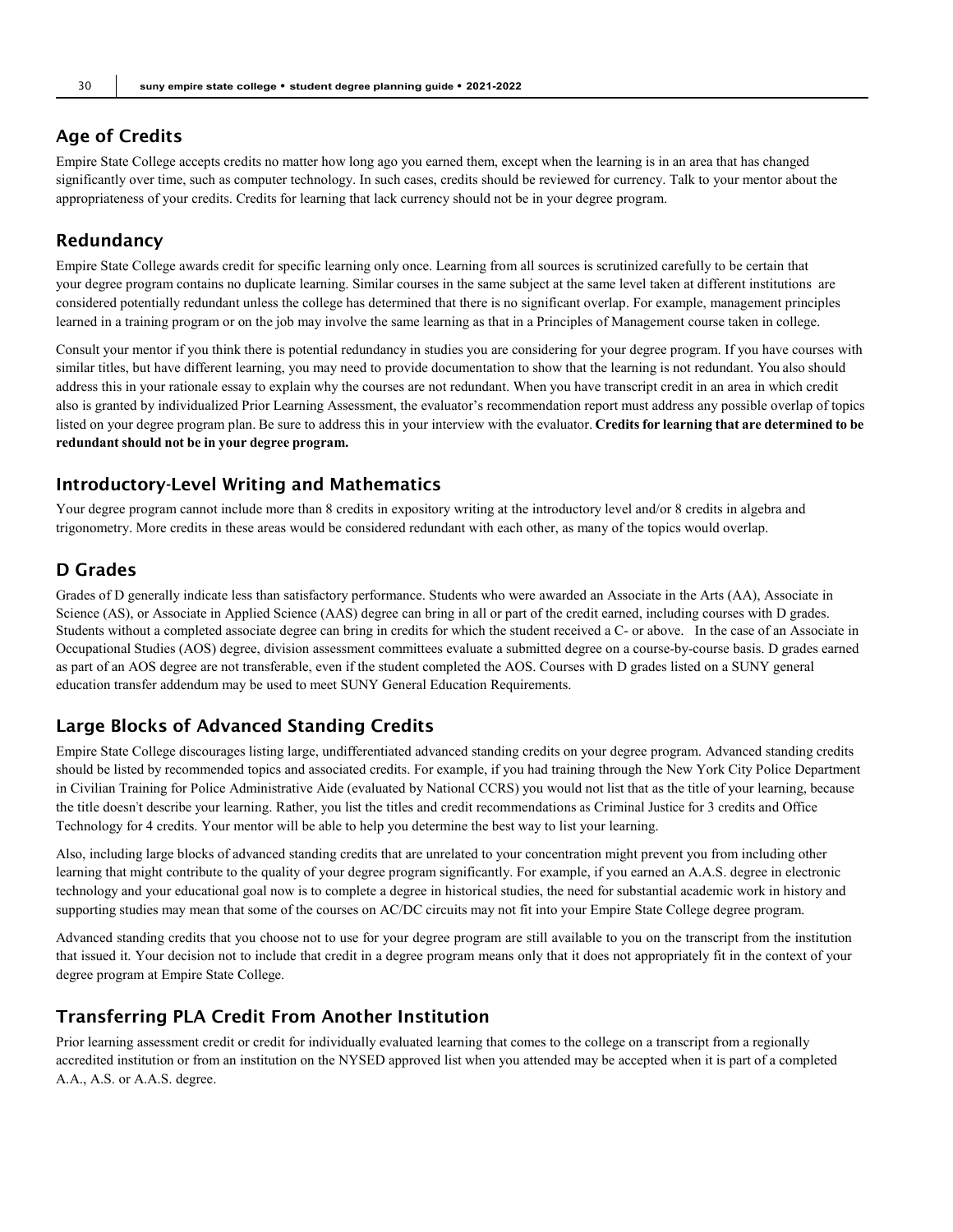If this is not the case, then the credits may be used if the originating institution's process for awarding the PLA credits has been reviewed by the Office of the Registrar and has been determined to be consistent with Empire State College's conventions for evaluating such credits. PLA programs from SUNY institutions have already been evaluated, and are acceptable for direct transfer. For standardized examination credit, the transcript must indicate the exam title, the year taken, and the score received. Otherwise, you'll need to submit an official score report as documentation.

### **Official Documentation**

To be considered official, a transcript or other academic documents must be sent at the student's request directly from the originating institution or organization to Admissions at Empire State College:

Admissions SUNY Empire State College 111 West Ave. Saratoga Springs, NY 12866-6069

After Admissions has received your official transcript or document, you will receive email confirmation. The transcript or document then is authenticated by the college with an official stamp and made available to your mentor and included in your file. Please see the following chapters for more detailed information on obtaining international, military and other types of transcripts and documentation.

The Office of the Registrar evaluates all official advanced standing academic documents. Each document is annotated to let you and your mentor know if the advanced standing credits can be directly used in the degree program, or if they need further evaluation. See Part II Additional Materials: Transcript Annotations and Meanings for details.

> Unofficial documentation such as a photocopy of a certificate should not be sent to Admissions. Admissions accepts only official academic documents. Any unofficial documents that you are using as supporting documentation for individualized Prior Learning Assessment can be attached to PLA Planner [www.esc.edu/pla.](http://www.esc.edu/pla)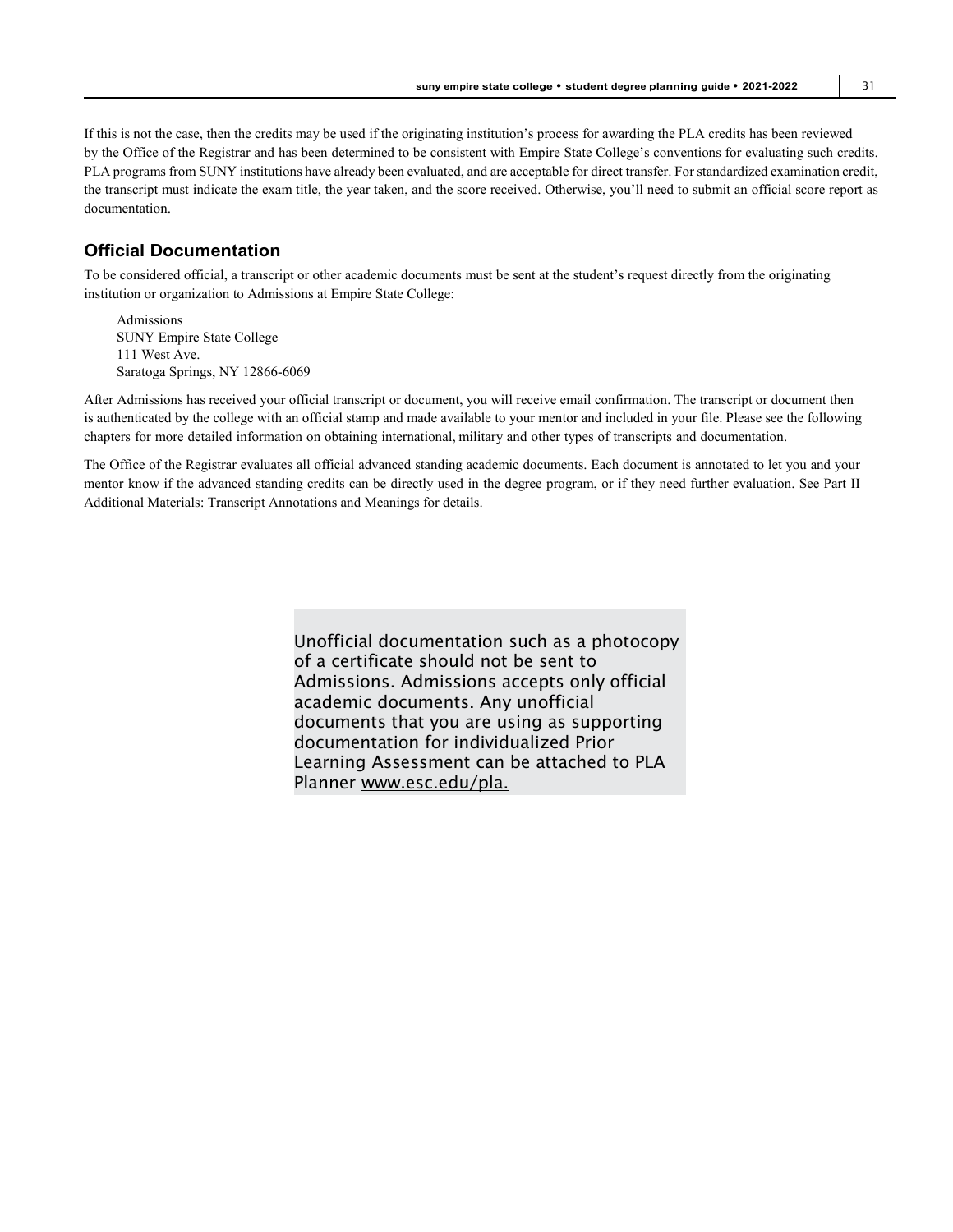## Chapter 10: Transcript Credits

You can transfer in credits earned at colleges and universities that are:

- Regionally accredited.
- Approved by New York State Education Department as a degree-granting institution.
- Evaluated by accrediting bodies approved by the college.

Each of these categories of transcript credits is described below. For any questions about your specific situation, talk with your mentor or the Office of Academic Review.

## Transcript Credit From Regionally Accredited Colleges and Universities

Empire State College accepts transfer credit earned through other regionally accredited colleges and universities. In order for the credit to be directly transferable, the college or university must be regionally accredited or a candidate for accreditation at the time of your attendance. Credits that you choose to include in your degree program are listed under transcript credit on the degree program you are designing in DP Planner, [www.esc.edu/dpplanner. U](http://www.esc.edu/dpplanner)se the DP Planner Profile to create your list. A list of the regional accreditation agencies can be found in the supporting materials section at **[www.esc.edu/studentdpguide](http://www.esc.edu/studentdpguide)**.

## New York State Education Department Recognized Institutions

Empire State College accepts credit from degree-granting institutions within New York state that had been approved by the New York State Education Department (NYSED) to award college-level degrees at the time of attendance. This includes independent and proprietary-sector institutions, such as some New York state business schools. Credits that you choose to include in your degree program are listed under "credit by evaluation" on the degree program you are designing.

## International Transcripts Requiring Evaluation

Empire State College accepts college credit earned at other accredited institutions internationally. Transcripts from most international institutions must be evaluated by one of the approved foreign credential evaluation services listed below:

- Academic Evaluation Services, Inc. (AES)
- Educational Credential Evaluators, Inc. (ECE)
- Educational Perspectives (EP)
- World Education Services (WES)

Credits that you choose to include in your degree program are listed under "credit by evaluation" on the degree program you are designing.

## FOREIGN CREDENTIAL EVALUATION SERVICES CONTACT INFORMATION

| <b>Service Name</b> | <b>World Education Services</b> | Academic                   | <b>Educational Credential</b> | <b>Educational Perspectives</b>  |
|---------------------|---------------------------------|----------------------------|-------------------------------|----------------------------------|
|                     |                                 | Evaluation                 | Evaluators, Inc.              |                                  |
|                     |                                 | Services, Inc.             |                               |                                  |
| <b>Address</b>      |                                 | 5620 E. Fowler             | P.O. Box 514070               |                                  |
|                     |                                 | Ave., Suite E              | Milwaukee, WI 53203-          |                                  |
|                     |                                 | Tampa, FL 33617            | 3470                          |                                  |
| <b>Phone</b>        | 212-966-6311                    | 813-374-2020               | 414-289-3400                  | 312-421-9300                     |
|                     | Toll Free: 800-937-3895         |                            |                               |                                  |
| Fax                 | 212-739-6100                    | 813-374-2023               | 414-289-3411                  | 312-421-9353                     |
| Email               | See website for email form      | $info(\omega)$ aes-edu.org | $eval@$ ece.org               | $info(\omega)$ edperspective.org |
| Website             | www.wes.org/esc.asp             | www.aes-edu.org            | www.ece.org                   | www.edperspective.org            |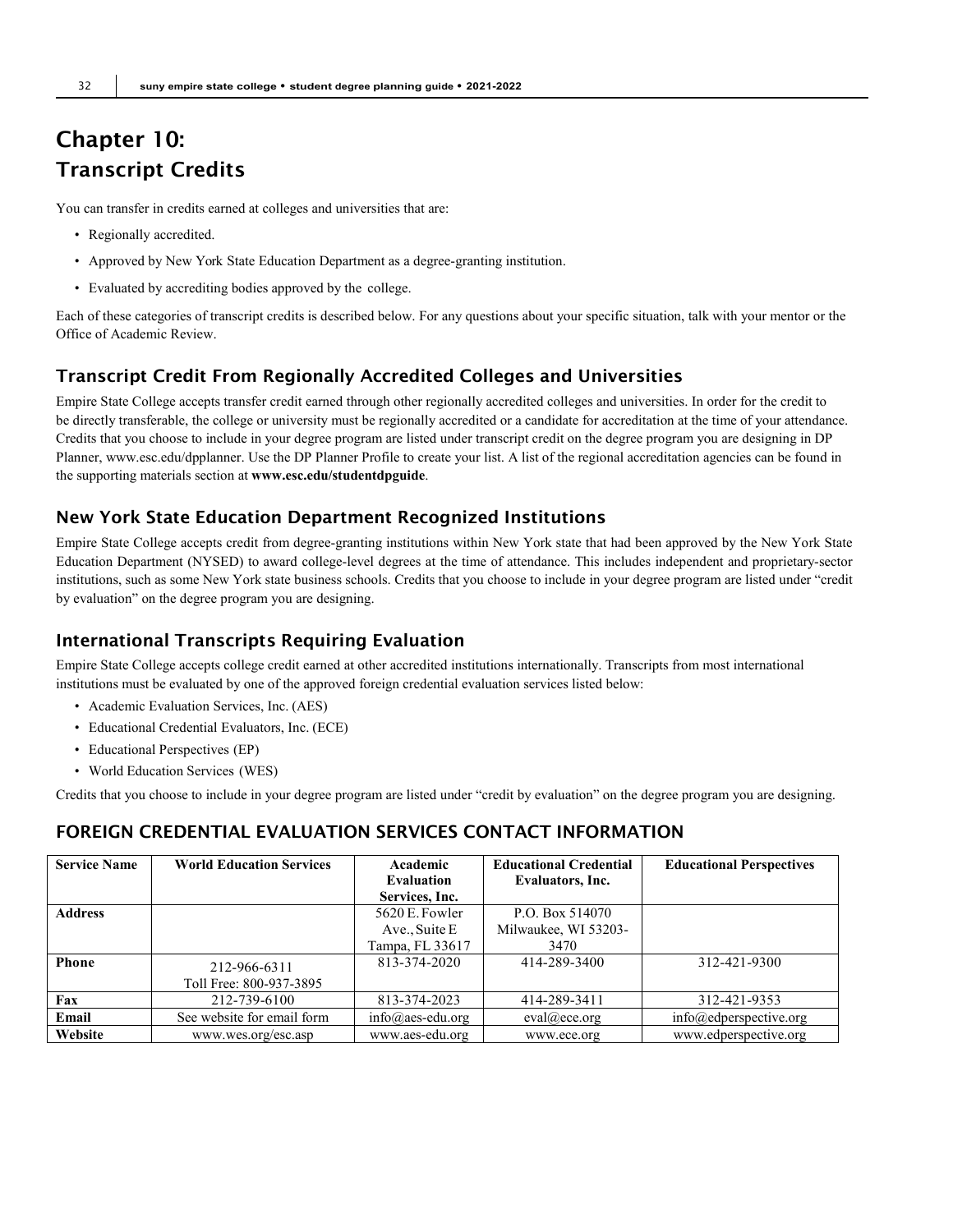Empire State College accepts foreign-credential evaluations only from the four agencies listed previously. You need to contact the chosen agency to determine which documents the service accepts for evaluation and the manner in which they must be sent. You are responsible for the full cost of the foreign credential evaluation services.

Official evaluations conducted by the service must be sent directly to Admissions.The foreign credential evaluation services only use documents that they have verified as being authentic to develop their recommendation report. The college accepts the official recommendation report from the services as the official source documenting your learning.

The official report from the evaluation service is considered a credit recommendation only. Empire State College has the final discretion to accept the credit(s) for transfer. To be considered for transfer into your degree program, the college requires a "course-by-course report" from the foreign credential evaluation service. To be considered for transfer into your degree program, the course-by-course report must specify:

- The source of credits (institution) is equivalent to a U.S. regionally accredited institution
- For each course listed:
	- 1. Course title (in English).
	- 2. Number of credits.
	- 3. A designation that the course is either introductory (lower) or advanced (upper) level.
	- 4. A grade equivalency to determine if the student has successfully completed the course requirements.

If the international institution at which you studied is not considered the equivalent of a U.S. regionally accredited institution, you can pursue individualized Prior Learning Assessment to have your learning assessed for college credit.

## Transcripts Not Requiring International Evaluation

Empire State College does accept transcripts (in English only) from some international institutions that have undergone an official review determined to be equivalent to a regionally accredited institution. If you have a transcript from one of the following institutions, you do not need to have your transcript reviewed by a foreign credential evaluation service.

- Israeli institutions accredited by the Israeli Council on Higher Education and the Israeli Ministry on Education. The Council for Higher Education website has the most current list of institutions at **[www.che.org.il/en/institutions/.](http://www.che.org.il/en/institutions/)**
- Canadian institutions listed as members of Universities Canada (formerly AUCC: the Association of Universities and Colleges of Canada). The most current list can be found on their website at **[http://www.univcan.ca/universities/member](http://www.univcan.ca/universities/member-universities/)[universities/.](http://www.univcan.ca/universities/member-universities/)**
- Canadian institutions listed as members of the Canadian Colleges of Applied Arts and Technology (CAAT). The most current list can be found on its website at **[www.ontario.ca/page/ontario-colleges](http://www.ontario.ca/page/ontario-colleges)**.

Note: Puerto Rican institutions are considered part of the United States and accepted institutions have been accredited by the Middle State Commission on Higher Education (MSCHE). Check the Middle States Commission's website for a current list at **https://www.msche.org/institution/.**

## International Partner Institutions

Empire State College has developed official partnerships with the following international institutions. Official transcripts from these institutions are sufficient documentation for awarding credit for students enrolled in the partnership program. These credits are listed under the "credit by evaluation" section on the degree program:

- University of New York/Prague, Czech Republic
- University of New York/Tirana, Albania
- American University of Technology, Lebanon
- American University of Science and Technology, Lebanon
- New York College/Athens, Greece
- New York College/Thessaloniki, Greece
- La Universidad APEC (UNAPEC), Dominican Republic
- Anadolu University (AU), Turkey

Empire State College students who provide their original school leaving certificates (such as high school diplomas or college transcripts) from international institutions where the language of instruction is other than English are eligible to receive a maximum of 16 credits in the language of instruction. Verification of the language from the originating institution is needed.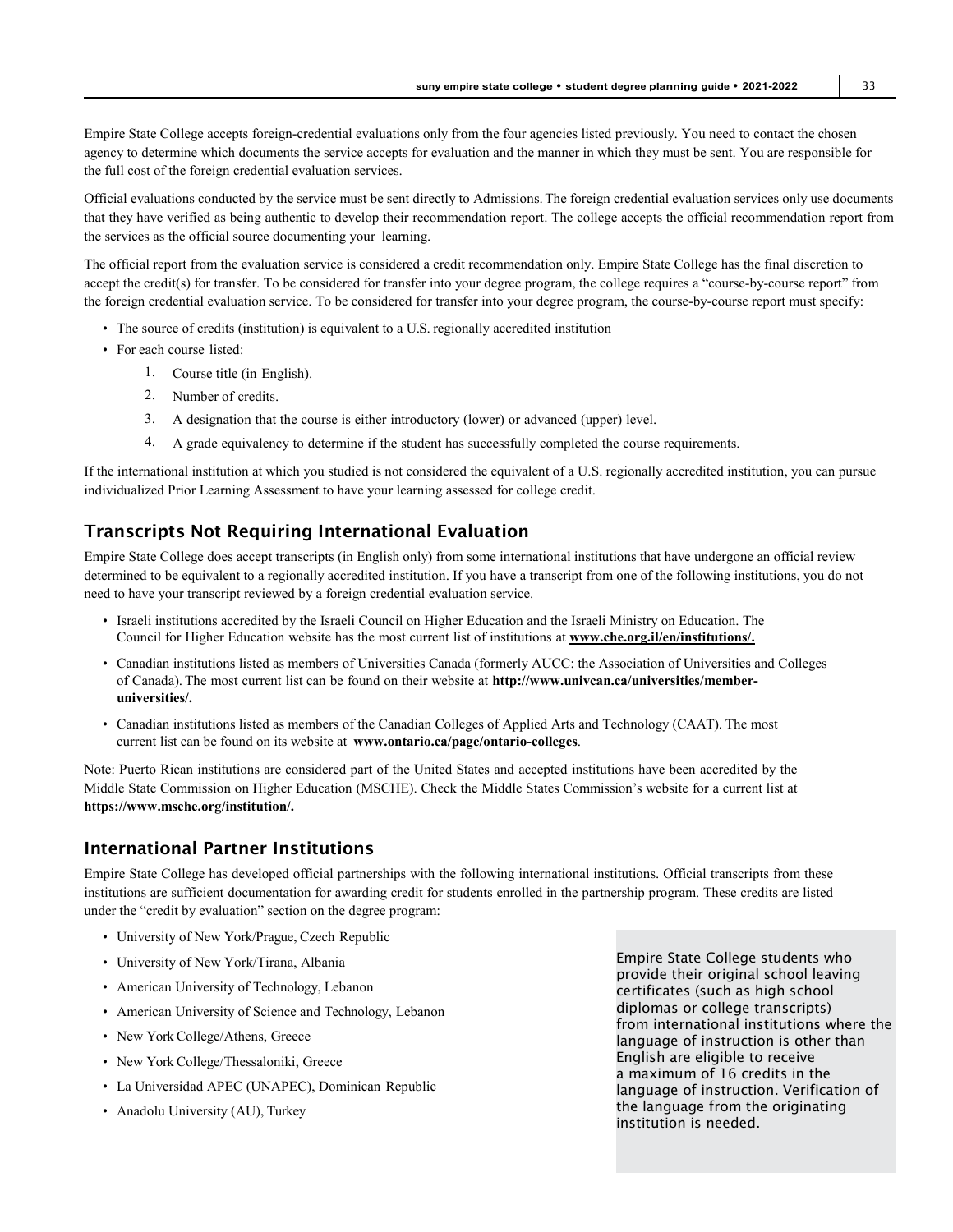## Other Types of Institutions

Empire State College accepts credits from institutions that have undergone review by the following types of programmatic accreditation:

- Nursing schools accredited by the Accreditation Commission for Education in Nursing, Inc. (ACEN), formerly National League for Nursing Accrediting Commission (NLNAC).
- Art schools with National Association of Schools of Art and Design (NASAD) approval.
- Canadian 13th-Year credits.

Check with your mentor or the Office of Academic Review if you have questions.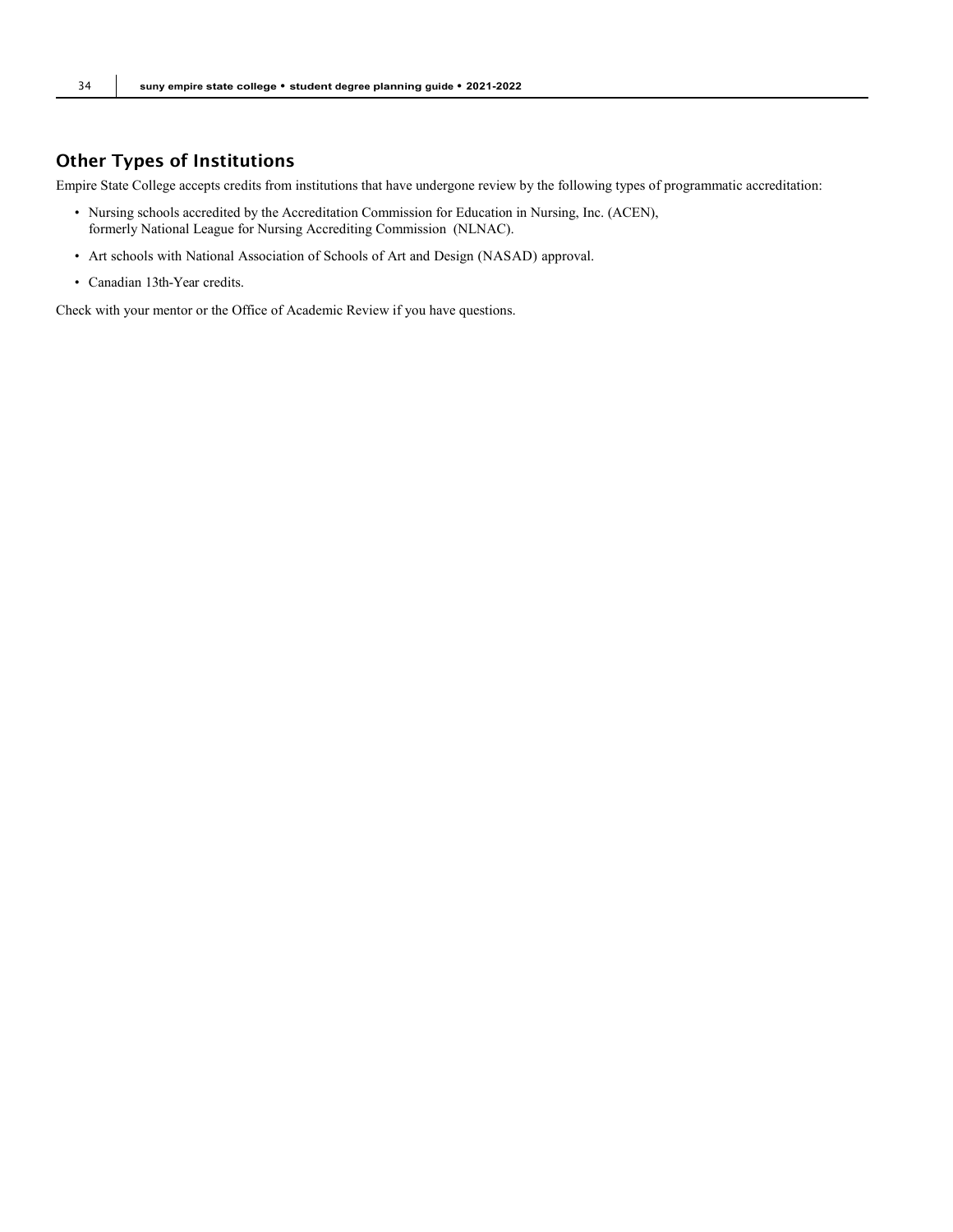## Chapter 11: **Prior Learning Assessment: Standardized Examinations**

Empire State College accepts many types of standardized examinations that have been evaluated for college-level credits.

If your results meet the guidelines established by the college for earning credit, you can use those credits toward your degree program plan when:

- You completed the examination during the specific time period covered by the evaluation and credit recommendation.
- An official score report is received by Empire State College directly from the testing service.

As with all advanced standing, standardized examination topics should fit into your degree program by strengthening your concentration or adding breadth and depth to your general learning.

Empire State College accepts the following standardized examinations:

- Advanced Placement Examinations (AP)
- Association of Language Testers in Europe (ALTE)
- British A-level Examinations
- College Level Examination Program (CLEP)
- DANTES Subject StandardizedTest (DSST)
- UExcel Excelsior College Examination Program
- Graduate Record Examination (GRE) advanced subject tests
- New York University Foreign Language Proficiency Examinations
- Thomas Edison Credit Examination Program (TECEP)

Before you decide to take an exam, you should talk with your mentor to determine if it is appropriate for your degree.

For more information on standardized examination opportunities, check the organization's websites or **[www.esc.edu/studentdpguide](http://www.esc.edu/studentdpguide)**. Many of these sites offer study guides and are sometimes available at bookstores. Some exams are proctored by the college. Check with your Empire State College Office of Academic Review for information on which exams are proctored by the college, their costs, examination dates and study materials.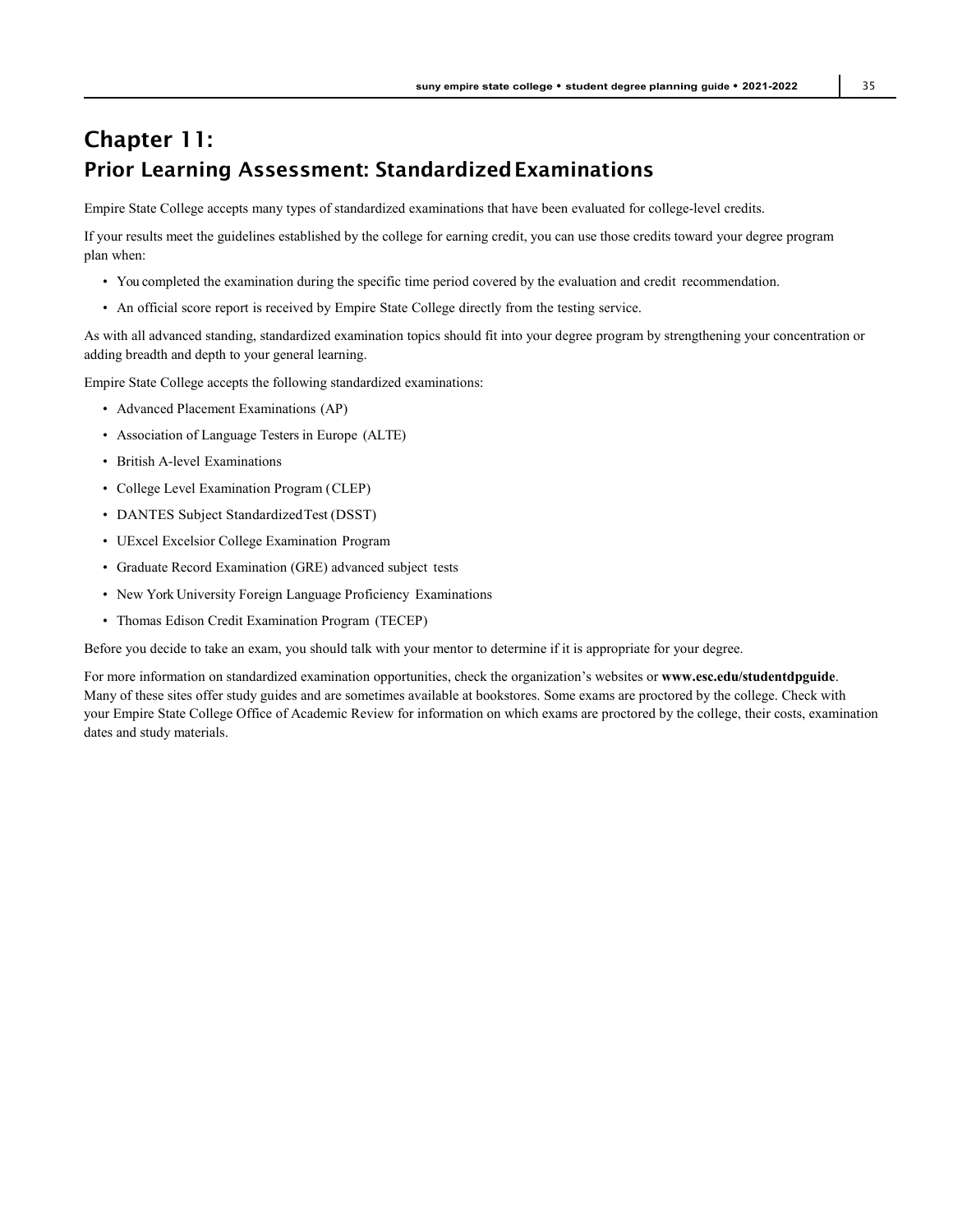## Chapter 12: Prior Learning Assessment: Military Training and Occupations

## **Office of Veteran and Military Education (OVME)**

If you are an active-duty, guard, reserve or veteran service member, you may find it helpful to contact the Office of Veteran and Military Education at Empire State College, which can assist you with requesting and reviewing military documentation, as well as provide other information and resources for veteran and military students. You can reach OVME via email, phone, fax or online at:

[Military.Progr](mailto:Military.Programs@esc.edu)[ams@esc.edu](mailto:ams@esc.edu) 518-587-2100, ext. 2779 or 800-847-3000, ext. 2779 fax 518-587-5483 **[www.esc.edu/Military](http://www.esc.edu/Military)**

## American Council on Education (ACE) Guide to the Evaluation of Educational Experiences in the Armed Services

Many types of military training and occupations have been evaluated for college-level credit through the American Council of Education. Empire State College accepts credit recommendations for any military training or occupation that has been evaluated by ACE.

ACE recommends credit for:

- Formal military courses.
- Army enlisted and warrant officer occupational specialties.
- Navy general rates and ratings.
- Navy limited duty and warrant officer specialties.
- Selected Navy enlisted classifications (NEC).
- Coast Guard ratings and warrant officer specialties.
- Selected Marine Corps occupational specialties.
- Department of Defense.
- Basic training (since 1957) 4 credits for military science/physical education (nonliberal, lower level).

The "American Council on Education Guide to the Evaluation of Educational Experiences in the Armed Services" provides a listing of all the training and occupations that have been evaluated for recommended credits. The guide with credit recommendations for military service is available online at **[www.acenet.edu/militaryguide](http://www.acenet.edu/militaryguide)**.

The ACE guide also provides credit recommendations for many military service school courses and military occupational specialties (MOS). The college accepts credit recommendations for credit from primary MOS and duty MOS. Additional documentation may be required in order to accept secondary MOS.

Students requesting credit for their military training or occupation must provide proper documentation that matches the following criteria described in the ACE guide course description, including:

- Title
- Contents
- Dates
- Location
- Length of study.

For students matriculated after July 1, 2005, the college accepts ACE credit recommended in the following categories:

- Lower-division associate/bachelor's degree.
- Upper-division bachelor's degree.
- Graduate degree.

In addition, for students who matriculated before July 1, 2005, the college accepts ACE credits in the "vocational/lower division" certificate category.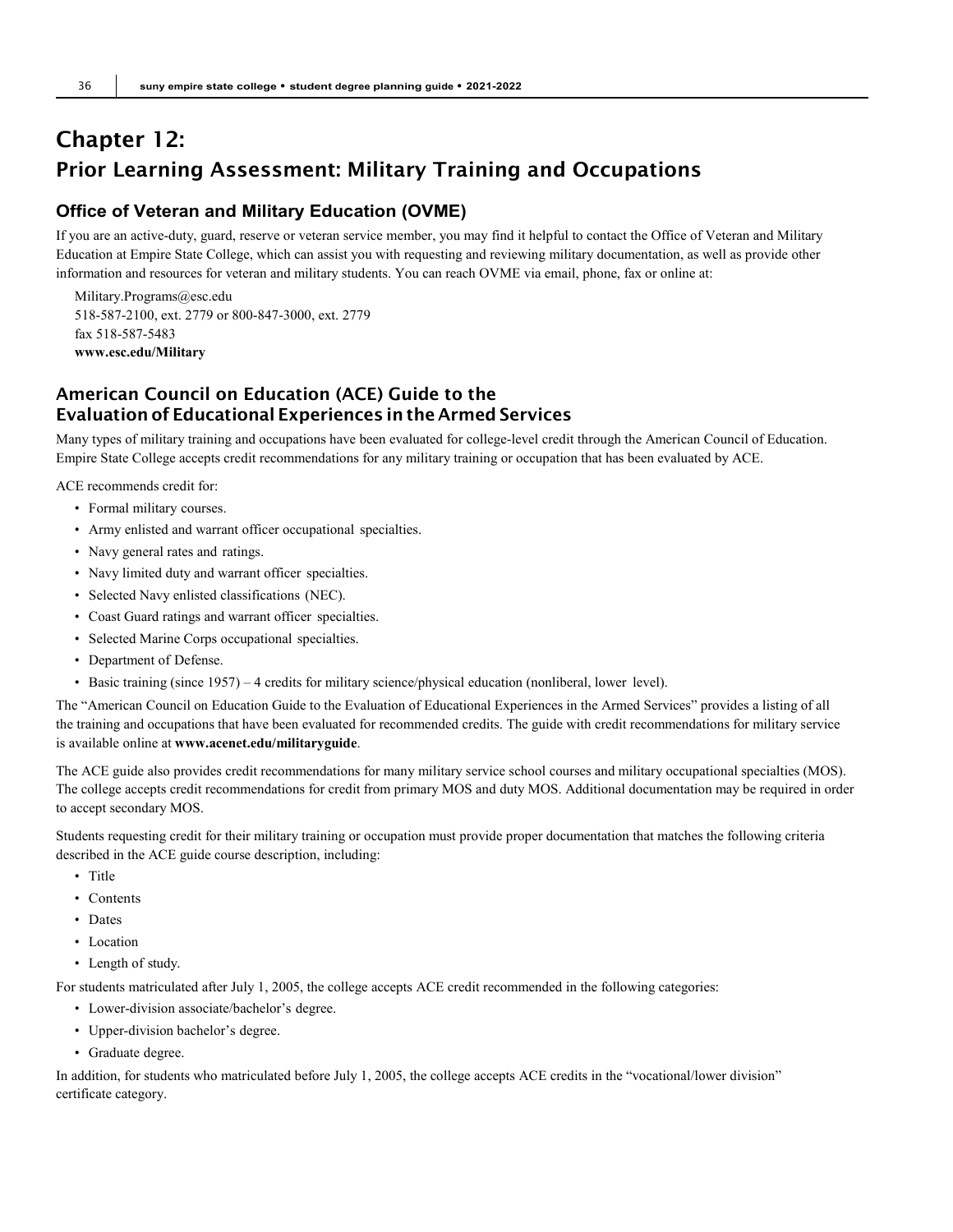### **Obtaining Official Military Documentation**

In order to grant credit for learning you gained in the military, the college needs to have official copies of your military documents. See the table below for details on obtaining the appropriate documentation for your particular branch of service. To be official, all documents must be sent from the originating agency directly to:

Admissions SUNY Empire State College 111 West Ave. Saratoga Springs, NY 12866-6069

There are three ways that you can obtain your military documents:

- 1. If you have attended one of the following institutions, you need to request an official transcript be sent from that institution directly to Empire State College Admissions. These institutions are:
	- Air University
	- Army Command and General Staff College
	- Air Force Institute of Technology
	- Community College of the Air Force
	- Defense Intelligence College
	- Naval Postgraduate School
	- Naval War College
	- Uniformed Services University of the Health Sciences, School of Medicine.
- 2. If you have served in one of the following services, you can obtain your transcript through the following websites. For the Army, Navy, Marines and Coast Guard you can obtain your transcript from the official website for the Joint Services Transcript (JST) System.

| <b>Military Service</b>                                                                    | <b>Official Transcript</b>                                                                                                                                                                       |
|--------------------------------------------------------------------------------------------|--------------------------------------------------------------------------------------------------------------------------------------------------------------------------------------------------|
| Army<br>Army, Army Reserves and Army<br>National Guard, and Veterans                       | Request JST transcript at https://jst.doded.mil                                                                                                                                                  |
| Navy/Marine<br>Navy, Navy Reserves and<br>Veterans Marine, Marine<br>Reserves and Veterans | Request JST transcript at https://jst.doded.mil                                                                                                                                                  |
| <b>Coast Guard</b><br>Coast Guard, Coast Guard<br>Reserves and Veterans                    | Request JST transcript at https://jst.doded.mil                                                                                                                                                  |
| Air Force<br>Air Force, Air Force Reserves,<br>Air National Guard and Veterans             | Request Community College of the Air Force (CCAF) transcripts through<br>https://www.airuniversity.af.edu/Barnes/CCAF/Display/Article/803247/community-<br>college-of-the-air-force-transcripts/ |

The Army, Navy, Marines and Coast Guard have combined their transcripts into a Joint Services Transcript (JST). The previous AARTS and SMART transcripts no longer exist. The JST is an academically accepted document approved by the American Council on Education (ACE) to validate a service member's military occupational experience and training along with the corresponding ACE college credit recommendations. The Air Force still issues transcripts in its own format at this time. Joint Services Transcripts are available for all service members, regardless of separation date for Army, Marine, Navy and Coast Guard members. Contact **https://jst.doded.mil** for more information.

- 3. If you are a veteran service member and unable to obtain your documents through one of the previously listed sources, you should contact the Office of Veteran and Military Education for assistance:
	- Active-duty personnel can use your DD295. This can be requested through a military education officer. The form must be certified by an authorized commissioned officer or his/her designee and then sent directly to Admissions, Empire State College.
	- Separated or retired personnel can obtain a copy of your DD214 Official Certificate of Discharge from the city or county clerk where you filed a copy of your original DD214 when discharged. You need to have a notarized or court-certified copy of the DD214 sent from that office directly to Admissions.
	- Veterans who are unable to secure a JST or CCAF transcript who served prior to 1974 should submit DD-214.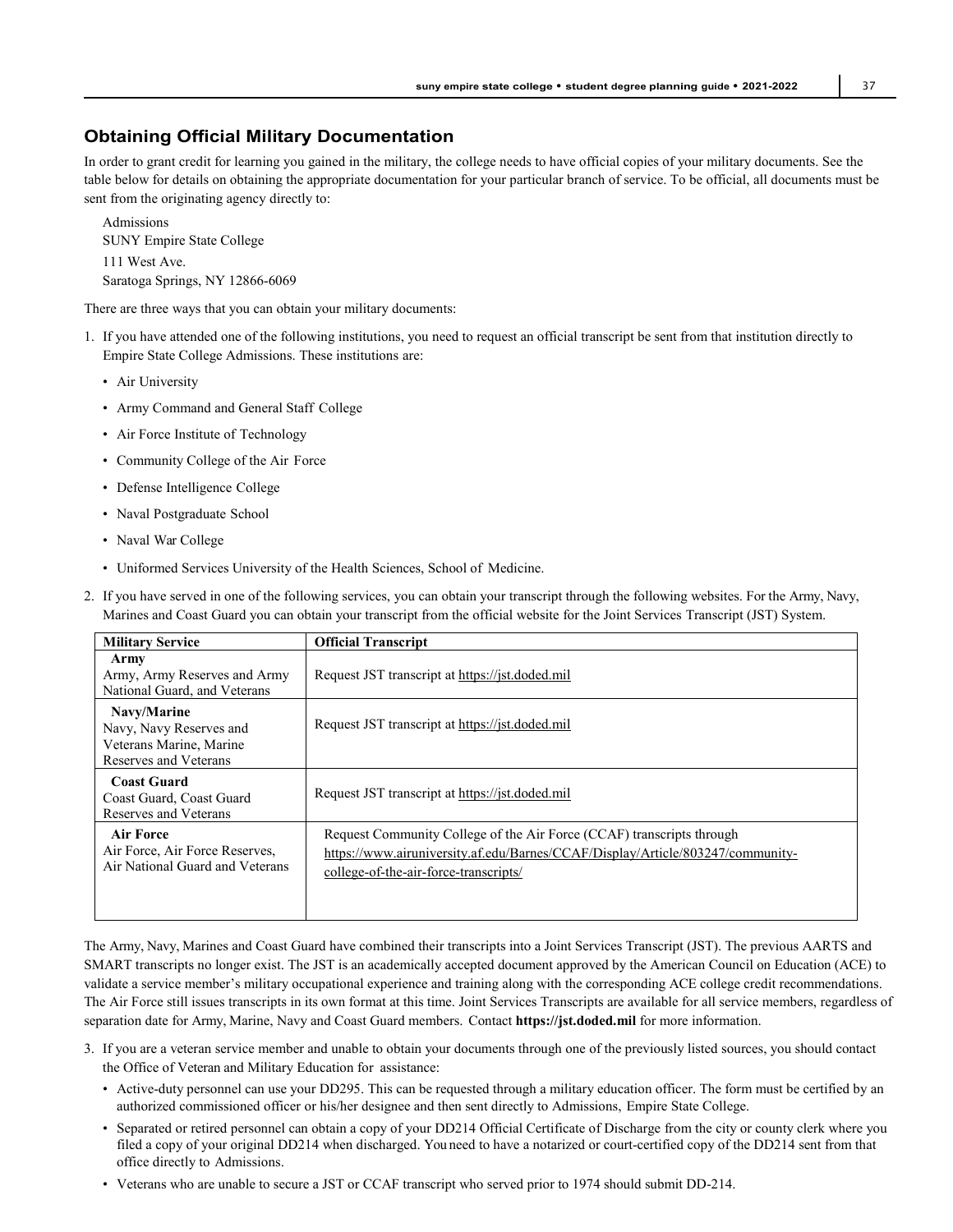• All military personnel still have the option of writing to have an official copy of your DD214 sent to Admissions, SUNY Empire State College. This, however, can be a time-consuming process and is not the most efficient way to get military records.

National Personnel Records Center Military Personnel Records 9700 Page Ave. St. Louis, MO 63132-5100

#### **Standardized Exams Appearing on an Official Military Document**

Examinations, such as CLEP examinations, DANTES Subject Standardized Tests (DSST) or Defense Language Proficiency Tests (DLPT), can be accepted on JST transcripts if they include exam title, date the exam was taken and the score.

#### Information to be Included in Your Empire State College Degree Program Portfolio

The degree program portfolio should include a copy of the official document and a copy of the ACE recommendation with the date of the edition noted on the page or information printed from the online ACE military guide previously listed.

## Armed Services Training Not Yet Evaluated for College Credit

Not all armed services training has been evaluated for college credit. If a course does not appear in the ACE guide, the learning claimed from that course would need to be individually evaluated to determine if college-level credit is appropriate (see Chapter 15).

## If You Have Questions

Your first option for help with obtaining your military documents or using the ACE military guide is through the Empire State College Office of Veteran and Military Education at Military.Programs@esc.edu.

You can send your questions directly to ACE regarding the military guide recommendations:

Military Evaluations Program American Council on Education One Dupont Circle NW Washington, DC 20036-1193 202-939-9300 email[: mileval@ace.nche.edu](mailto:mileval@ace.nche.edu) [www.acenet.edu/news-room/Pages/Military-Guide-Online.aspx](http://www.acenet.edu/news-room/Pages/Military-Guide-Online.aspx) Course titles may be listed under more than one ACE Identifier. Credits cannot be combined. Be sure to review carefully to ensure there is no duplication or redundancy. Credits for the same or similar learning may be used only once in a degree program. Students are eligible for the credits listed for their rank (as listed on page 1of the JST) only. Care should be taken to verify all appropriate credits.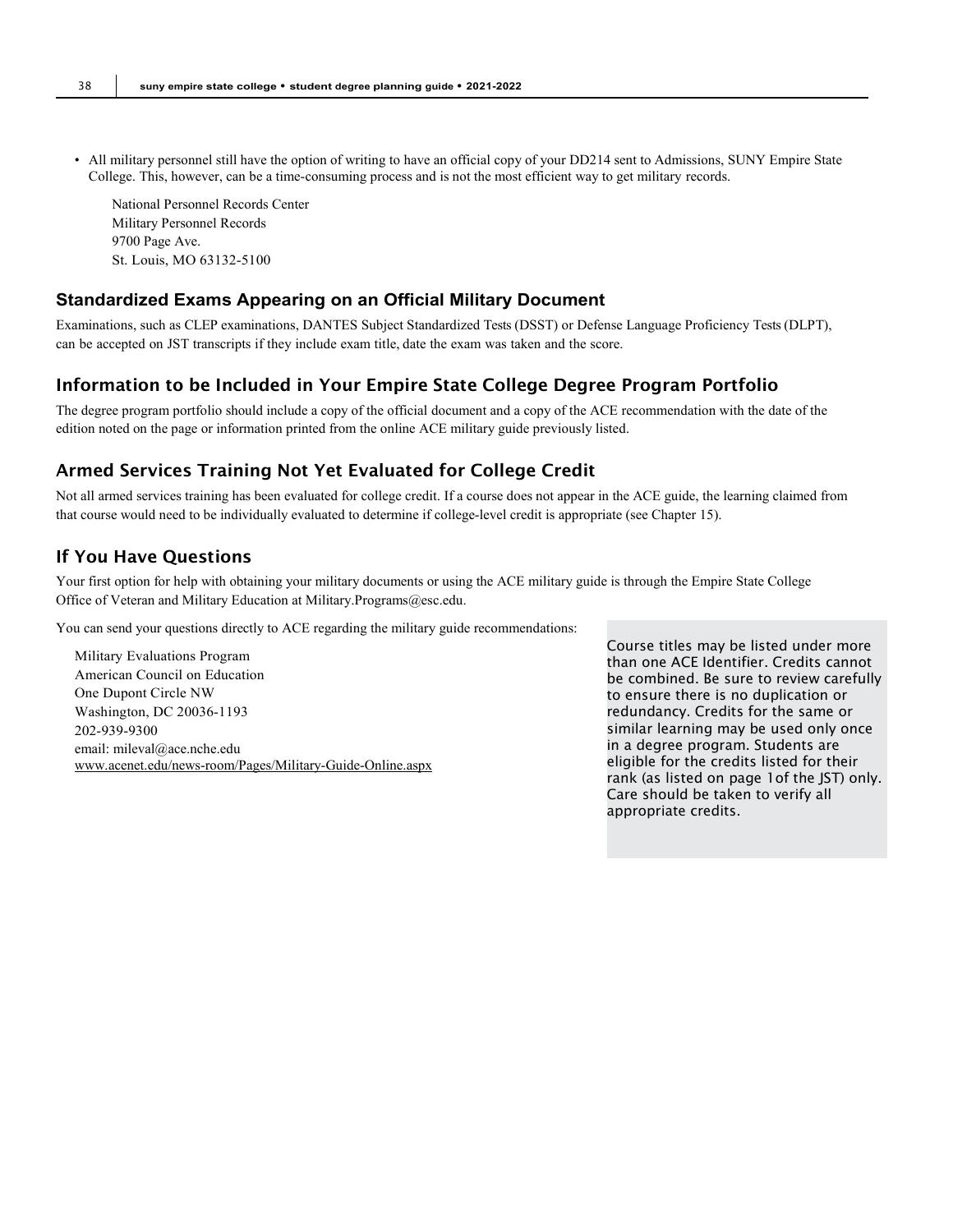## Chapter 13: Prior Learning Assessment: Professional Learning Evaluation – The American Council on Education (ACE) and the National College Credit Recommendation Service (National CCRS)

## Professional Learning

You may have acquired knowledge from structured learning experiences offered by organizations that are not colleges, such as companies or state agencies. Typically, you will have engaged in this type of learning through your employment.

Empire State College accepts credit recommendations from two organizations that evaluate professional learning:

- The American Council on Education (ACE).
- The National College Credit Recommendation Service (National CCRS).

In addition, Empire State College has evaluated a number of training programs to determine the knowledge that is gained by those who successfully complete certain programs (see Chapter 14). If you have learning that has not been pre-evaluated, you can still request an individualized Prior Learning Assessment (see Chapter 15).

Keep in mind that as with all advanced standing, learning topics should fit into your degree program by strengthening your concentration or adding breadth and depth to your general learning. Check with your mentor or the Office of Academic Review to determine if your professional learning has been evaluated by either ACE or National CCRS, or refer directly to the publications offered by the organizations, as detailed below:

## The American Council on Education (ACE)

The ACE National Guide to College Credit for Workforce Training found at **www2.acenet.edu/credit**, contains ACE credit recommendations for formal courses or examinations offered by various organizations, from businesses and unions to the government and military that are current. Credit recommendations apply only to training received during the period of time, at the locations, and for the length of time listed in the guide.

## National College Credit Recommendation Service (National CCRS)

National CCRS evaluates courses, training programs, licenses and/or certificates. Credit recommendations apply only to training received during the period, at the locations, and for the length of time listed in the directory found at **[www.nationalccrs.org/.](http://www.nationalccrs.org/)** You can view its credit recommendations on its website for each organization through its course credit recommendation directory.

## **Official Documentation**

For credit to be accepted by Empire State College from ACE or National CCRS sources, official documentation or verification of successful completion must be sent directly to:

Admissions SUNY Empire State College 111 West Ave. Saratoga Springs, NY 12866-6069

The documentation should include an official seal or agency letterhead and signature. The ACE National Guide and the Directory of the National CCRS list the "source of official student records," where you can request official documents. Transcripts also are accepted from the ACE transcript registry. The dates and location of your training must match what was evaluated. If you are unsure of the issuing source or sponsoring agency or its location, consult with your mentor or the Office of Academic Review.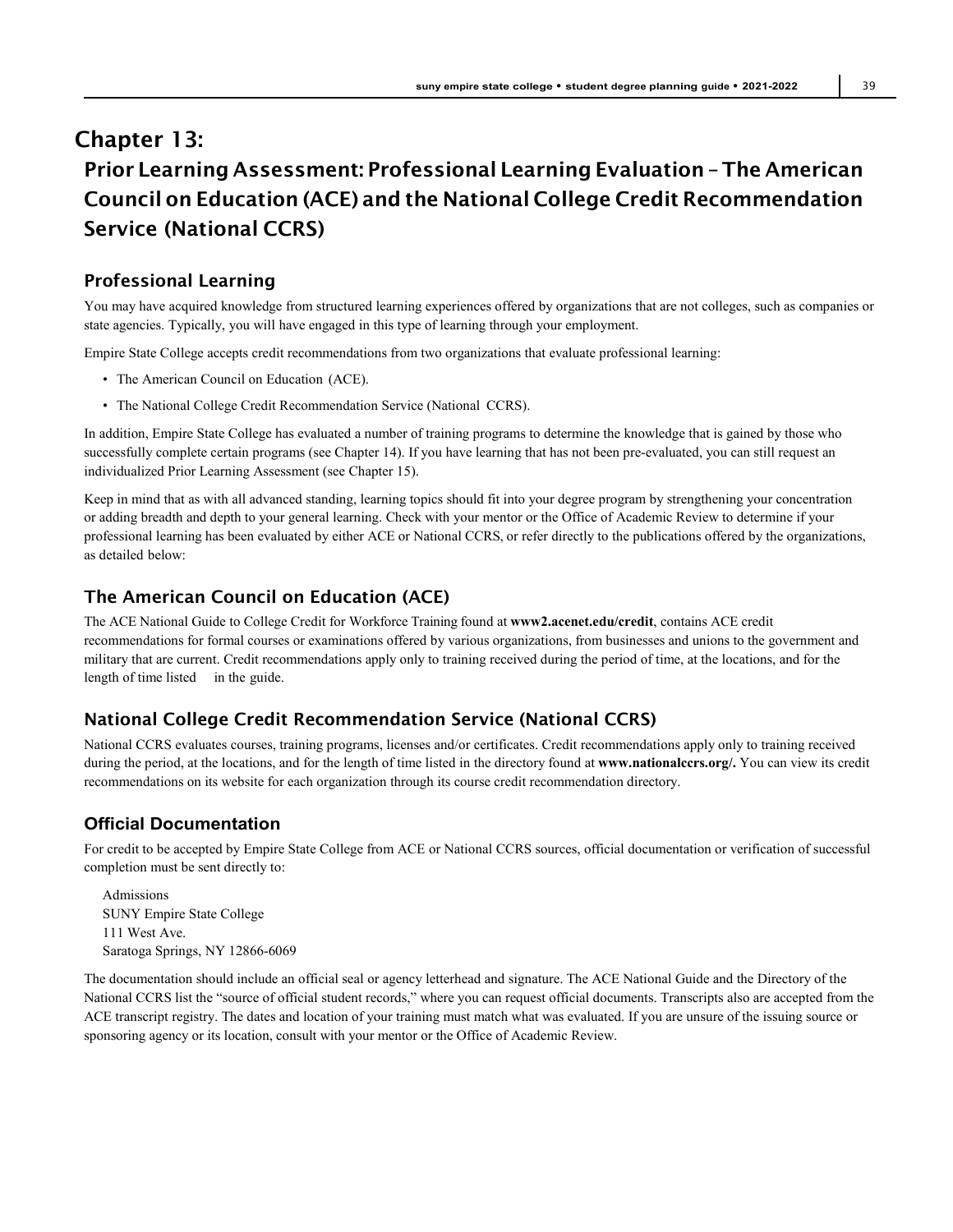## Chapter 14: Prior Learning Assessment: Professional Learning Evaluation -Empire State College

## SUNY Empire State College Professional Learning Evaluations

Empire State College evaluates some licenses, certificates and training programs and courses provided by industry, professional organizations, agencies and companies, and recommends college credit that can be used in an Empire State College degree.

A list of the current Empire State College professional learning evaluations can be found in the supporting materials at **[www.esc.edu/studentdpguide.](http://www.esc.edu/studentdpguide)** Empire State College has some expired evaluations, but if you acquired the learning during the original dates indicated on the credit recommendation, you still may use the credits. Your mentor and the Office of Academic Review have more detailed information regarding program evaluations and available credits.

## Other Regionally Accredited Institutions' Professional Learning Evaluations

Empire State College also accepts recommended credit for professional learning evaluated by other regionally accredited institutions for which the college has reviewed and approved their review process. You do not need to have the originating institution transcribe your credits, but you will need the appropriate official documentation required by that institution. Ask your mentor or the Office of Academic Review for more information.

Currently, Empire State College has approved the professional learning evaluations conducted by the following institutions. A full list of the specific evaluations can be found on the website a[t www.esc.edu/studentdpguide. O](http://www.esc.edu/studentdpguide)ther colleges' professional learning evaluations can be reviewed upon request.

- Charter Oak State College of Connecticut
- Excelsior College
- Granite State College of New Hampshire
- Ivy Tech Community College of Indiana
- Thomas Edison State University of New Jersey
- University of Maryland Global Campus
- Vermont State Colleges.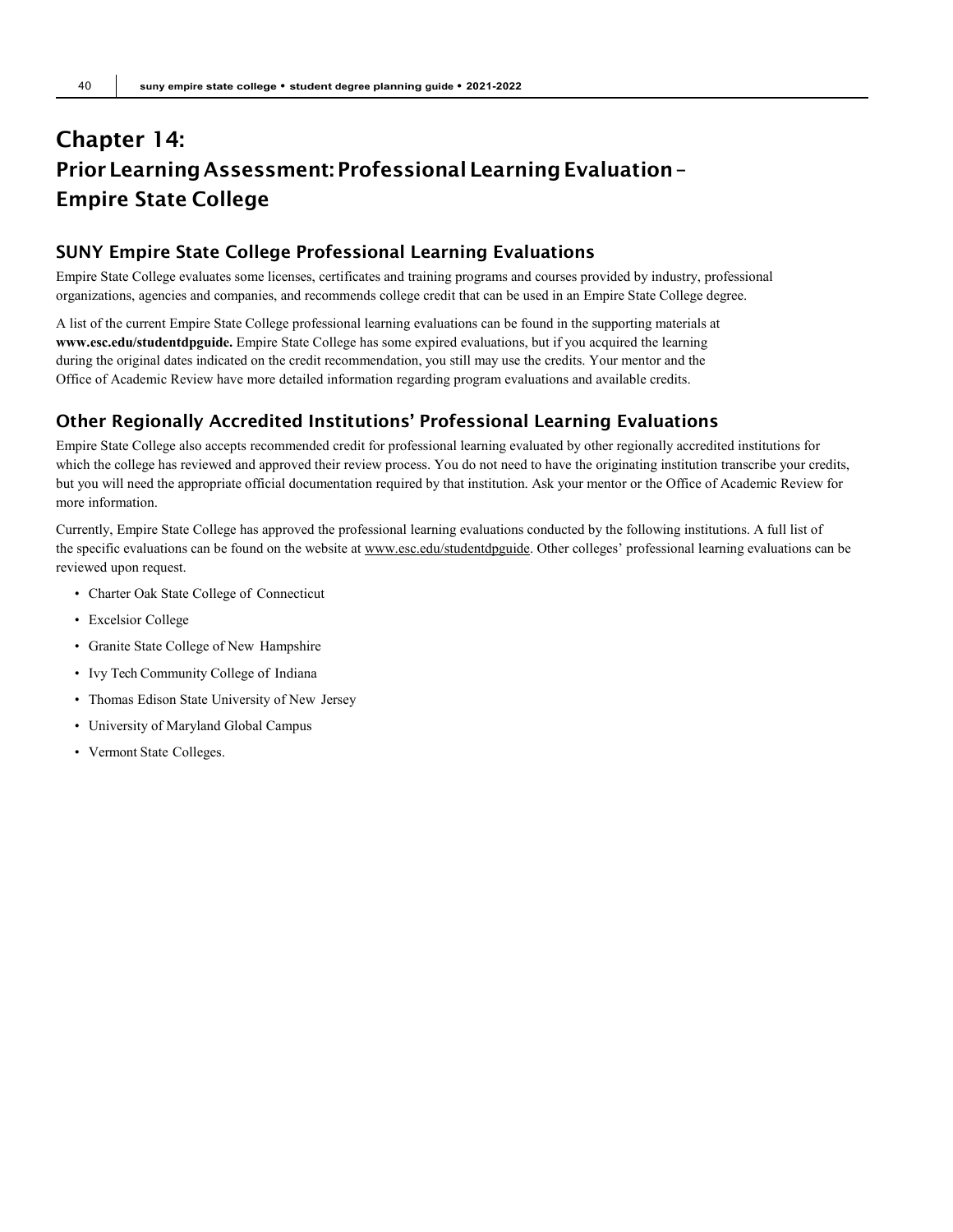## Chapter 15: Prior Learning Assessment: Individualized Prior Learning Assessment (iPLA)

## INTRODUCTION

Empire State College is committed to the idea that students should be awarded credit for verifiable college-level learning regardless of where or how it was acquired. Many students have gained knowledge from sources that are not validated through traditional course work, standardized examinations or evaluated professional learning. This learning can be evaluated through the individualized Prior Learning Assessment process.

Individualized Prior Learning Assessment (iPLA) is the process by which students are able to explain and document their college-level learning which is then assessed by an expert evaluator. Each year, more than 4,000 Empire State College students complete the iPLA process. Most students who go through the process find it satisfying, affirming and worth the time and effort.

This chapter introduces the concepts of individualized Prior Learning Assessment. The booklet, Individualized Prior Learning Assessment: A Guide for Students found online a[t www.esc.edu/iPLAguide, p](http://www.esc.edu/iPLAguide)rovides you with in-depth information on how to request credits through an assessment of your prior learning.

iPLA is your opportunity to:

- earn credits for your college- level knowledge
- save money and time by being assessed in areas in which you otherwise might have been required to take courses

For current information on the fees associated with individualized Prior Learning Assessment, please visit [www.esc.edu/iPLA-fees.](http://www.esc.edu/iPLA-fees)

Students seeking assessment of their prior learning should consult the Office of Prior Learning website, which is located on the main section of the student MyESC home page. This site includes links to other resources and information related to iPLA, including fees and PLA Planner.

## Overall Process

The evaluation of individualized prior college-level learning is conducted within the context of your degree program planning process. As you develop your degree program plan, you also will develop your iPLA requests. The college does not evaluate learning through iPLA if it does not apply in some manner to your degree program as part of your concentration, a SUNY general education component, or an applicable general elective.

Overall, the iPLA process includes the following steps:

- You work with your mentor to develop your iPLA request.
- Your request will identify, describe and document your knowledge.
- You submit your request through PLA Planner.
- Staff in the Office of Prior Learning review your iPLA request for assignment to a qualified evaluator with expertise relevant to the subject.
- The evaluator evaluates your learning, which includes an interview with you.
- The evaluator writes and submits a credit recommendation report.
- The evaluator's credit recommendation report is reviewed and approved during the degree program plan approval process.

## Sources of Prior College-Level Learning

Empire State College recognizes that adults have many opportunities for valuable learning in their personal and professional lives. Think about the following list. What are all the things you have done in your life that fit into one or more of these areas? You might want to prepare a short biography or resume of these experiences to discuss with your mentor. These include:

- Workplace training and experience.
- Licenses, certifications and other credentials not evaluated by ACE, NCCRS or Empire State College.
- Continuing professional education, including some training that yields continuing education units (CEUs).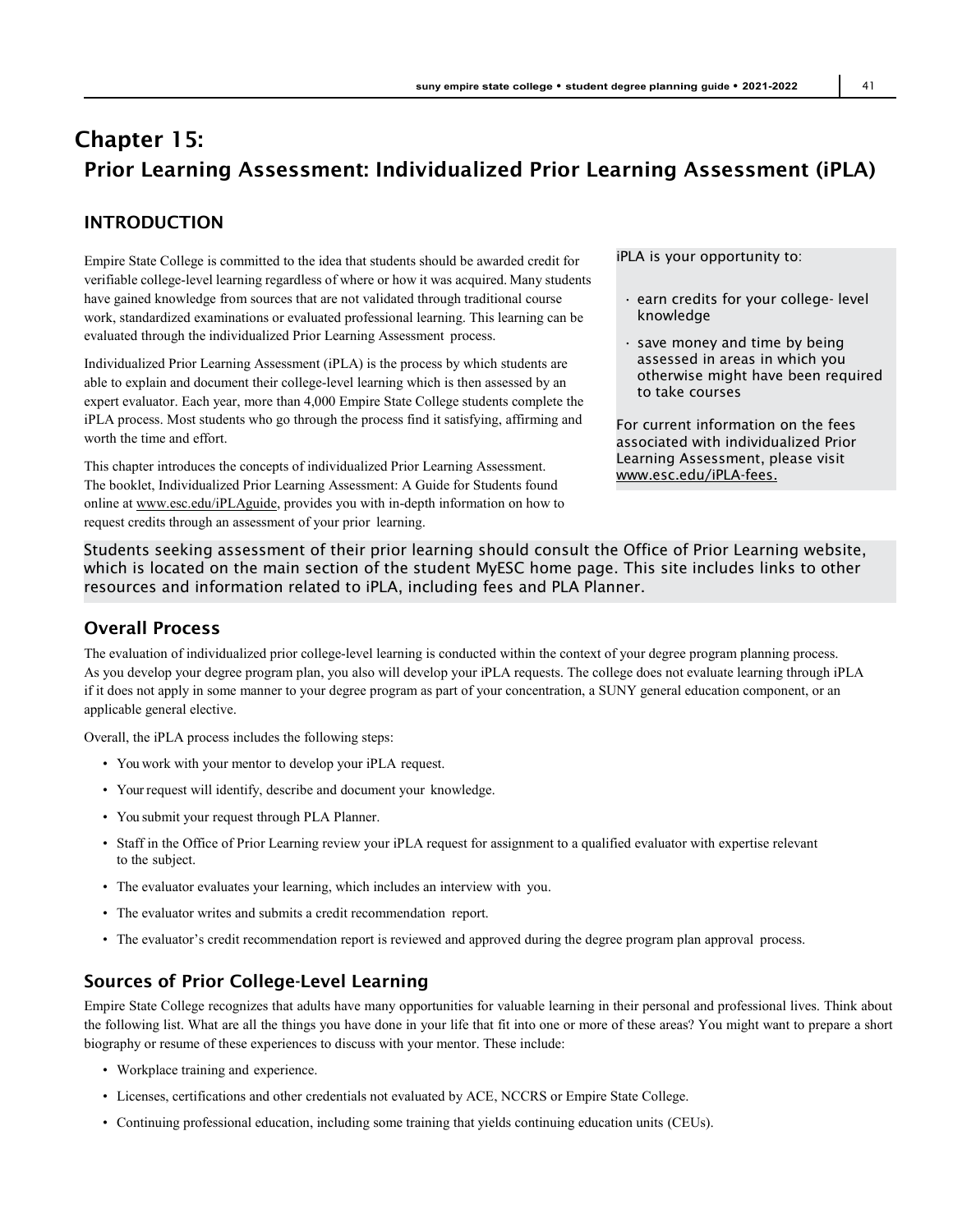- Noncredit courses.
- Learning acquired through open educational resources (e.g., MOOCs).
- Volunteer work in the community.
- Hobbies and recreational activities that have resulted in considerable learning.
- Independent reading and research.
- Study at postsecondary/proprietary schools that may be licensed but not accredited.

Credit may be granted for verifiable college-level learning acquired through life or work experiences, but not for just the experience itself. Credit is not awarded for what has been done, even if it has been done for a long time and done well. The experience may have provided an opportunity for learning, and the credits are awarded for your knowledge.

Your mentor or the Office of Academic Review or the Office of Prior Learning can help you determine whether your learning might be college level and whether it would contribute to your degree program goals.

#### Working With Your Mentor

Your mentor is your resource as you review your learning and develop your request for credit. Your mentor will help guide you as to:

- The form, content and length of your learning description.
- The amount of credit you should request.
- The determination of how it fits into your degree program.
- The supporting documentation and evidence you should include in your request.

You and your mentor will engage in early and ongoing conversations regarding your background, potential areas for prior learning assessment and potential areas for new learning – in other words, regarding the overall scope of your degree program and plans for your new learning through enrollment in Empire State College studies. Through the Office of Prior Learning, the college provides online, print and in-person resources that support you in this process. You can contact the Office of Prior Learning through email at [plaoffice@esc.edu.](mailto:plaoffice@esc.edu)

## Identifying Your College-Level Learning

Defining college-level learning involves many factors, and you and your mentor will discuss these. College-level learning represents your ability to take your knowledge and relate it within a particular context and to other contexts within and outside your field. College-level learning involves:

- Acquiring new information.
- Engaging critical inquiry.
- Analyzing, synthesizing and integrating the information.
- Situating the knowledge within a broader context.
- Demonstrating the ability to apply it.

This may sound complex, but there are different ways that college-level learning can be demonstrated. The guide, *Individualized Prior Learning Assessment: A Guide for Students*, provides details on identifying your college-level learning and how to describe and document your learning. Staff in the Office of Prior Learning also can provide guidance.

## Working With an Evaluator

The Office of Prior Learning will select a qualified evaluator with expertise in the subject area of the learning you have described in your iPLA request.

The evaluator reviews:

- Your learning description.
- Any supporting materials you have submitted.
- Your proposed degree program plan to determine if there are any overlaps between the learning being evaluated and other knowledge identified on the degree program.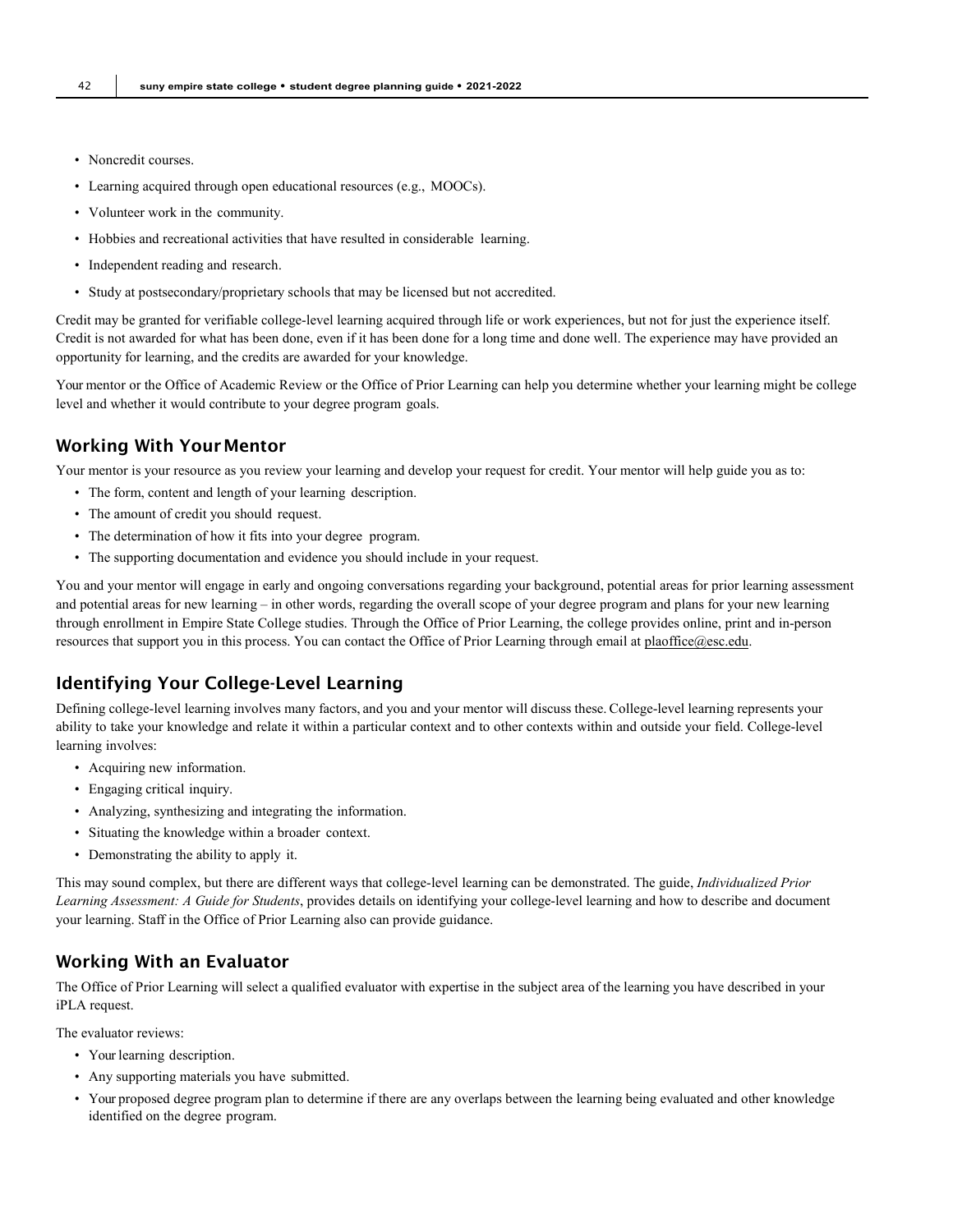## Evaluator Interview

The evaluator will interview you to gain a better understanding of your learning. The evaluator will ask you different questions to understand the depth and breadth of your learning. The evaluator also may ask you to provide additional documentation.

Once an evaluator is assigned, you will receive an automated email with your evaluator's contact information. You are responsible for contacting the evaluator to set up a mutually convenient time to conduct the interview. The interview needs to be in real time (e.g., in-person, over the phone, or through video conferencing or other technology-enhanced methods). Face-to-face interviews will take place at the college or an agreed upon public environment. Email interviews are not in real time and should only be used to make initial contact and for follow-up questions.

## Evaluator Recommendation Report

Once the evaluator has reviewed your request and has interviewed you regarding your learning, the evaluator will write and submit a written recommendation report. The evaluator is expected to make an academic credit recommendation that is in keeping with the standards of an accredited and respected collegiate institution. While you and your mentor have done your best to develop appropriate titles and credit amounts, the evaluator can adjust them to best reflect the learning you have demonstrated.

## Award of iPLA Credit

The award of credit for your prior learning is the responsibility of the faculty and is done within the context of your degree program plan review and approval process. When your degree program plan is submitted for approval, the Office of Academic Review will include evaluator recommendation reports as part of your degree program portfolio. These reports are reviewed during the degree program approval process, and once your degree program plan is approved by the faculty academic review committee and concurred by the Office of the Registrar, your prior learning assessment credits become official and are part of your degree program.

For more information on the degree program plan approval process, please see Part III, Chapter 16, Degree Program Approval Process below.

## PLA Planner

The iPLA request review and approval process is managed through the online tool PLA Planner. In PLA Planner:

- You will create and submit your iPLA request, which includes your learning description and any other documents, to your mentor.
- Your mentor will review your request and provide you with feedback. You will work closely with your mentor to make sure that the learning description clearly explains what you know, provides enough detail for Office of Prior Learning to locate an appropriate evaluator and for the evaluator to understand the nature of your learning and prepare for the interview.
- Your mentor will submit the final draft or your request to the Office of Prior Learning, which will also review your request and may give you feedback.
- The iPLA fee will be posted to your account when the Office of Prior Learning accepts your request.
- The Office of Prior Learning will identify an evaluator and assign your request.
- You will be notified through email of the assignment. The email will include a link to the contact information for the evaluator. You are expected to contact the evaluator to set up a time for the interview.
- You will submit any further supporting materials if the evaluator requests them.
- The evaluator will submit a recommendation report for review by the faculty academic review committee that will review andapprove your entire degree program portfolio.
- The credits recommended by the evaluator and accepted by the faculty are incorporated into your degree program.
- Once your degree program is concurred (approved) by the Office of the Registrar, the iPLA credits become part of your official record.

Throughout the process, you can monitor the progress of your request through PLA Planner.

*The [Individualized Prior Learning Assessment: A Guide for Students](https://www.esc.edu/media/academic-affairs/ocar/2013-14/iPLA-2013-2014.pdf)* provides more information regarding how to use PLA Planner and an introductory quick guide that explains how to use the tool. Within PLA Planner, there is a full guide on how to use all the features in the program.

To access PLA Planner go to:

MyESC/Academics/Your Degree Plan or [www.esc.edu/PLA.](http://www.esc.edu/PLA)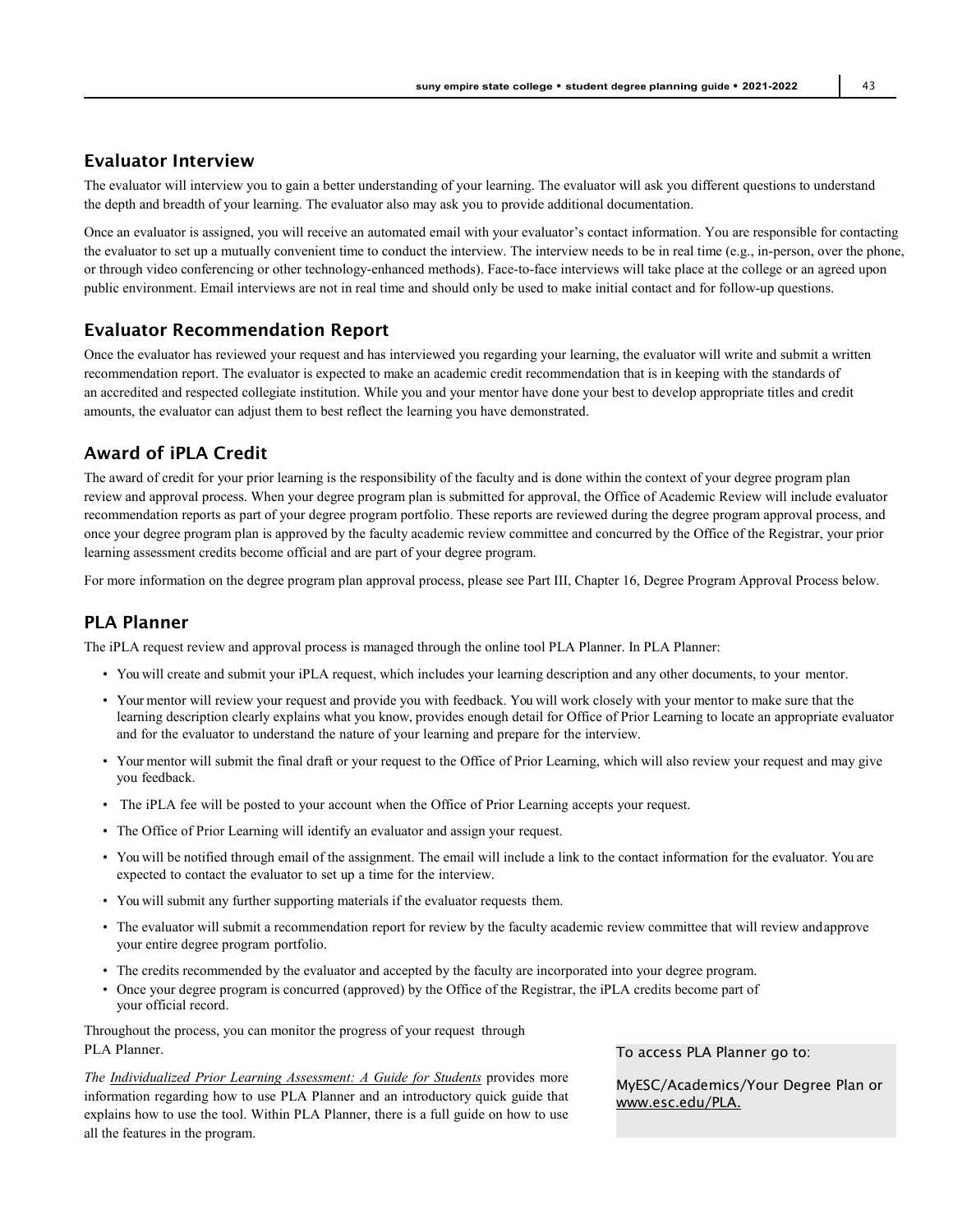# Part II Additional Materials

## Transcript Annotations and Meanings

When your official document is received by Empire State College, it is given one of the following annotations:

| <b>Transcript Code</b>                                                                                                                                                                                                                                                                                                                                                                                                                                                                                                                                                                                                                                                                                                                                                                                                         | <b>Meaning</b>                                                                                                                                                                                                           |
|--------------------------------------------------------------------------------------------------------------------------------------------------------------------------------------------------------------------------------------------------------------------------------------------------------------------------------------------------------------------------------------------------------------------------------------------------------------------------------------------------------------------------------------------------------------------------------------------------------------------------------------------------------------------------------------------------------------------------------------------------------------------------------------------------------------------------------|--------------------------------------------------------------------------------------------------------------------------------------------------------------------------------------------------------------------------|
| <b>AOK</b><br>Regionally accredited institutions (including the<br>time period during candidacy)<br>Institutions that are members of the Association of<br>٠<br>Universities and Colleges of Canada<br>Institutions that are members of the Israeli Council<br>for Higher Education                                                                                                                                                                                                                                                                                                                                                                                                                                                                                                                                            | Courses from AOK documents are directly transferable, if<br>appropriate.<br>These institutions and courses are listed under transcript<br>credit on the ESC Degree Program.                                              |
| <b>AOK/QTR CR</b><br>Transcripts from regionally accredited institutions or<br>candidates for regional accreditation that use quarter credits                                                                                                                                                                                                                                                                                                                                                                                                                                                                                                                                                                                                                                                                                  | Courses from AOK/Qtr.Cr. documents are directly<br>transferable, if appropriate.<br>These institutions and courses are listed under transcript<br>credit on the ESC Degree Program.                                      |
| <b>AOK/CBE</b><br>Degree-granting institutions that were on (or<br>candidates for) the New York State Department of<br>Education list when the student attended<br>Accreditation Commission for Education in<br>$\bullet$<br>Nursing, Inc. (ACEN) approved RN programs<br>National Association of Schools of Art and Design<br>٠<br>approved art schools<br>Empire State College foreign partner institutions<br>٠<br>Evaluations of foreign transcripts provided by an<br>approved foreign credential evaluation service<br>Test score reports that need no other interpretation<br>٠<br>or supporting documentation<br>Military Transcripts (JST, AARTS, SMART)<br>Canadian Colleges of Applied Arts and<br>٠<br>Technology (CAATS)<br>Canadian 13th Year<br>$\bullet$<br>British A-Level Exams<br>Transcripts from ACE<br>٠ | Courses from AOK/CBE documents are directly<br>transferable, if appropriate, on a course-by-course basis.<br>These institutions and courses are listed under credit by<br>evaluation on the ESC Degree Program.          |
| <b>AOK/CBE/QTR CR</b><br>AOK/CBE documents listed above that use quarter credits                                                                                                                                                                                                                                                                                                                                                                                                                                                                                                                                                                                                                                                                                                                                               | Courses from AOK/CBE/Qtr. Cr. documents are directly<br>transferable, if appropriate, on a course-by-course basis.<br>These institutions and courses are listed under credit by<br>evaluation on the ESC Degree Program. |
| <b>PLE/ACE</b><br>Indicates that the learning has been evaluated by<br>٠<br>the American Council on Education (ACE)                                                                                                                                                                                                                                                                                                                                                                                                                                                                                                                                                                                                                                                                                                            | Credits awarded for learning evaluated by ACE are listed<br>under credit by evaluation on the ESC Degree Program.<br>A copy of the ACE evaluation needs to be included in the<br>degree program portfolio.               |
| <b>PLE/NCCRS</b><br>Indicates that the learning has been evaluated by<br>National College Credit Recommendation Service<br>(National CCRS)                                                                                                                                                                                                                                                                                                                                                                                                                                                                                                                                                                                                                                                                                     | Credits awarded for learning evaluated by NCCRS are listed<br>under credit by evaluation on the ESC Degree Program.<br>A copy of the NCCRS evaluation needs to be included in the<br>degree program portfolio.           |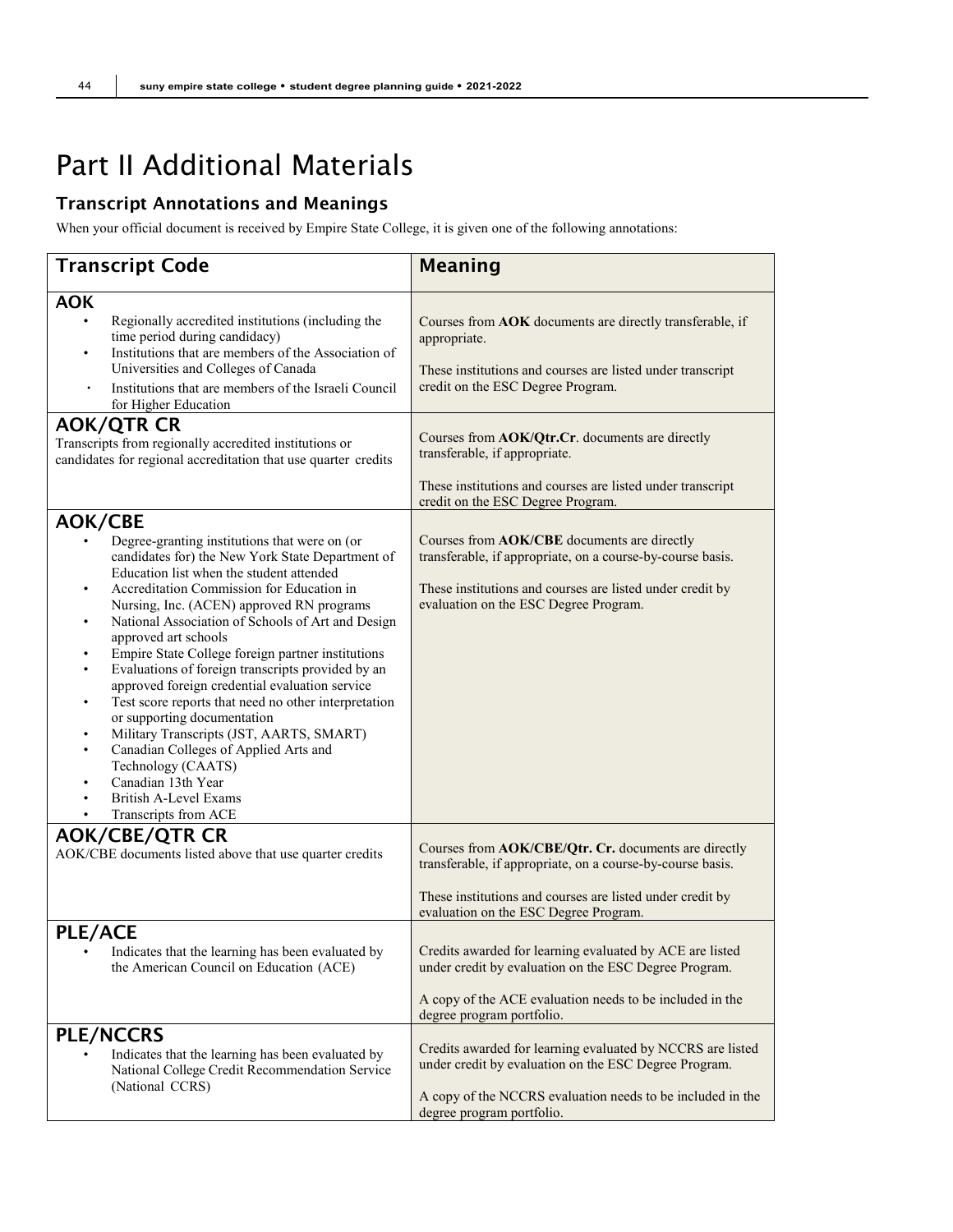| <b>PLE/ESC</b><br>Indicates that the learning has been evaluated by<br>Empire State College or an institution with a<br>similar evaluation process. Information regarding<br>the professional learning evaluation (PLE) is<br>available in Resources and Criteria                                      | Credits awarded for learning evaluated by any of these<br>sources are listed under credit by evaluation on the ESC<br>Degree Program.<br>A copy of the ESC evaluation needs to be included in the<br>degree program portfolio. |
|--------------------------------------------------------------------------------------------------------------------------------------------------------------------------------------------------------------------------------------------------------------------------------------------------------|--------------------------------------------------------------------------------------------------------------------------------------------------------------------------------------------------------------------------------|
| <b>FOREIGN CREDENTIAL EVAL</b>                                                                                                                                                                                                                                                                         |                                                                                                                                                                                                                                |
| <b>REQUIRED</b>                                                                                                                                                                                                                                                                                        |                                                                                                                                                                                                                                |
| Indicates that the document must be evaluated by<br>one of the foreign credential evaluation services<br>approved by Empire State College in order to<br>determine if acceptable credit exists                                                                                                         | Documents with this annotation do not contain directly<br>transferable credit and have not yet been evaluated for<br>college-level credit by a source recognized by the college.                                               |
| <b>NEEDS IPLA FOR CREDIT AWARD</b><br>Nonregionally accredited institutions or institutions<br>without accreditation<br>Documents with Continuing Education Units<br>(CEUs)<br>Learning experiences for which a student would<br>$\bullet$<br>need to seek individualized Prior Learning<br>Assessment | Documents with this annotation do not contain directly<br>transferable credit and have not yet been evaluated for<br>college-level credit by a source recognized by the college.                                               |

If you have a question about an annotation or suspect a document was annotated incorrectly, please contact your mentor or your School Office of Academic Review.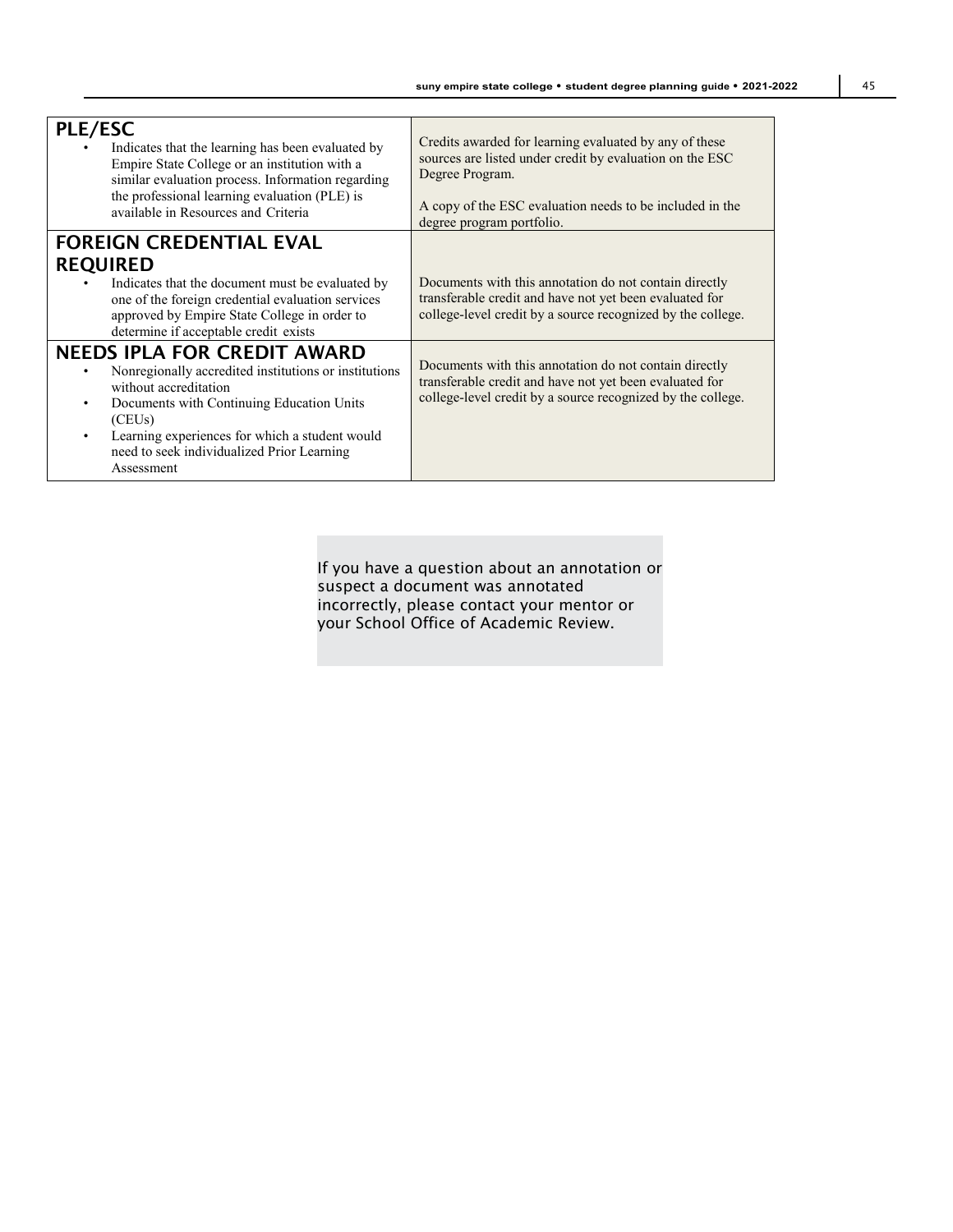# <span id="page-45-1"></span><span id="page-45-0"></span>Part III – Degree Program Portfolio and Approval Process Degree Program Checklist

- 1. DEGREE PROGRAM PLAN.
	- □ Total credits
		- 64 credits minimum for an associate degree.
		- 124 credits minimum for a bachelor's degree.
	- $\Box$  Liberal studies marked before the study with an asterisk  $(*)$ 
		- Minimum of 32 for A.S.
		- Minimum of 48 for A.A.
		- Minimum of 32 for B.P.S.
		- Minimum of 62 for B.S.
		- Minimum of 94 for B.A.
	- $\Box$  Advanced-level studies marked by plus (+) (for bachelor's degree)
		- Minimum of 45.
		- Minimum of 24 in concentration.
	- Studies separated into concentration and general learning (except for a one-column degree).
	- □ Total of each subsection
		- Advanced Standing.
		- Empire State College Studies minimum of 24 credits\* for an associate degree (12 for an AA or AS in General Studies) and 31 credits for a bachelor's degree.

\*If you are planning on developing an AA or AS in general studies, you will only need to complete 12 credits at Empire State College.

- 4 to 8 credits in educational planning.
- 2. GENERAL EDUCATION GRID appropriate general education infused with degree program.
	- Associate and Bachelor's degrees 30 credits over seven areas, mathematics and communication required.
- 3. If applicable, attach either one of the following:

#### a. NEW YORK STATE ACCOUNTANT (CPA) CERTIFICATION DISCLAIMER FORM

#### b. NEW YORK STATE TEACHER CERTIFICATION DISCLAIMER FORM (TCD Form)

#### 4. DEGREE PROGRAM RATIONALE

- 5. ADVANCED STANDING CREDIT, with supporting documentation, if applicable.
	- □ Transcript Credit.
	- □ Prior Learning Assessment (Credit by Evaluation).
		- Standardized examinations.
		- Credit for licenses/certifications.
		- Military experiences.
		- Professional learning evaluations.
		- Individualized Prior Learning Assessment.

Note: When you enter information on your degree program, keep these points in mind.

- When possible, use the "add course" and "add completed and in-progress ESC Studies" buttons to add ESC titles. Use "Add transcript studies" button to add transfer credit which has been applied in Banner.
- $\Box$  Include the same learning only once (no redundancy).
- □ List exact credits as they appear on the documentation (do not reduce credits).

The Degree Program Style Guide provides information on how to enter all information on your degree program plan.

Please visit at [www.esc.edu/studentdpguide.](http://www.esc.edu/studentdpguide)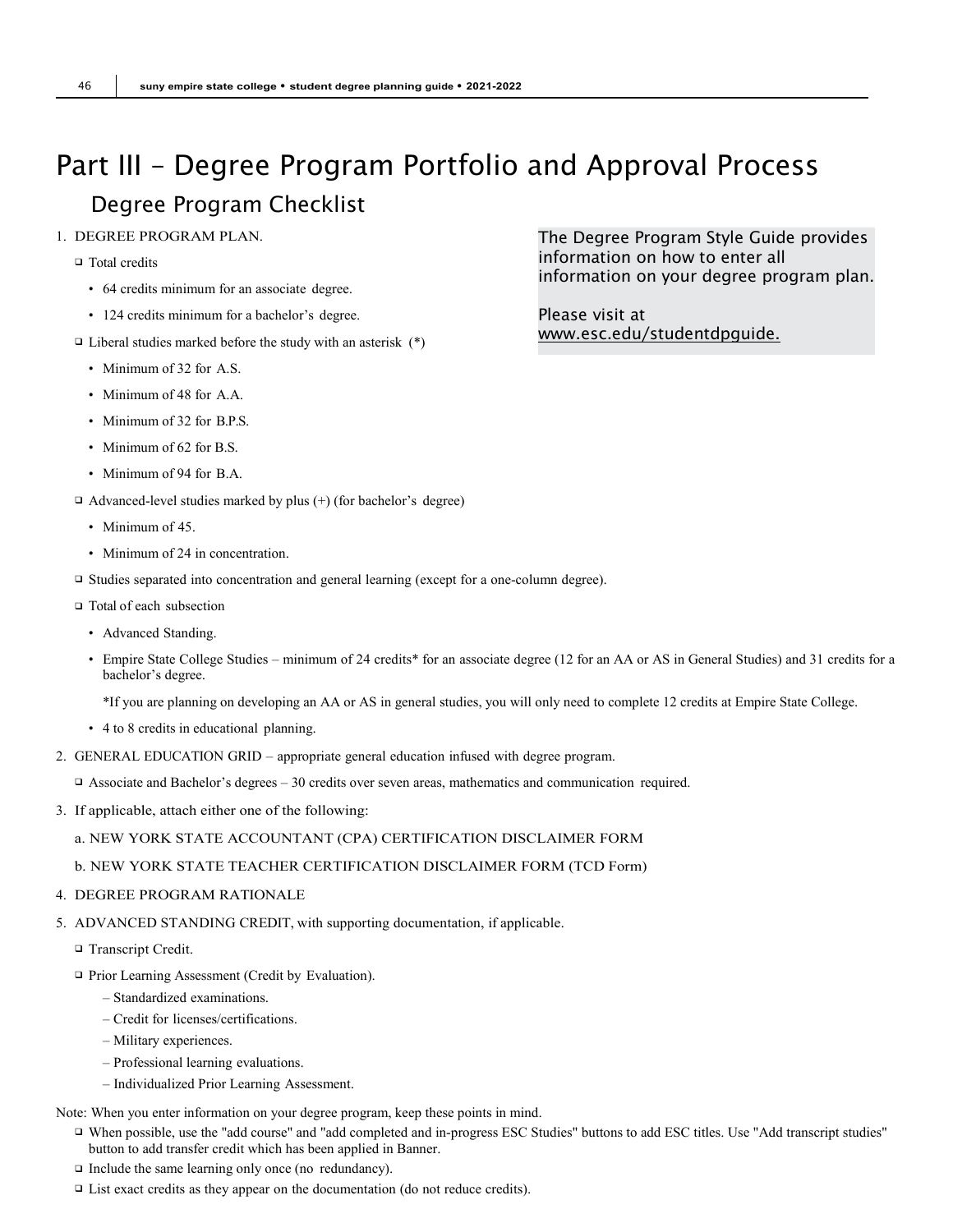# Chapter 16: Degree Program Approval and AmendmentProcesses

## Overview of the Process

Once you have completed your degree program proposal, the college must approve it for the degree program to become your official curriculum. Final approval iscalled "concurrence." When your degree program has been concurred, it becomes the program you follow to complete your degree. Your concurred degree program also is what the college follows to determine if you have completed all your requirements to award your degree at graduation.

The review process has many steps. This is because the college wants to make sure there are sufficient checks and balances in its review process. This ensures that your degree is academically sound, meets all the SUNY and college requirements and has integrity. The college wants you to be proud of your degree.

The review and approval of your degree program portfolio involves:

College policy requires that you complete the degree planning process within your first 32 credits of enrollment, or prior to your final 16 credits for your degree, whichever comes sooner. Doing so ensures adequate time to make revisions and incorporate suggestions of the faculty committee that reviews your degree program.

| <b>Mentor Review</b>                      | • You and your mentor review your degree program plan, and both agree to submit it for review.                                                                                                                                                  |
|-------------------------------------------|-------------------------------------------------------------------------------------------------------------------------------------------------------------------------------------------------------------------------------------------------|
|                                           |                                                                                                                                                                                                                                                 |
| <b>Pre-Committee</b><br><b>Review</b>     | • Office of Academic Review reviews your portfolio to ensure that it meets college and SUNY<br>requirements and then submits it for faculty review.                                                                                             |
|                                           |                                                                                                                                                                                                                                                 |
| <b>Faculty Committee</b><br><b>Review</b> | • Faculty, as part of your faculty review committee, reviews and academically approves your<br>degree program plan.                                                                                                                             |
|                                           |                                                                                                                                                                                                                                                 |
| <b>College Review</b>                     | • Upon faculty approval, the Office of the Registrar conducts a college-level policy review of the degree<br>program proposal and approves your degree program. This is the point at which your degree program<br>is concurred and is official. |

## Mentor Review

You and your mentor develop your degree program proposal and once you both agree that it is ready for review, your mentor submits it, along with your completed general education grid and rationale essay, to the Office of Academic Review through DP Planner [\(www.esc.edu/dpplanner\).](http://www.esc.edu/dpplanner))

If you are planning a degree in accounting, you must read and sign (with your mentor) the Accounting Disclaimer Form immediately. Accounting degrees recognized by New York State may have restrictions on the kinds of credits you may use as part of your concentration. The form makes clear what current restrictions are in effect (PLA, for example cannot be used to satisfy accounting specific outcomes).

## Pre-Committee Review

Upon receipt of your degree program proposal by the Office of Academic Review, an acknowledgement is sent to you and your mentor. The Office of Academic Review assembles and reviews your portfolio to be certain that it meets college and SUNY requirements. This review includes:

- A check that all official transcripts and documents have been received by the college.
- An analysis of your transcript credit used in your degree program.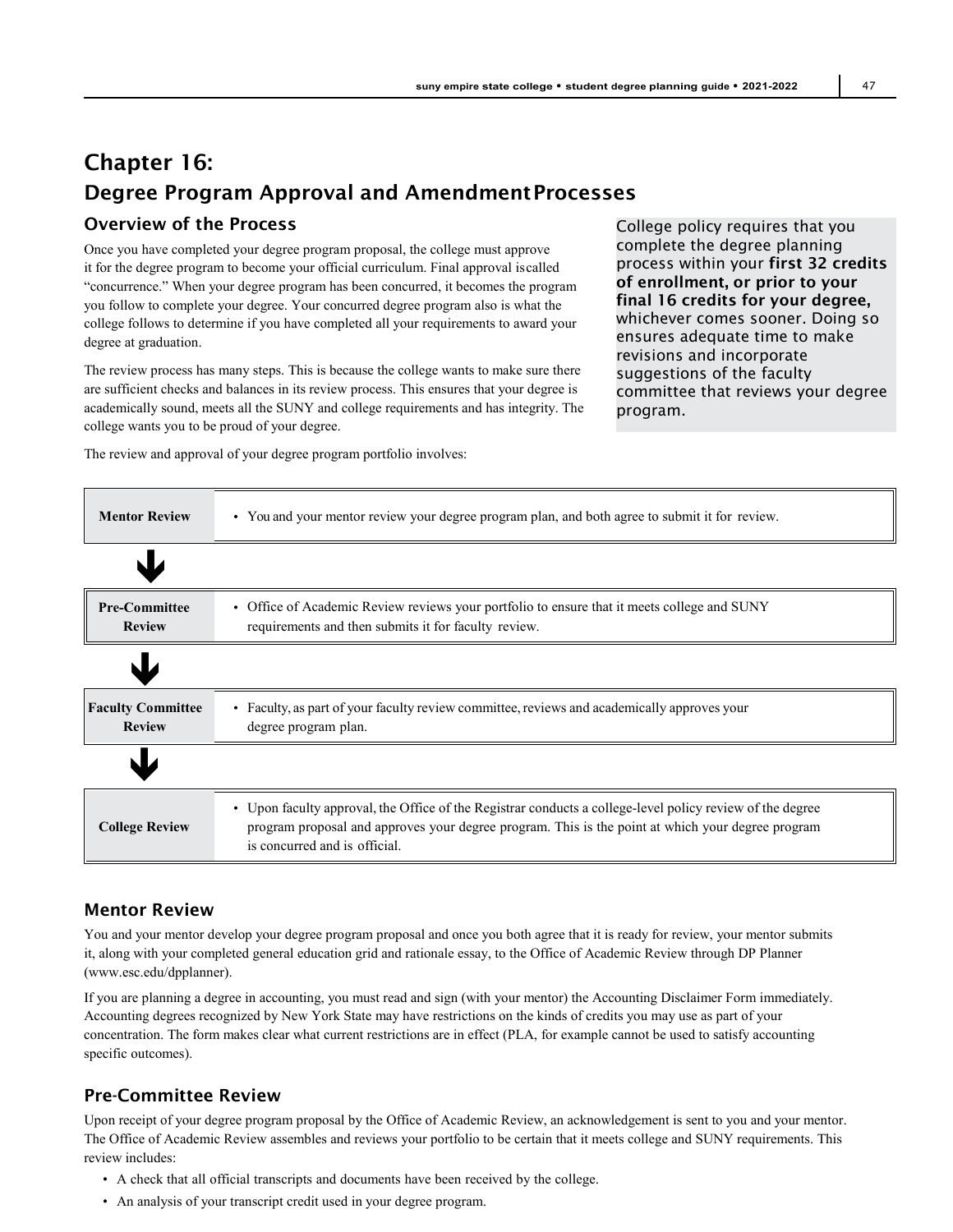- A check for duplication, D grades, appropriate level of learning, etc.
- A check to be sure all necessary components and documentation are included.
- A review of individualized Prior Learning Assessment (iPLA) recommendations to be sure they are consistent with college standards and practices. See Chapter 15 and The Individualized Prior Learning Assessment: A Guide for Students for details on iPLA requests.

The academic division's Office of Academic Review may ask you to make revisions or submit additional information. Once the director of academic review determines your degree program proposal and portfolio are ready for review by the Faculty Assessment Committee, he/she schedules it for review. Ideally, the review takes place within 45 days.

### Faculty Committee Review

A faculty review committee is comprised of three or more Empire State College faculty members and facilitated by a director of academic review or designee. The committee reviews and approves your degree program proposal and portfolio on behalf of the college faculty as a whole. Approval by the committee is required before a degree program proposal and portfolio can be forwarded to the Office of the Registrar for official concurrence.

Here are some of the questions that faculty at Empire State College will consider while reviewing and assessing your degree program plan:

- Does the degree program include basic studies that provide a foundation for the concentration?
- Does the concentration include sufficient progression and depth?
- Does the degree program reflect reasonable breadth of learning?
- Does the degree program include sufficient liberal and advanced-level study for the degree type, e.g., B.A., B.S., B.S.N. or B.P.S.?
- Does the degree program address the area of study and concentration guidelines?
- Does the degree program meet the SUNY General Education Requirements?
- Does the rationale include a clear description of your goals and does the degree program help to meet those goals?
- Does the rationale explain how your degree program meets the area of study and concentration guidelines?

#### Outcomes of the Faculty Committee Review

You and your mentor will be given a summary of the committee feedback and one of the following outcomes:

#### **Faculty approval:**

Faculty approval means that the degree program proposal and portfolio are ready to submit to the Office of the Registrar for a final review and concurrence.

#### **Conditional approval:**

In this case, the committee specifies the conditions that require response in order to move to faculty approval. Examples include:

- Changes in the program design (e.g., changes in specific degree program components, the concentration title or the area of study).
- Submission of an addendum that explains some aspect of the program design.
- Revision of the rationale essay.

#### **Deferral:**

Deferral means that the program needs substantial changes made in consultation with you and your mentor. After changes are made, the degree program proposal and portfolio need to be resubmitted to the Office of Academic Review.

## Responding to Your Faculty Review

If the faculty asks you to revise your degree program proposal or supply additional information, you are responsible for discussing those issues with your mentor, working out a solution, making the necessary changes and ensuring the revised portfolio is resubmitted to the Office of Academic Review. You are encouraged to do this as quickly as possible. Do not become discouraged if you are asked to rethink your program or supply additional information. Remember, the faculty committee recommendations are to help you have the strongest academic program possible to meet your goals.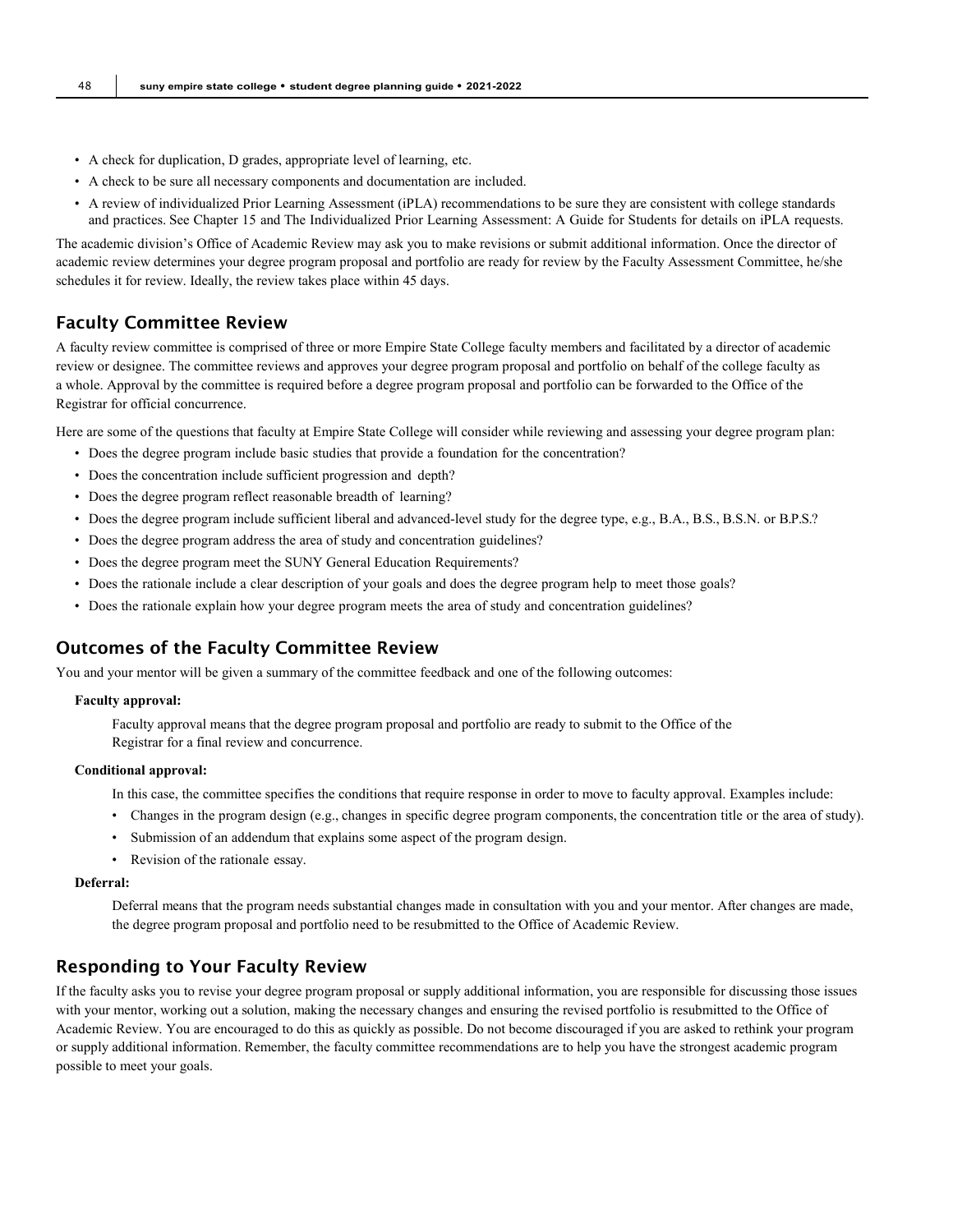#### Final College Review of Your Degree Program

Final approval of your degree programplanis called"concurrence." Once approved, your concurred degree program is your official curriculum that you follow to complete your degree.

The Office of the Registrar is responsible for the college-level policy review and concurrence of the degree program proposal and portfolio. When the Office of the Registrar finds no issues with the degree program proposal and portfolio, it "concurs" (approves) the portfolio, and your degree program becomes final. When your degree program is concurred, you and your mentor will be notified, and your degree program will become part of your official record housed in the Office of the Registrar.

If the Office of the Registrar finds that the degree program portfolio is incomplete or does not comply with college policy or criteria, the Office of the Registrar staff informs the

academic division's Office of Academic Review within 30 days.The Office of Academic Review staff works with you, your mentor and others, as needed, to resolve the problem, or provide additional information.

### Using Your Concurred Degree Program to Complete Your Degree

After your degree program has been approved by the Office of the Registrar, you have a concurred degree program. You can view your concurred degree plan in DP Planner [\(www.esc.edu/dpplanner\)](http://www.esc.edu/dpplanner). The college expects you to follow this degree program once it is approved. Refer to your concurred degree program to keep track of what you have completed and what you still need to complete. **It is important if you are registering for studies that are different than what appears on your concurred program that you consult with your mentor and inform the Office of Academic Review.**

#### Longevity of Degree Programs

Your concurred degree program remains valid for as long as you remain matriculated at the college. If you stop out of your studies for more than three years, you must reapply to the college. If you reapply to the college, your degree program is still valid for five years from the date of concurrence. Beyond five years, you need to consult with your mentor for guidance on your next steps.

## Changes in Your Concurred Degree Program

Although changes in a study or a shift in the focus of a study may appear inconsequential to you, it may have other unanticipated consequences, such as it could make the study inappropriate for the general education area for which it was originally designated. Therefore, all changes must be reviewed by your mentor to make sure that the degree program still follows guidelines and policies. Any proposed changes to a degree plan made after approval must be discussed with your mentor AND RATIFIED by the appropriate Director of Academic Review who will apply such modifications or formal amendments to your plan of study.

If a change is minor, substitutions within your Empire State College studies can be made at the local level, with mentor approval.

#### Changes in Your Concurred Degree Program Requiring an Amendment

After your degree is concurred, if a change is major or shifts the focus of your degree, your original degree will need to be amended. The revised degree program is reviewed and approved at local and college levels. The types of changes that require amendments are:

- Major changes to studies in the Empire State College studies section.
- Changes to the advanced standing section of a concurred degree.
- Changes in degree designation.
- Changes in the registered area of study or concentration title.

To initiate an amendment, contact your mentor.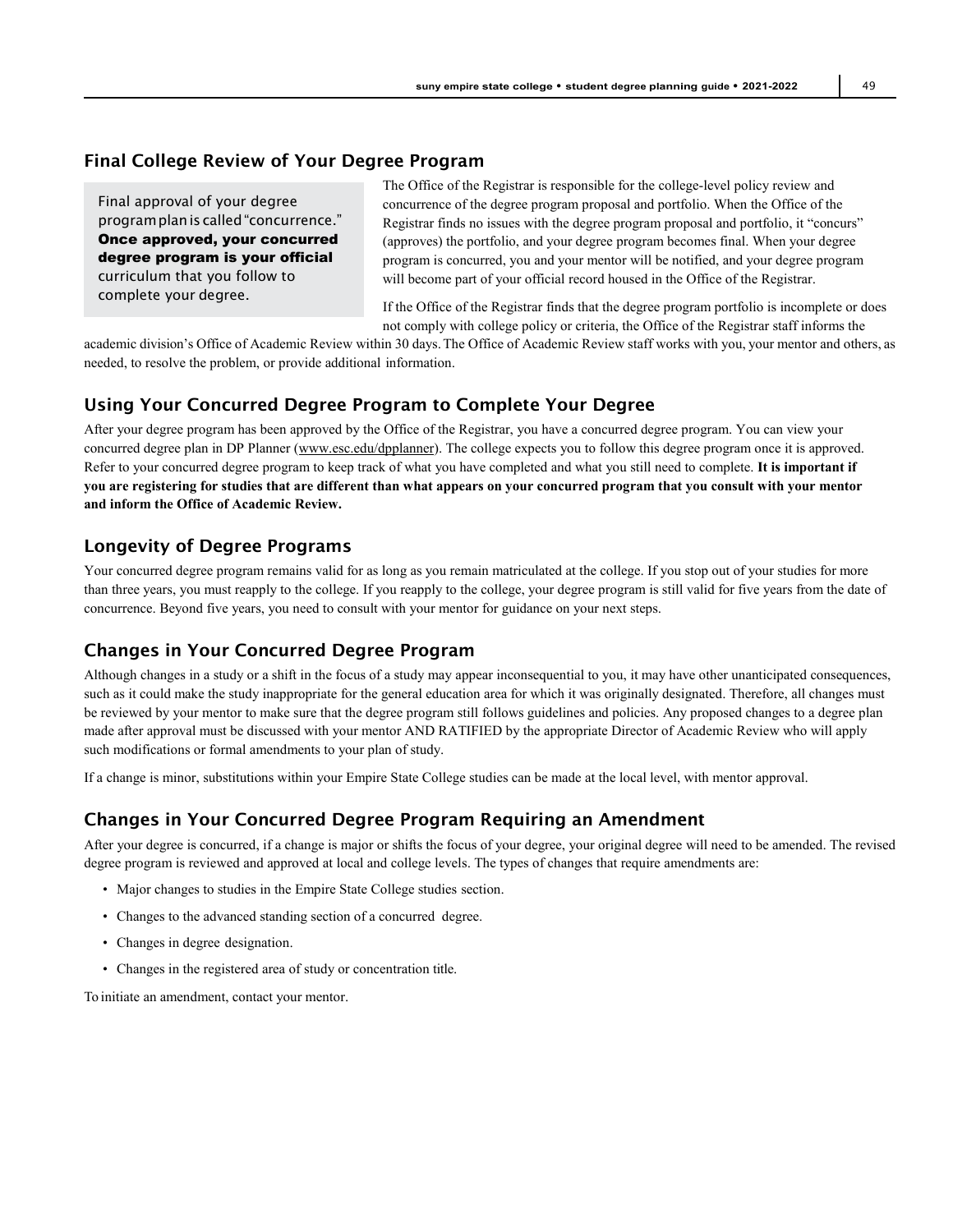## Chapter 17: Fees Related to Degree Program Planning and Prior Learning Assessment

Empire State College has established the following fees to cover the costs associated with the review and approval of your degree program and individualized Prior Learning Assessment:

- Portfolio fee (assessment fee).
- Individualized Prior Learning Assessment (iPLA) fee formerly the individual evaluation fee (IEF).

## Portfolio Fee (Assessment Fee)

The portfolio fee is charged to all undergraduate Empire State College students. This fee is charged at the beginning of your first matriculated enrollment and supports general college portfolio and assessment services:

- Review and approval of individualized degree program.
- Review of transcripts from previous institutions of higher education.
- Review of standardized examination scores.
- Review of professional learning evaluations.

## Individualized Prior Learning Assessment (iPLA)Fee

The individualized Prior Learning Assessment (iPLA) fee, previously called the Individual Evaluation Fee (IEF), provides individual expert evaluation for your iPLA request. The \$700 fee is charged to all students who request individualized prior learning assessment. This one-time fee covers all prior learning assessment requests. Students previously charged any amount of the iPLA fee under the previous tiered structure or were billed for the previous IEF fee will not be charged this fee. The iPLA fee is charged at the time a student's individualized prior learning assessment request is accepted at his or her center Office of Academic Review and is nonrefundable once the first request is accepted. Go to **[www.esc.edu/iPLA-Fees](http://www.esc.edu/iPLA-Fees)** to see the latest iPLA fee schedule.

## Sources of Information

The college website has the most up-to-date information regarding fees a[t www.esc.edu/Fees.](http://www.esc.edu/Fees)

You also can talk with your mentor or the Office of Academic Review for additional information or with any questions about assessmentrelated fees. You can determine your matriculation date through MyESC or ask your mentor or the Office of Academic Review.

## Fee Waivers for Participants in Special Programs

If you are a student in one of our special programs, your fees may be included in your tuition. For more information, check with your Center Office of Academic Review. Such programs include:

- Military and veteran students (you also can check with the Office of Veteran and Military Education).
- E-Army University.
- International Brotherhood of Electrical Workers, Local Union 3 (IBEW).

For the most up-to-date information regarding fees, go to [www.esc.edu/Fees.](http://www.esc.edu/Fees)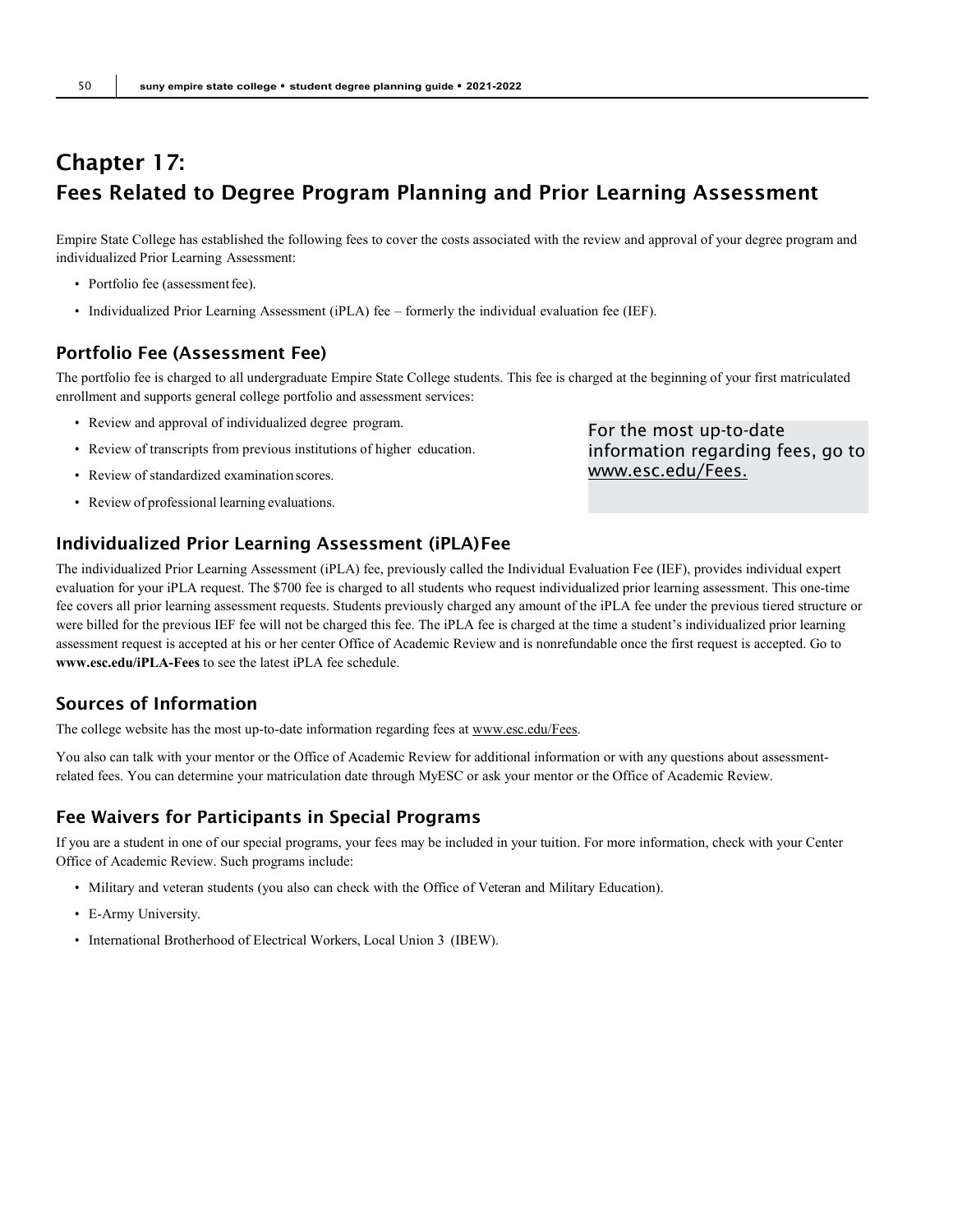# <span id="page-50-0"></span>Glossary

## Academic Divisions

Empire State College is divided into five academic divisions – Business; Arts and Humanities; Human Services; Science, Mathematics and Technology; and Social Science. The process of Academic Review takes place under the purview of the division in which the student is enrolled.

## Advanced Level

Study beyond the introductory level that involves higher levels of abstraction, increasingly extensive knowledge, complex content and greater methodological sophistication. It is commonly thought of as junior- or senior-level study at traditional institutions. Designated by (+) on the degree program.

## Advanced Standing

Academic credit for college-level learning gained outside of your attendance at Empire State College. This includes transfer credits and any learning evaluated through prior learning assessment, such as CLEP exams, military credits or individualized assessments.

## American Council on Education (ACE)

An organization that evaluates noncollegiate learning (such as standardized examinations, licenses and training) offered through various companies, organizations and military experiences. Empire State College students may receive credit for recommendations made by ACE. For more information, go to **[www.acenet.edu.](http://www.acenet.edu/)**

## Area of Study (AOS)

One of the broad academic areas in which Empire State College can award undergraduate degrees.

## Concentration

Those studies in the degree program that focus on the central elements of the student's specific educational goals, the parts of which, together, form a coherent whole.

## Concurrence

The final acceptance of the degree program plan based on a policy compliance review completed by the Office of the Registrar. This is the point at which your advanced standing credits are officially accepted, and your degree program becomes your official curriculum.

## Coordinating Center

The college's central administrative office in Saratoga Springs. Included in the Coordinating Center are Admissions, Office of the Registrar, Financial Aid, Student Accounts and Information Technology Services.

## Credit by Evaluation (CBE)

Credit for learning that has been evaluated and validated by an organization or a standardized examination, such as CLEP, ACE or Empire State College. Credit by evaluation is also known as prior learning assessment (PLA). Individualized Prior Learning Assessment can be completed for areas of college-level knowledge that is not evaluated and validated by other acceptable sources.

## Cross Registration

Cross registration allows you to take a course at another college or university from time to time to complete your degree requirements at Empire State College. You may enroll in a course for academic credit at a college or university that is accredited, or a candidate for accreditation, by a recognized regional accrediting agency. By doing so, you expand the variety of learning resources available.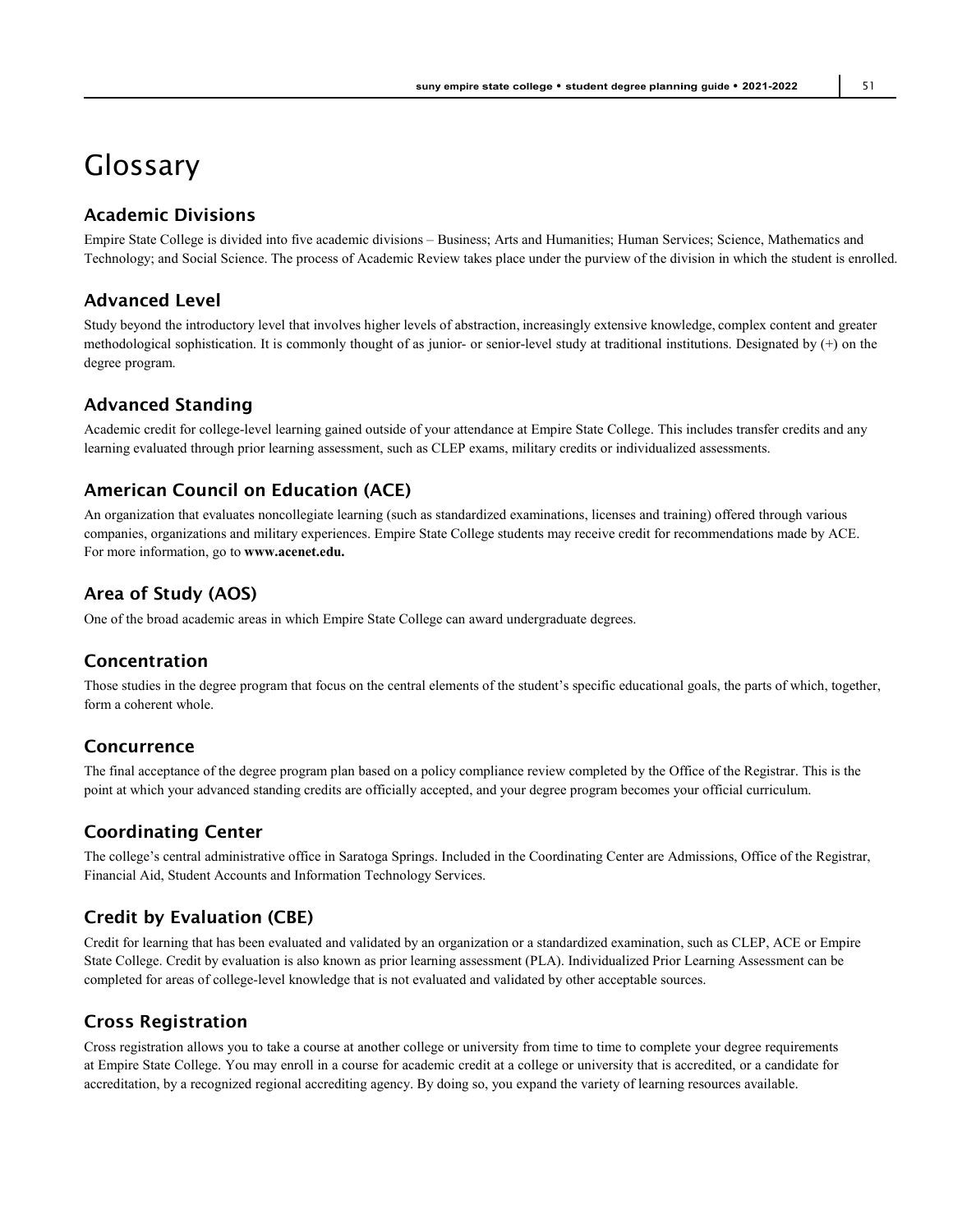## Degree Program (DP)

The comprehensive plan for a student's Empire State College degree. The degree program is prepared with faculty advice and utilizes a special transcript/degree program format. On the degree program, students list all the components that make up their degree, including previously obtained transcribed or evaluated learning and all studies to be completed at Empire State College. Once the degree plan is concurred, it becomes the official curriculum that the student follows to complete his or her degree.

### Degree Program Planning

The process by which a student plans an effective and coherent degree program in consultation with his or her mentor. The degree program plan is a primary outcome of educational planning, one of the first studies students undertake at the college.

### Degree Program Portfolio

The collection of materials and forms that is compiled and submitted to obtain degree program and advanced standing approval. The portfolio contains the degree program plan, the rationale for the degree program and supporting documents such as transcripts and other evaluations of a student's prior learning.

## Degree Program Rationale

The student's explanation of the purposes, design and significance of her or his individualized degree program. This essay is normally developed early in a student's studies as part of educational planning and is included in the degree program portfolio.

## DP Planner

A Web-based tool used by students and mentors for the planning and submission of undergraduate degree programs. This tool can be found at **my.esc.edu** by clicking the Degree Planning (Undergraduate) button or **[www.esc.edu/dpplanner.](http://www.esc.edu/dpplanner)**

#### Educational Planning

The Empire State College study in which students plan an effective and coherent degree program. This is usually one of the first studies students undertake at the college and also may be known as academic planning and degree program planning. This is the only required course for all undergraduate students at Empire State College.

#### Evaluator

A qualified expert that evaluates individualized Prior Learning Assessment.

## General Education

A requirement of the State University of New York system that all degrees have an established number of general education credits spread out over seven areas of knowledge and skills.

## General Learning

Degree program components which provide breadth to the student's degree work beyond the concentration. These are not necessarily, but may be, liberal arts and sciences and SUNY General Education Requirements.

#### Individualized Prior Learning Assessment (iPLA)

The process by which the college evaluates a student's college-level knowledge obtained through experiences outside of the traditional college classroom, such as workplace training, personal research and special interests.

## Introductory Level

Beginning or foundational learning. Introductory learning is also known as lower-level learning.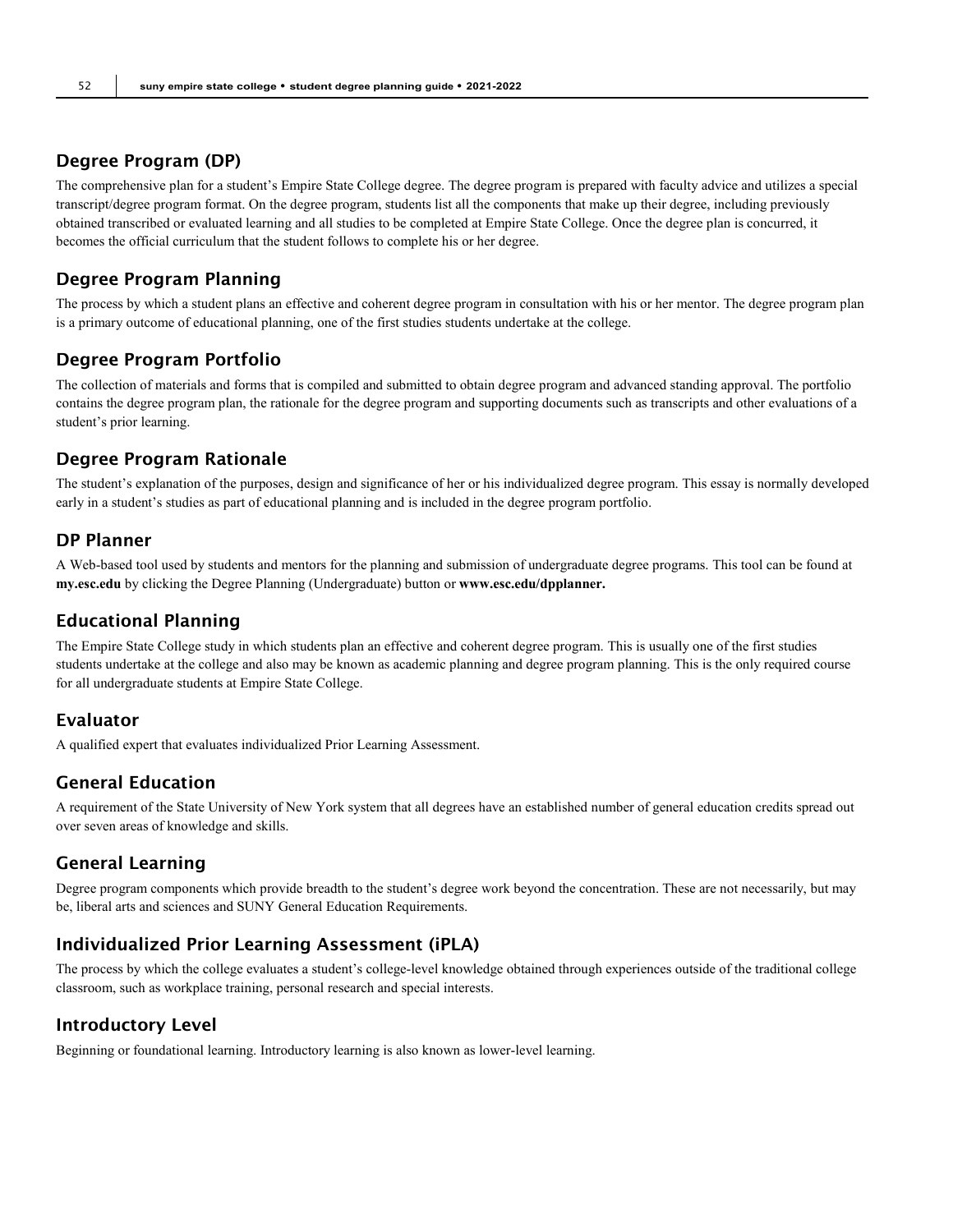## Learning Contract

The individual study plan developed with a mentor that states what students will learn for a specific number of credits to be awarded during an enrollment period (generally 16 weeks). Contracts may include independent study, tutorials, courses, or other learning activities.

## Liberal Arts and Sciences/Liberal Studies

Studies that enhance the abilities of individuals to understand, to judge, communicate and take action with each other about the nature, quality and conditions of their lives. This learning generally has a strong theoretical and conceptual content. Designated by (\*) on the degree program.

### Location

Empire State College has more than 30 undergraduate teaching locations across New York, as well as the School of Nursing and Allied Health, and the School for Graduate Studies.

#### Mentor

An Empire State College faculty member or professional. Mentors work closely and individually with students, serving as guides to help students define their educational tasks, design their degree program, identify resources and evaluate students' progress.

## National College Credit Recommendation Service (National CCRS)

National College Credit Recommendation Service is an organization that evaluates noncollegiate learning (such as training programs, licenses and/or) offered through various companies and organizations. Empire State College students may receive credit for recommendations made by National CCRS. **[www.nationalccrs.org](http://www.nationalccrs.org/)**.

### **Office of Academic Review**

Office attached to an academic division that works with students and mentors in the academic review of degree programs and prior learning assessment.

## **Office of Prior Learning**

Office responsible for managing the individualized prior learning assessment process.

## PLA Planner

A Web-based tool used by students, mentors, staff and evaluators for the planning, submission and management of individualized prior learning assessment requests and evaluations. This tool can be found at my.esc.edu then click Degree Planning (Undergraduate), and the link will be on the right-hand side on the bottom, PLA Planner or **[www.esc.edu/PLA](http://www.esc.edu/PLA)**.

## Primary Mentor (also see mentor)

At Empire State College, each student is assigned a primary mentor to guide the student throughout his or her degree program planning process and studies.

#### Prior Learning Assessment (PLA)

Learning that has been acquired outside of Empire State College and is assessed for college-level credits.

## Professional Learning Evaluations

The college has evaluated some professional licenses, certifications, training courses and other activities for college-level credit. Students who complete such pre-evaluated experiences are eligible for college credit toward their Empire State College degrees.

## Redundant Learning

Learning that overlaps other learning. Credit for the same learning can be awarded only once.

## Registrar's Office

Office responsible for managing the degree program approval (concurrence) process.

## Standardized Examinations

Tests created by a testing agency to measure a person's knowledge.

#### Study

Empire State College's term for a unit of learning, i.e., course of study.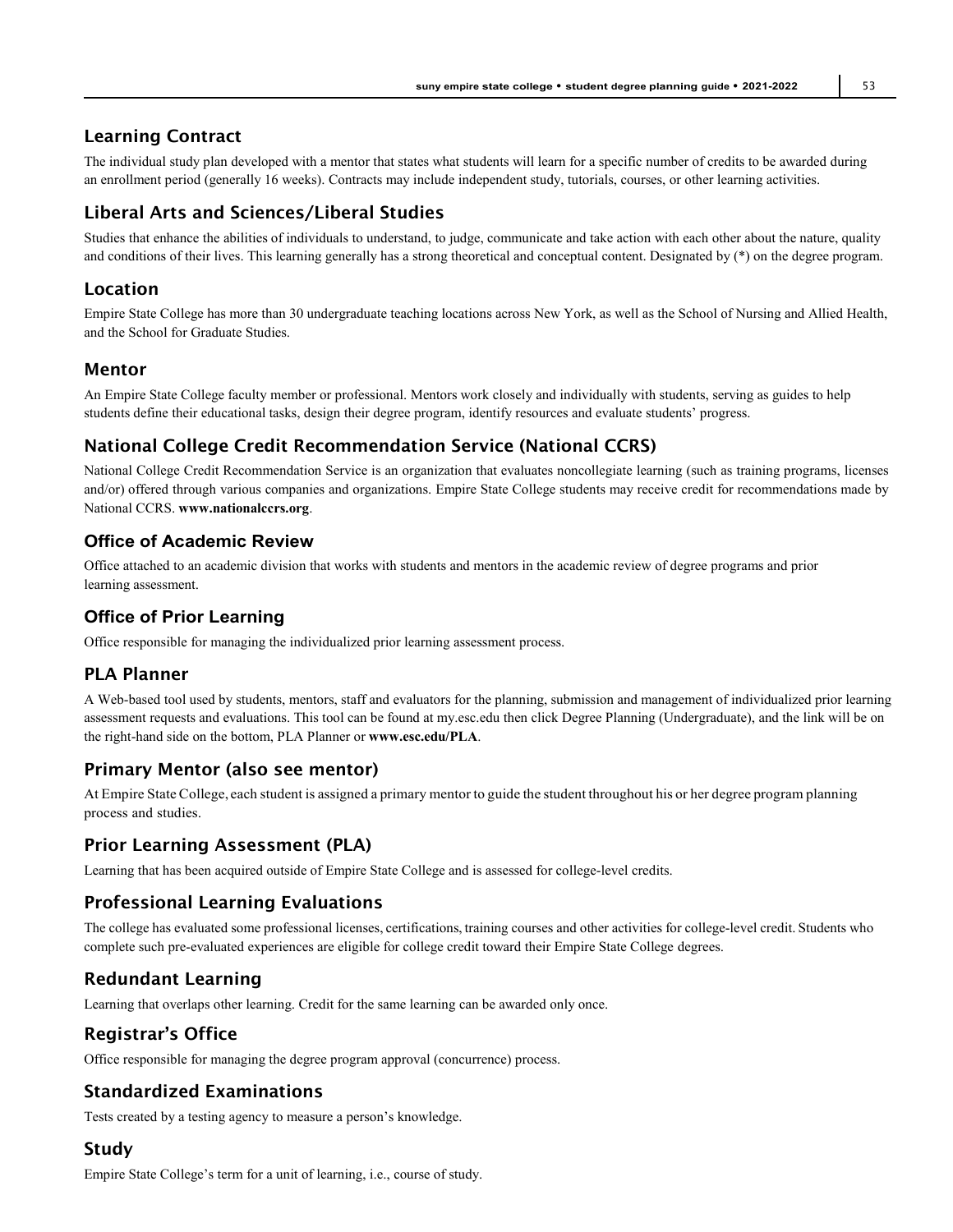# <span id="page-53-0"></span>Index

#### A

A.A., 9, 10, 12, 30, 46

A.S., 9, 10, 12, 30, 46

academic planning, also see "educational planning," 5, 54

- Accounting Certification Disclaimer form, 11, 25, 46
- Accreditation/accredited, 4, 12, 21, 22, 27, 28, 30, 32, 33, 34, 40, 42, 43, 44-45, 53
- advanced-level learning, 7, 9, 10, 11, 12, 13, 19, 20, 21, 24, 26-27, 28, 46, 48, 53
- advanced placement (AP) examinations, 18, 28, 35
- advanced standing, 2, 7, 14, 20, 21, 22, 26-27, 28-31, 35, 39, 46, 49, 53, 54
- age of credits, 30
- amendments, 47, 49
- American Council on Education (ACE), 26, 28, 36-38, 39, 42, 44, 45, 53
- approval process, 2, 5, 41, 43, 46, 47-49
- area of study (AOS), 2, 5, 6, 7, 8, 9, 11, 12-14, 15, 21, 23, 24, 25, 29, 48, 49, 53
- assessment fee, see "portfolio fee"

associate degrees, 5, 9, 10, 11, 14, 16, 20, 21, 25, 27, 29, 30, 46

#### B

- B.A., 9, 10, 11, 12, 20, 46, 48
- B.P.S., 9, 10, 11, 13, 20, 46, 48

B.S., 9, 10, 11, 12, 20, 46, 48

- B.S.N., 9, 11, 12, 20, 46, 48
- bachelor's degree, 5, 9, 10, 11, 12, 13, 14, 15, 16, 20, 21, 25, 26-27, 28, 29, 36, 46

breadth, 8, 9, 15, 19, 20, 22, 23, 27, 29, 35, 39, 43, 48, 54

## C

CBE, see "credit by evaluation" certificates, 9, 10, 11, 18, 33, 36, 39, 40, 51 CLEP examinations, 18, 26, 28, 35, 38, 53 college degrees, 5, 7, 9-11, 15 college-level learning, 1, 2, 21, 29, 41-42, 53 combined programs, 10 concentration,6, 7, 9, 11, 12-14, 15, 20, 21, 23, 24, 25, 26-27, 29, 30, 35, 39, 46, 48, 49, 52, 53, 54 concurred/concurrence, 5, 23, 27, 29, 43, 47-49, 53, 54 credit by evaluation (CBE), 26-27, 32, 33, 44-45, 46, 52, 53 cross registration, 22, 53

## $\mathbf D$

D grades, 30, 48 DANTES Subject Standardized Test (DSST) examinations, 18, 28, 35, 38 degree levels and types, 9-11 degree program amendment fee, see "amendment fee" degree program approval, also see "concurred/concurrence,"43, 47-49 degree program plan, annotated, 26-27 degree program planning, also see "educational planning," 1, 5, 24, 41, 50, 54, 55 degree program rationale, see "rationale" double concentration, 14 DP Planner, 22, 29, 32, 47, 54 E educational planning, also see "degree program planning," 4, 10, 22, 23, 24, 26, 46, 54

Empire State College studies, 4, 8, 18, 21-22, 26-27, 29, 42, 46, 49

examinations, 18, 21, 27, 28, 35, 38, 39, 41, 46, 52, 53, 55

Excelsior College examinations (UExcel), 18, 28, 35

#### F

faculty assessment committee, 5, 12, 23, 43, 47, 48 fees, 41, 43, 50, 51 field experiences, 22